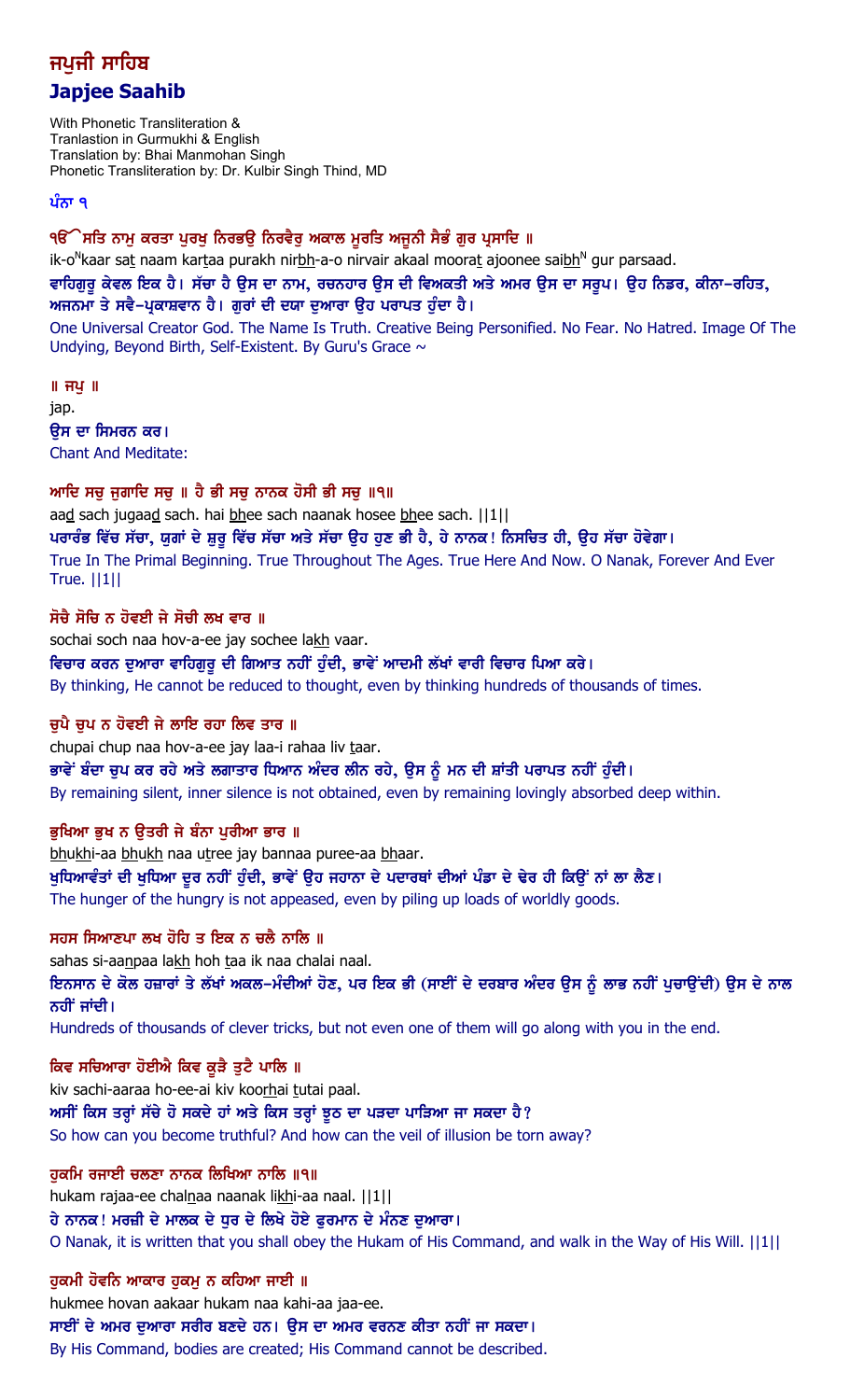## ਹਕਮੀ ਹੋਵਨਿ ਜੀਅ ਹਕਮਿ ਮਿਲੈ ਵਡਿਆਈ ॥

hukmee hovan jee-a hukam milai vadi-aa-ee.

ਉਸ ਦੇ ਫੁਰਮਾਨ ਨਾਲ ਰੂਹਾਂ ਹੋਂਦ ਵਿੱਚ ਆਉਂਦੀਆਂ ਹਨ ਅਤੇ ਉਸ ਦੇ ਫੁਰਮਾਨ ਨਾਲ ਹੀ ਮਾਨ ਪਰਾਪਤ ਹੁੰਦਾ ਹੈ।

By His Command, souls come into being; by His Command, glory and greatness are obtained.

#### ਹਕਮੀ ੳਤਮ ਨੀਚ ਹਕਮਿ ਲਿਖਿ ਦਖ ਸਖ ਪਾਈਅਹਿ ॥

hukmee utam neech hukam likh dukh sukh paa-ee-ah.

ਉਸ ਦੇ ਫੁਰਮਾਨ ਦੁਆਰਾ ਪ੍ਰਾਨੀ ਚੰਗੇ ਤੇ ਮੰਦੇ ਹੁੰਦੇ ਹਨ ਅਤੇ ਉਸ ਦੇ ਲਿਖੇ ਫੁਰਮਾਨ ਦੁਆਰਾ ਹੀ ਉਹ ਗ਼ਮੀ ਤੇ ਖ਼ੁਸ਼ੀ ਪਾਉਂਦੇ ਹਨ। By His Command, some are high and some are low; by His Written Command, pain and pleasure are obtained.

#### ਇਕਨਾ ਹਕਮੀ ਬਖਸੀਸ ਇਕਿ ਹਕਮੀ ਸਦਾ ਭਵਾਈਅਹਿ ॥

iknaa hukmee bakhsees ik hukmee sadaa bhavaa-ee-ah.

ਕਈਆਂ ਨੂੰ ਉਸ ਦੀ ਆਗਿਆ ਰਾਹੀਂ ਦਾਤਾਂ ਮਿਲਦੀਆਂ ਹਨ ਅਤੇ ਕਈ ਉਸ ਦੀ ਆਗਿਆ ਰਾਹੀਂ ਆਵਾਗਉਣ ਅੰਦਰ ਸਦੀਵ ਹੀ ਭੁਆਈਂਦੇ ਹਨ। Some, by His Command, are blessed and forgiven; others, by His Command, wander aimlessly forever.

ਹਕਮੈ ਅੰਦਰਿ ਸਭ ਕੋ ਬਾਹਰਿ ਹਕਮ ਨ ਕੋਇ ॥ hukmai andar sab ko baahar hukam naa ko-i. ਸਾਰੇ ੳਸ ਦੇ ਅਮਰ ਵਿੱਚ ਹਨ ਅਤੇ ੳਸ ਦੇ ਅਮਰ ਤੋਂ ਬਾਹਰ ਕੋਈ ਨਹੀਂ। Everyone is subject to His Command; no one is beyond His Command.

#### ਨਾਨਕ ਹੁਕਮੈ ਜੇ ਬੁਝੈ ਤ ਹਉਮੈ ਕਹੈ ਨ ਕੋਇ ॥੨॥

naanak hukmai jay bujhai taa humai kahai naa ko-i. ||2|| ਹੇ ਨਾਨਕ ! ਜੇਕਰ ਇਨਸਾਨ ਪ੍ਰਭੂ ਦੇ ਫੁਰਮਾਨ ਨੂੰ ਸਮਝ ਲਵੇ, ਤਦ ਕੋਈ ਭੀ ਹੰਕਾਰ ਨਾਂ ਕਰੇ । O Nanak, one who understands His Command, does not speak in ego. ||2||

#### ਗਾਵੈ ਕੋ ਤਾਣ ਹੋਵੈ ਕਿਸੈ ਤਾਣ ॥

gaavai ko taan hovai kisai taan. ਉਸਦੀ ਸ਼ਕਤੀ ਨੂੰ ਕੌਣ ਗਾਇਨ ਕਰ ਸਕਦਾ ਹੈ? ਇਸ ਨੂੰ ਗਾਇਨ ਕਰਨ ਦਾ ਕੀਹਦੇ ਕੋਲ ਬਲ ਹੈ? Some sing of His Power-who has that Power?

#### ਗਾਵੈ ਕੋ ਦਾਤਿ ਜਾਣੈ ਨੀਸਾਣ ॥

gaavai ko daat jaanai nee-saan. ਕੌਣ ਉਸ ਦੀਆਂ ਬਖ਼ਸ਼ੀਸ਼ਾਂ ਨੂੰ ਅਲਾਪ ਅਤੇ ਉਸ ਦੇ ਨੁਰਾਨੀ ਪਰਤਾਪ ਨੂੰ ਸਮਝ ਸਕਦਾ ਹੈ? Some sing of His Gifts, and know His Sign and Insignia.

#### ਗਾਵੈ ਕੋ ਗਣ ਵਡਿਆਈਆ ਚਾਰ ॥

gaavai ko gun vadi-aa-ee-aa chaar. ਕਈ ਸਆਮੀ ਦੀਆਂ ਸੰਦਰ ਵਡਿਆਈਆਂ ਅਤੇ ਬਜ਼ਰਗੀਆਂ ਗਾਇਨ ਕਰਦੇ ਹਨ। Some sing of His Glorious Virtues, Greatness and Beauty.

#### ਗਾਵੈ ਕੋ ਵਿਦਿਆ ਵਿਖਮ ਵੀਚਾਰ ॥

gaavai ko vidi-aa vikham veechaar. ਵਾਹਿਗੁਰੂ ਦੇ ਇਲਮ ਨੂੰ ਜਿਸ ਦੀ ਸੋਚ ਵਿਚਾਰ ਕਠਨ ਹੈ, ਕੌਣ ਗਾ ਸਕਦਾ ਹੈ? Some sing of knowledge obtained of Him, through difficult philosophical studies.

#### ਗਾਵੈ ਕੋ ਸਾਜਿ ਕਰੇ ਤਨ ਖੇਹ ॥

gaavai ko saaj karay tan khayh. ਕਈ ਇਕ ਗਾਇਨ ਕਰਦੇ ਹਨ ਕਿ ਉਹ ਦੇਹ ਨੂੰ ਰਚਦਾ ਹੈ ਤੇ ਫੇਰ ਇਸ ਨੂੰ ਮਿੱਟੀ ਕਰ ਦਿੰਦਾ ਹੈ। Some sing that He fashions the body, and then again reduces it to dust.

#### ਗਾਵੈ ਕੋ ਜੀਅ ਲੈ ਫਿਰਿ ਦੇਹ ॥

gaavai ko jee-a lai fir dayh. ਕਈ ਇਕ ਗਾਇਨ ਕਰਦੇ ਹਨ ਕਿ ਵਾਹਿਗੁਰੂ ਪ੍ਰਾਣ ਲੈ ਲੈਦਾ ਹੈ ਤੇ ਮੁੜ ਵਾਪਸ ਦੇ ਦਿੰਦਾ ਹੈ। Some sing that He takes life away, and then again restores it.

ਗਾਵੈ ਕੋ ਜਾਪੈ ਦਿਸੈ ਦੁਰਿ ॥ gaavai ko jaapai disai door. ਕਈ ਗਾਇਨ ਕਰਦੇ ਹਨ ਕਿ ਹਰੀ ਦੁਰੇਡੇ ਮਲੁਮ ਹੁੰਦਾ ਅਤੇ ਸੁੱਝਦਾ ਹੈ। Some sing that He seems so very far away.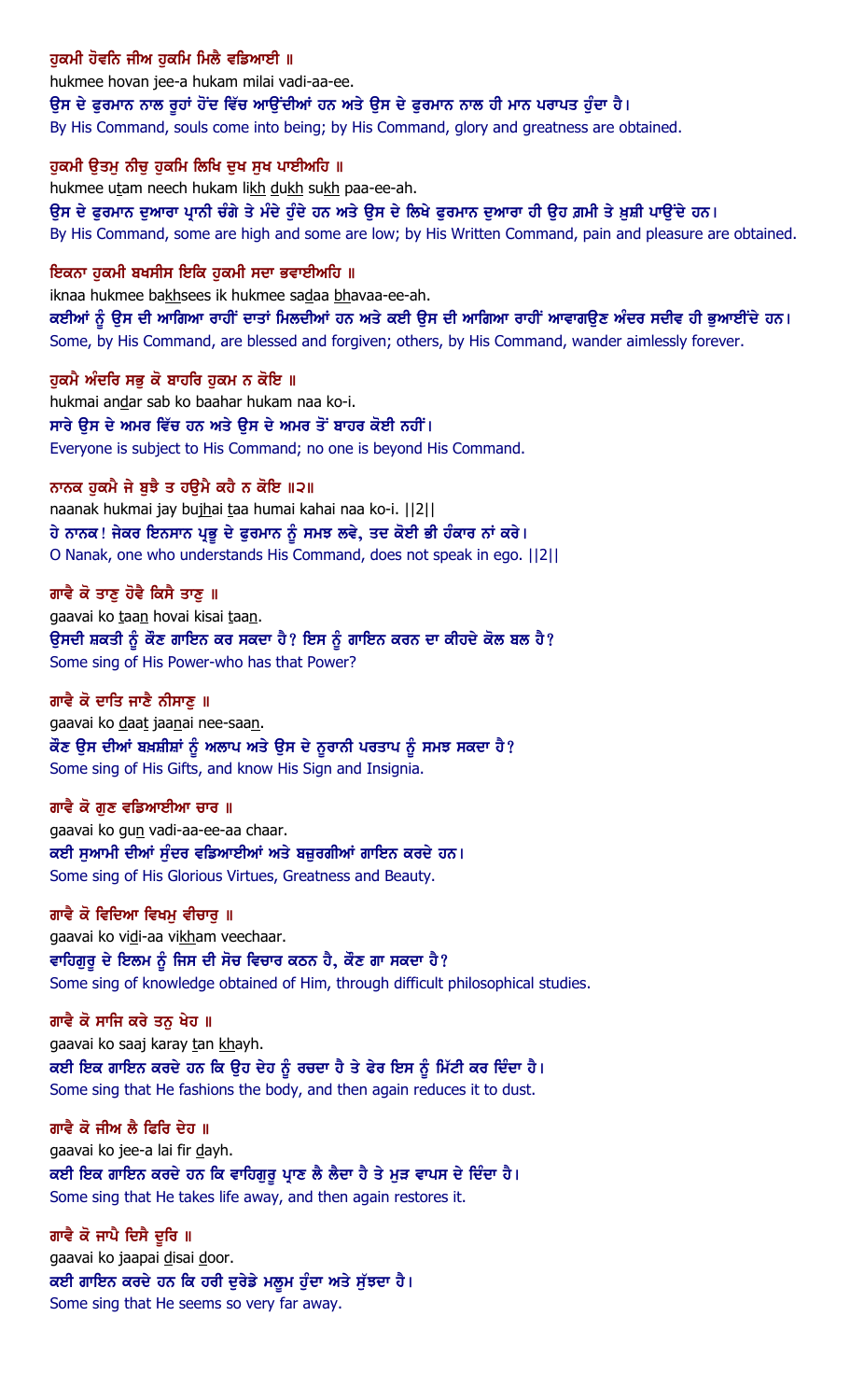ਪੰਨਾ ੨

ਗਾਵੈ ਕੋ ਵੇਖੈ ਹਾਦਰਾ ਹਦੁਰਿ ॥ gaavai ko vaykhai haadraa hadoor. ਕਈ ਗਾਇਨ ਕਰਦੇ ਹਨ ਕਿ ਉਹ ਸਾਨੂੰ ਐਨ ਪਰਤੱਖ ਹੀ ਦੇਖ ਰਿਹਾ ਹੈ। Some sing that He watches over us, face to face, ever-present.

ਕਥਨਾ ਕਥੀ ਨ ਆਵੈ ਤੋਟਿ ॥ kathnaa kathee naa aavai tot. ਗੋਬਿੰਦ ਦੀਆਂ ਗਿਆਨ ਗੋਸ਼ਟਾਂ ਵਿਚਾਰਨ ਵਾਲਿਆਂ ਪੂਰਸ਼ਾਂ ਦੀ ਕੋਈ ਕਮੀ ਨਹੀਂ।

There is no shortage of those who preach and teach. ਕਥਿ ਕਥਿ ਕਥੀ ਕੋਟੀ ਕੋਟਿ ਕੋਟਿ ॥ kath kath kathee kotee kot kot.

ਕਰੋੜਾਂ ਹੀ ਬੰਦੇ ਹਰੀ ਬਾਰੇ ਕਰੋੜਾਂ ੳਤੇ ਕਰੋੜਾਂ ਬਿਆਨ ਅਤੇ ਧਰਮ-ਭਾਸ਼ਨ ਦਿੰਦੇ ਹਨ। Millions upon millions offer millions of sermons and stories.

ਦੇਦਾ ਦੇ ਲੈਦੇ ਥਕਿ ਪਾਹਿ ॥ daydaa day laiday thak paah. ਦੇਣ ਵਾਲਾ ਦੇਈ ਜਾਂਦਾ ਹੈ ਪਰੰਤੂ ਲੈਣ ਵਾਲੇ ਲੈ ਕੇ ਹਾਰ ਹੁਟ ਜਾਂਦੇ ਹਨ। The Great Giver keeps on giving, while those who receive grow weary of receiving.

ਜਗਾ ਜਗੰਤਰਿ ਖਾਹੀ ਖਾਹਿ ॥ jugaa jugantar khaahee khaah. ਸਮੂਹ ਜੁਗਾਂ ਅੰਦਰ ਖਾਣ ਵਾਲੇ ਉਸ ਦੇ ਪਦਾਰਥਾਂ ਨੂੰ ਖਾਂਦੇ ਹਨ। Throughout the ages, consumers consume.

ਹੁਕਮੀ ਹੁਕਮੁ ਚਲਾਏ ਰਾਹੁ ॥ hukmee hukam chalaa-ay raahu. ਹਾਕਮ, ਆਪਣੇ ਅਮਰ ਦੁਆਰਾ ਆਦਮੀ ਨੂੰ ਆਪਣੇ ਰਸਤੇ ਉਤੇ ਟੋਰਦਾ ਹੈ। The Commander, by His Command, leads us to walk on the Path.

ਨਾਨਕ ਵਿਗਸੈ ਵੇਪਰਵਾਹੁ ॥੩॥ naanak vigsai vayparvaahu. ||3|| ਹੇ ਨਾਨਕ! ਬੇ–ਮੁਹਤਾਜ ਮਾਲਕ ਮੌਜ਼ਾ ਮਾਣਦਾ ਹੈ। O Nanak, He blossoms forth, Carefree and Untroubled. ||3||

ਸਾਚਾ ਸਾਹਿਬੂ ਸਾਚੂ ਨਾਇ ਭਾਖਿਆ ਭਾਉ ਅਪਾਰੂ ॥ saachaa saahib saach naa-i bhaakhi-aa bhaa-o apaar. ਸੱਚਾ ਹੈ ਸੁਆਮੀ, ਸੱਚਾ ਹੈ ਉਸਦਾ ਨਾਮ ਅਤੇ ਸਚਿਆਰਾ ਨੇ ਉਸ ਦੇ ਨਾਮ ਨੂੰ ਬੇਅੰਤ ਪਿਆਰ ਨਾਲ ਉਚਾਰਨ ਕੀਤਾ ਹੈ। True is the Master, True is His Name-speak it with infinite love.

ਆਖਹਿ ਮੰਗਹਿ ਦੇਹਿ ਦੇਹਿ ਦਾਤਿ ਕਰੇ ਦਾਤਾਰ ॥ aakhah mangah dayh dayh daat karay daataar. ਲੋਕੀਂ ਪ੍ਰਾਰਥਨਾ ਤੇ ਯਾਚਨਾ ਕਰਦੇ ਹਨ: "ਸਾਨੂੰ ਖੈਰ ਪਾ, ਸਾਨੂੰ ਖੈਰ ਪਾ", ਤੇ ਦਾਤਾ ਬਖ਼ਸ਼ਿਸ਼ਾਂ ਕਰਦਾ ਹੈ। People beg and pray, "Give to us, give to us", and the Great Giver gives His Gifts.

ਫੇਰਿ ਕਿ ਅਗੈ ਰਖੀਐ ਜਿਤੂ ਦਿਸੈ ਦਰਬਾਰੂ ॥ fayr ki agai rakhee-ai jit disai dar-baar. ਤਾਂ, ਉਸ ਦੇ ਅਗੇ ਕੀ ਧਰਿਆ ਜਾਵੇ ਜਿਸ ਦੁਆਰਾ ਉਸ ਦੀ ਦਰਗਾਹ ਦਾ ਦਰਸ਼ਨ ਹੋ ਜਾਵੇ? So what offering can we place before Him, by which we might see the Darbaar of His Court?

ਮੁਹੌ ਕਿ ਬੋਲਣੂ ਬੋਲੀਐ ਜਿਤੂ ਸੁਣਿ ਧਰੇ ਪਿਆਰੂ ॥ muhou ki bolan bolee-ai jit sun Dharay pi-aar. ਅਸੀਂ ਆਪਣੇ ਮੁੱਖਾਂ ਤੇ ਕੇਹੜੇ ਬਚਨ ਉਚਾਰਨ ਕਰੀਏ ਜਿੰਨ੍ਹਾਂ ਨੂੰ ਸਰਵਣ ਕਰਕੇ, ਉਹ ਸਾਡੇ ਨਾਲ ਮੁਹੱਬਤ ਕਰਨ ਲੱਗ ਜਾਵੇ? What words can we speak to evoke His Love?

ਅੰਮ੍ਰਿਤ ਵੇਲਾ ਸਚੁ ਨਾਉ ਵਡਿਆਈ ਵੀਚਾਰੁ **॥** amrit vaylaa sach naa-o vadi-aa-ee vichaar. ਸੁਬ੍ਹਾ ਸਵੇਰੇ ਸਤਿਨਾਮ ਦਾ ਉਚਾਰਨ ਕਰ ਅਤੇ ਵਾਹਿਗੁਰੁ ਦੀਆਂ ਬਜ਼ੁਰਗੀਆਂ ਦਾ ਧਿਆਨ ਧਰ। In the Amrit Vaylaa, the ambrosial hours before dawn, chant the True Name, and contemplate His Glorious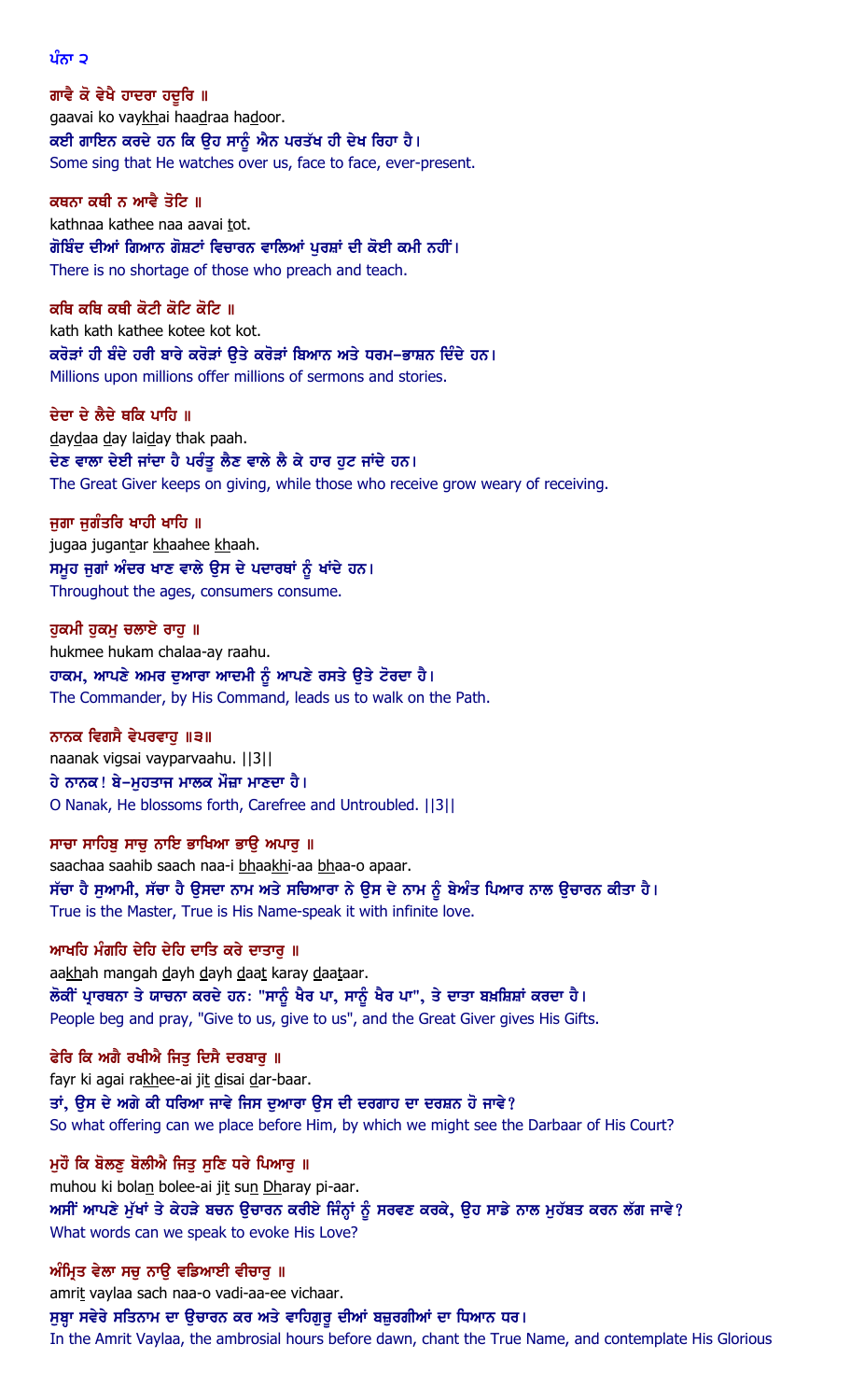Greatness.

ਕਰਮੀ ਆਵੈ ਕਪੜਾ ਨਦਰੀ ਮੋਖ ਦਆਰ ॥ karmee aavai kaprhaa nadree mokh du-aar. ਚੰਗੇ ਅਮਲਾਂ ਦੁਆਰਾ ਦੇਹ ਪੁਸ਼ਾਕ ਪਰਾਪਤ ਹੁੰਦੀ ਹੈ ਅਤੇ ਸੁਆਮੀ ਦੀ ਦਯਾ ਦੁਆਰਾ ਮੁਕਤੀ ਦਾ ਦਰਵਾਜਾ। By the karma of past actions, the robe of this physical body is obtained. By His Grace, the Gate of Liberation is found.

ਨਾਨਕ ਏਵੈ ਜਾਣੀਐ ਸਭੂ ਆਪੇ ਸਚਿਆਰੂ ॥੪॥ naanak ay-vai jaanee-ai sabh aapay sachi-aar. | | 4 | | ਇਸ ਤਰ੍ਹਾਂ ਸਮਝ ਲੈ, ਹੇ ਨਾਨਕ ! ਕਿ ਸਤਿਪੁਰਖ ਸਾਰਾ ਕੁਛ ਆਪਣੇ ਆਪ ਤੋਂ ਹੀ ਹੈ। O Nanak, know this well: the True One Himself is All. ||4||

ਥਾਪਿਆ ਨ ਜਾਇ ਕੀਤਾ ਨ ਹੋਇ ॥ thaapi-aa naa jaa-i keetaa naa ho-i. ੳਹ ਕਿਸੇ ਦਾ ਨਾਂ ਅਸਥਾਪਨ ਕੀਤਾ ਅਤੇ ਨਾਂ ਹੀ ਬਣਾਇਆ ਹੋਇਆ ਹੈ। He cannot be established, He cannot be created.

ਆਪੇ ਆਪਿ ਨਿਰੰਜਨ ਸੋਇ ॥ aapay aap niranjan so-i. ੳਹ ਪਵਿਤਰ ਪਰਖ ਸਾਰਾ ਕਛ ਆਪ ਹੀ ਹੈ। He Himself is Immaculate and Pure.

ਜਿਨਿ ਸੇਵਿਆ ਤਿਨਿ ਪਾਇਆ ਮਾਨੂ ॥ jin sayvi-aa tin paa-i-aa maan. ਜਿਨ੍ਹਾਂ ਨੇ ਉਸ ਦੀ ਟਹਿਲ ਸੇਵਾ ਕਮਾਈ, ਉਨ੍ਹਾਂ ਨੂੰ ਇਜ਼ਤ ਪਰਾਪਤ ਹੋਈ। Those who serve Him are honored.

ਨਾਨਕ ਗਾਵੀਐ ਗਣੀ ਨਿਧਾਨ ॥ naanak gaavee-ai gunee niDhaan. ਹੇ ਨਾਨਕ ! ਉਸ ਦੀ ਸਿਫ਼ਤ ਸ਼ਲਾਘਾ ਗਾਇਨ ਕਰ ਜੋ ਉਤਕ੍ਰਿਸ਼ਟਰਾਈਆਂ ਦਾ ਖ਼ਜ਼ਾਨਾ ਹੈ। O Nanak, sing of the Lord, the Treasure of Excellence.

ਗਾਵੀਐ ਸਣੀਐ ਮਨਿ ਰਖੀਐ ਭਾੳ ॥

gaavee-ai sunee-ai man rakhee-ai bhaa-o. ਪ੍ਰਭੂ ਦੀ ਪ੍ਰੀਤ ਨੂੰ ਆਪਣੇ ਦਿਲ ਅੰਦਰ ਟਿਕਾ ਕੇ ਉਸ ਦੀ ਕੀਰਤੀ ਗਾਇਨ ਤੇ ਸਰਵਣ ਕਰ। Sing, and listen, and let your mind be filled with love.

ਦੁਖੁ ਪਰਹਰਿ ਸੁਖੁ ਘਰਿ ਲੈ ਜਾਇ ॥

dukh parhar sukh ghar lai jaa-i. ਇਸ ਤਰ੍ਹਾਂ ਤੇਰੀ ਤਕਲੀਫ ਦੂਰ ਹੋ ਜਾਵੇਗੀ ਅਤੇ ਤੂੰ ਖੁਸ਼ੀ ਆਪਣੇ ਗ੍ਰਹਿ ਨੂੰ ਲੈ ਜਾਵੇਂਗਾ। Your pain shall be sent far away, and peace shall come to your home.

ਗੁਰਮੁਖਿ ਨਾਦੰ ਗੁਰਮੁਖਿ ਵੇਦੰ ਗੁਰਮੁਖਿ ਰਹਿਆ ਸਮਾਈ ॥ gurmu<u>kh</u> naa<u>d</u><sup>n</sup> gurmu<u>kh</u> vay<u>d</u><sup>n</sup> gurmu<u>kh</u> rahiaa samaa-ee. ਗੁਰਬਾਣੀ ਰੱਬੀ ਕਲਾਮ ਹੈ, ਗੁਰਬਾਨੀ ਸਾਹਿਬ ਦਾ ਗਿਆਨ ਅਤੇ ਗੁਰਬਾਣੀ ਰਾਹੀਂ ਹੀ ਸੁਆਮੀ ਨੂੰ ਸਾਰੇ ਵਿਆਪਕ ਅਨੁਭਵ ਕੀਤਾ ਜਾਂਦਾ ਹੈ। The Guru's Word is the Sound-current of the Naad; the Guru's Word is the Wisdom of the Vedas; the Guru's Word is all-pervading.

ਗੁਰੂ ਈਸਰੂ ਗੁਰੂ ਗੋਰਖੂ ਬਰਮਾ ਗੁਰੂ ਪਾਰਬਤੀ ਮਾਈ ॥ gur eesar gur gorakh barmaa gur paarbatee maa-ee. ਗੁਰੂ ਸ਼ਿਵ ਹੈ, ਗੁਰੂ ਹੀ ਵਿਸ਼ਨੂੰ ਤੇ ਬ੍ਰਹਮਾਂ, ਗੁਰੂ ਹੀ ਸ਼ਿਵ ਦੀ ਪਤਨੀ–ਪਾਰਬਤੀ, ਵਿਸ਼ਨੂੰ ਦੀ ਪਤਨੀ ਲਖਸ਼ਮੀ ਅਤੇ ਬ੍ਰਹਮਾ ਦੀ ਪਤਨੀ–ਸੁਰਸਵਤੀ ਹੈ।

The Guru is Shiva, the Guru is Vishnu and Brahma; the Guru is Paarvati and Lakhshmi.

ਜੇ ਹੳ ਜਾਣਾ ਆਖਾ ਨਾਹੀ ਕਹਣਾ ਕਥਨ ਨ ਜਾਈ ॥

jay h-a-o jaanaa aakhaa naahee kahnaa kathan naa jaa-ee.

ਭਾਵੇਂ ਮੈਂ ਵਾਹਿਗੁਰੂ ਨੂੰ ਜਾਣਦਾ ਹਾਂ, ਮੈਂ ਉਸ ਨੂੰ ਵਰਣਨ ਨਹੀਂ ਕਰ ਸਕਦਾ। ਬਚਨਾ ਦੁਆਰਾ ਉਹ ਬਿਆਨ ਨਹੀਂ ਕੀਤਾ ਜਾ ਸਕਦਾ। Even knowing God, I cannot describe Him; He cannot be described in words.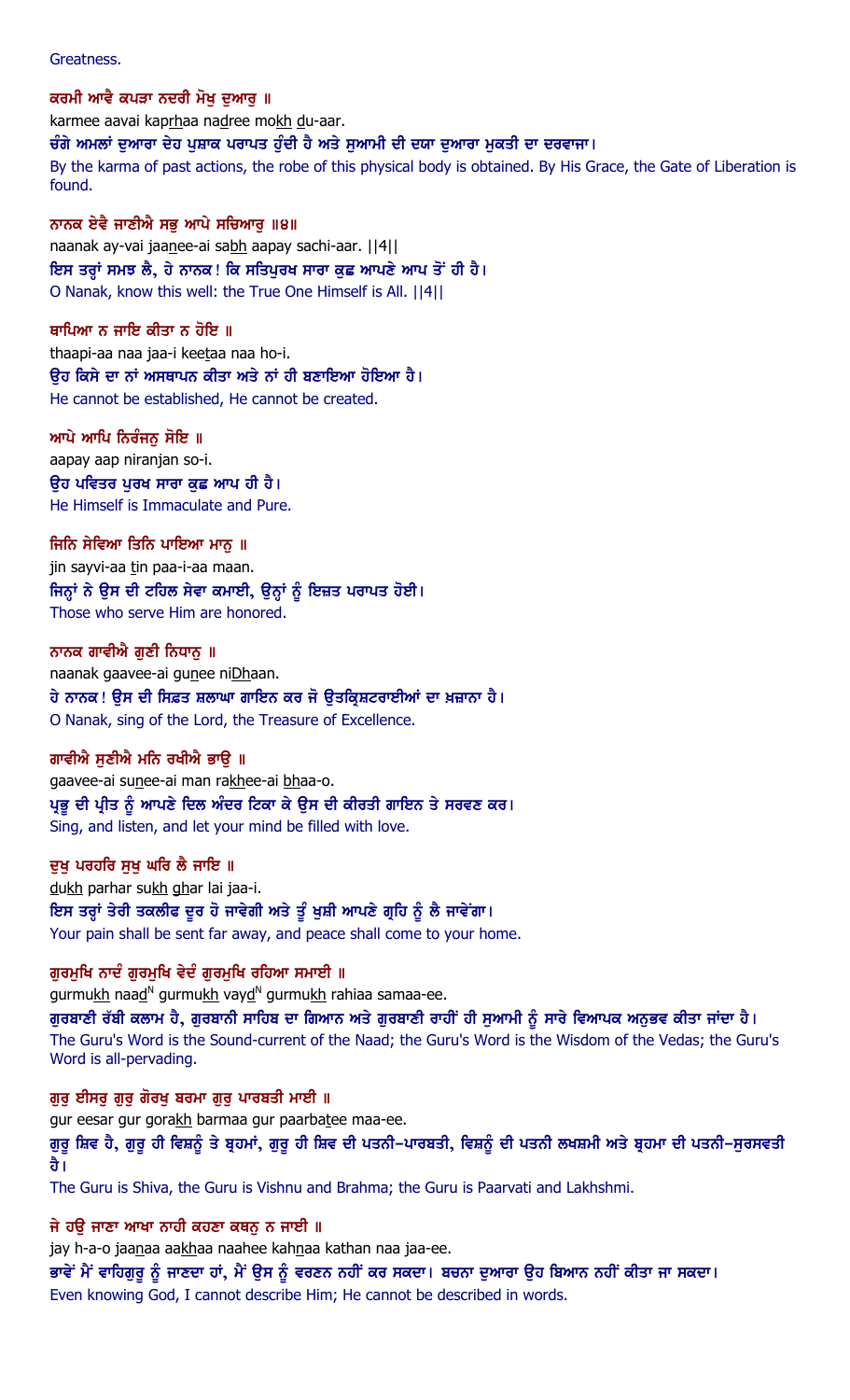## ਗਰਾ ਇਕ ਦੇਹਿ ਬਝਾਈ ॥ guraa ik dayh bujhaa-ee. ਗੁਰੂ ਨੇ ਮੈਨੂੰ ਇਕ ਚੀਜ਼ ਸਮਝਾ ਦਿਤੀ ਹੈ। The Guru has given me this one understanding:

### ਸਭਨਾ ਜੀਆ ਕਾ ਇਕ ਦਾਤਾ ਸੋ ਮੈ ਵਿਸਰਿ ਨ ਜਾਈ ॥੫॥

sabhnaa jee-aa kaa ik daataa so mai visar naa jaa-ee. [[5]] ਸਮੂਹ ਜੀਵਾਂ ਦਾ ਕੇਵਲ ਇਕ ਦਾਤਾਰ ਹੈ। ਉਹ ਮੈਨੂੰ ਕਦੇ ਭੀ ਨਾਂ ਭੁਲੇ। there is only the One, the Giver of all souls. May I never forget Him! ||5||

## ਤੀਰਥਿ ਨਾਵਾ ਜੇ ਤਿਸ ਭਾਵਾ ਵਿਣ ਭਾਣੇ ਕਿ ਨਾਇ ਕਰੀ ॥

teerath naavaa jay tis bhaavaa vin bhaanay ki naa-i karee.

ਜੇਕਰ ਮੈਂ ਉਸਨੂੰ ਚੰਗਾ ਲੱਗ ਜਾਵਾਂ ਤਾਂ ਇਹੀ ਮੇਰਾ ਧਰਮ ਅਸਥਾਨ ਤੇ ਨ੍ਹਾਉਣਾ ਹੈ। ਉਸਨੂੰ ਚੰਗਾ ਲੱਗਣ ਦੇ ਬਿਨਾ ਇਸ਼ਨਾਨ ਦਾ ਕੀ ਲਾਭ ਹੈ? If I am pleasing to Him, then that is my pilgrimage and cleansing bath. Without pleasing Him, what good are ritual cleansings?

### ਜੇਤੀ ਸਿਰਠਿ ਉਪਾਈ ਵੇਖਾ ਵਿਣੂ ਕਰਮਾ ਕਿ ਮਿਲੈ ਲਈ ॥

jaytee sirath upaa-ee vaykhaa vin karmaa ki milai l-a-ee. ਸਮੂਹ ਸਾਜੇ ਹੋਏ ਜੀਵਾਂ ਨੂੰ ਜਿਹੜੇ ਮੈਂ ਤਕਦਾ ਹਾਂ, ਸ਼ੁਭ ਅਮਲਾਂ ਬਾਝੋਂ ਉਨ੍ਹਾਂ ਨੂੰ ਕੀ ਮਿਲਦਾ ਹੈ, ਅਤੇ ਉਹ ਕੀ ਲੈਂਦੇ ਹਨ? I gaze upon all the created beings: without the karma of good actions, what are they given to receive?

ਮਤਿ ਵਿਚਿ ਰਤਨ ਜਵਾਹਰ ਮਾਣਿਕ ਜੇ ਇਕ ਗਰ ਕੀ ਸਿਖ ਸਣੀ ॥ mat vich ratan javaahar maanik jay ik gur kee sikh sunee. ਮਨ ਅੰਦਰ ਹੀਰੇ ਜਵਾਹਰ ਤੇ ਲਾਲ ਹਨ, ਜੇਕਰ ਤੂੰ ਗੁਰਾਂ ਦੀ ਇਕ ਭੀ ਸਿਖਿਆ ਸਰਵਣ ਕਰਕੇ ਅਮਲ ਕਰ ਲਵੇਂ। Within the mind are gems, jewels and rubies, if you listen to the Guru's Teachings, even once.

### ਗੁਰਾ ਇਕ ਦੇਹਿ ਬੁਝਾਈ ॥

guraa ik dayh bujhaa-ee. ਗੁਰੂ ਨੇ ਮੈਨੂੰ ਇਕ ਗਲ ਸਮਝਾ ਦਿਤੀ ਹੈ। The Guru has given me this one understanding:

## ਸਭਨਾ ਜੀਆ ਕਾ ਇਕ ਦਾਤਾ ਸੋ ਮੈ ਵਿਸਰਿ ਨ ਜਾਈ ॥੬॥

sabhnaa jee-aa kaa ik daataa so mai visar naa jaa-ee. | [6] | ਸਮੂਹ ਜੀਵਾਂ ਦਾ ਕੇਵਲ ਇਕ ਦਾਤਾਰ ਹੈ। ਉਹ ਮੈਨੂੰ ਕਦੇ ਭੀ ਨਾਂ ਭੁੱਲੇ। there is only the One, the Giver of all souls. May I never forget Him! ||6||

### ਜੇ ਜਗ ਚਾਰੇ ਆਰਜਾ ਹੋਰ ਦਸਣੀ ਹੋਇ ॥

jay jug chaaray aarjaa hor dasoonee ho-i. ਭਾਵੇਂ ਇਨਸਾਨ ਦੀ ੳਮਰ ਚਾਰ ਜਗਾਂ ਦੀ ਹੋਵੇ ਅਤੇ ਦਸ ਗਣਾ ਵਧੇਰੇ ਭੀ ਹੋ ਜਾਏ। Even if you could live throughout the four ages, or even ten times more,

## ਨਵਾ ਖੰਡਾ ਵਿਚਿ ਜਾਣੀਐ ਨਾਲਿ ਚਲੈ ਸਭ ਕੋਇ ॥ ਚੰਗਾ ਨਾੳ ਰਖਾਇ ਕੈ ਜਸ ਕੀਰਤਿ ਜਗਿ ਲੇਇ ॥

navaa khandaa vich jaanee-ai naal chalai sabh ko-i. changaa naa-o rakhaa-i kai jas keerat jag lay-i. ਭਾਵੇਂ ਉਹ ਨਵਾਂ ਹੀ ਮਹਾਦੀਪਾਂ ਅੰਦਰਿ ਪ੍ਰਸਿਧ ਹੋਵੇ ਅਤੇ ਸਾਰੇ ਉਸ ਦੇ (ਮਗਰ ਲੱਗਦੇ ਜਾਂ ਨਾਲ ਟੁਰਦੇ) ਹੋਣ ਤੇ ਭਾਵੇਂ ਉਹ ਸਰੇਸ਼ਟ ਨਾਮ ਰਖਵਾ ਲਵੇ ਅਤੇ ਸੰਸਾਰ ਅੰਦਰ ੳਪਮਾ ਤੇ ਸ਼ੋਭਾ ਪਰਾਪਤ ਕਰ ਲਵੇ।

and even if you were known throughout the nine continents and followed by all, with a good name and reputation, with praise and fame throughout the world-

## ਜੇ ਤਿਸੁ ਨਦਰਿ ਨ ਆਵਈ ਤ ਵਾਤ ਨ ਪੁਛੈ ਕੇ ॥ ਕੀਟਾ ਅੰਦਰਿ ਕੀਟੁ ਕਰਿ ਦੋਸੀ ਦੋਸੁ ਧਰੇ ॥

jay tis nadar naa aavee taa vaat naa puchhai kay. keetaa andar keet kar dosee dos Dharay.

### ਜੇਕਰ ਉਹ ਉਸ ਦੀ ਦਯਾ ਦ੍ਰਿਸ਼ਟੀ ਦਾ ਪਾਤਰ ਨਹੀਂ, ਤਦ, ਉਸ ਦੀ ਕੋਈ ਪਰਵਾਹ ਨਹੀਂ ਕਰੇਗਾ, ਉਹ ਕੀੜਿਆਂ ਵਿੱਚ ਨੀਚ ਮਕੌੜਾ ਗਿਣਿਆ ਜਾਂਦਾ ਹੈ ਅਤੇ ਪਾਂਬਰ ਭੀ ੳਸ ੳਤੇ ਦਸ਼ਨ ਲਾੳਂਦੇ ਹਨ।

still, if the Lord does not bless you with His Glance of Grace, then who cares? What is the use? Among worms, you would be considered a lowly worm, and even contemptible sinners would hold you in contempt.

## ਨਾਨਕ ਨਿਰਗੁਣਿ ਗੁਣੁ ਕਰੇ ਗੁਣਵੰਤਿਆ ਗੁਣੁ ਦੇ ॥

naanak nirgun gun karay gunvan-ti-aa gun day.

ਹੇ ਨਾਨਕ ! ਵਾਹਿਗੁਰੂ ਨੇਕੀ-ਬਿਹੁਨਾ ਨੂੰ ਨੇਕੀ ਬਖਸ਼ਦਾ ਹੈ ਅਤੇ ਪਵਿੱਤਰ ਆਤਮਾਵਾਂ ਨੂੰ ਪਵਿਤ੍ਰਤਾਈ ਪ੍ਰਦਾਨ ਕਰਦਾ ਹੈ । O Nanak, God blesses the unworthy with virtue, and bestows virtue on the virtuous.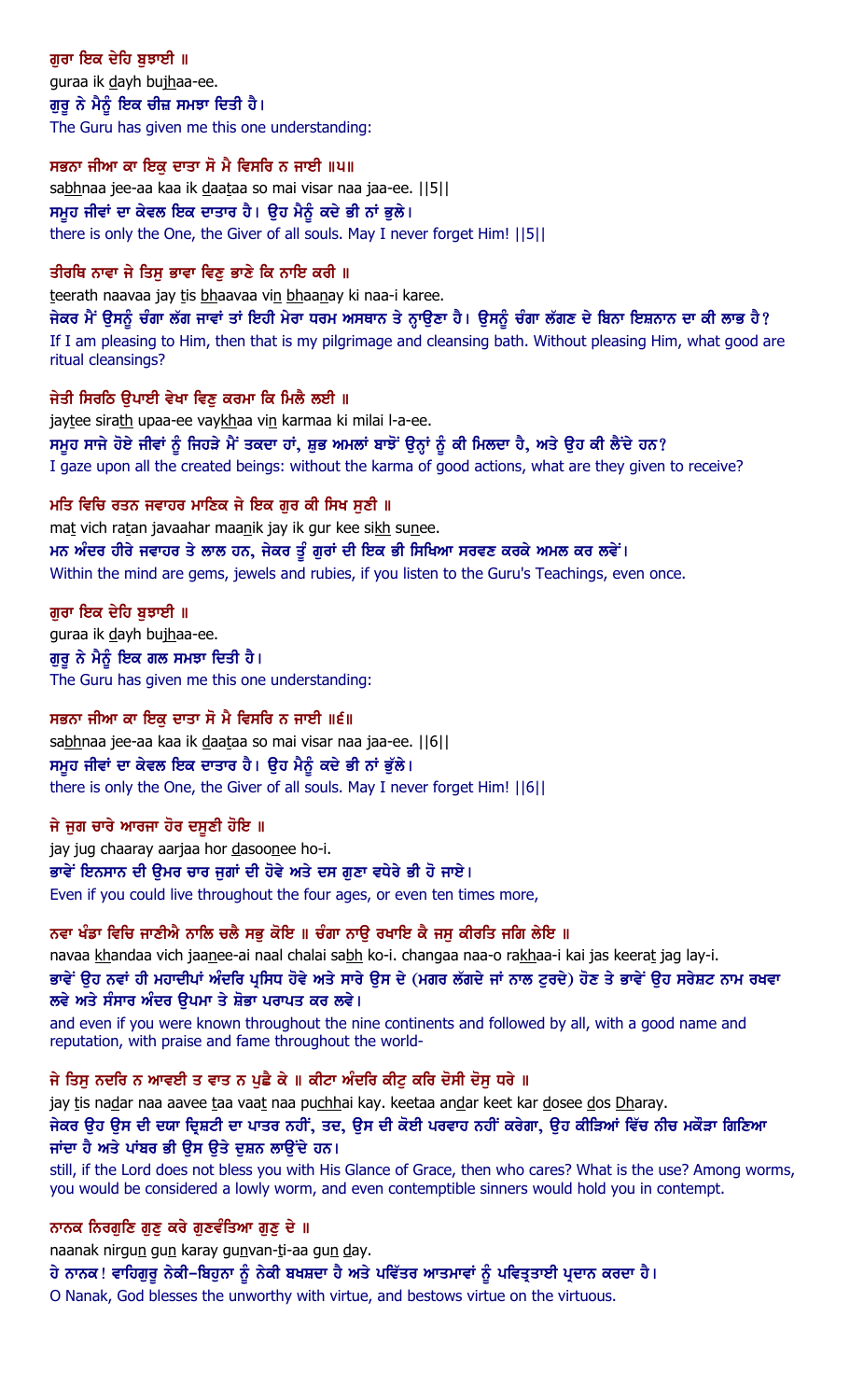ਤੇਹਾ ਕੋਇ ਨ ਸਝਈ ਜਿ ਤਿਸ ਗਣ ਕੋਇ ਕਰੇ ॥੭॥ tayhaa ko-i naa sujhee ji tis gun ko-i karay. ||7|| ਮੈਂ ਕਿਸੇ ਇਹੋ ਜੇਹੇ ਦਾ ਖਿਆਲ ਨਹੀਂ ਕਰ ਸਕਦਾ ਜਿਹੜਾ ਉਸ ਉਤੇ ਕੋਈ ਮਿਹਰਬਾਨੀ ਕਰ ਸਕਦਾ ਹੋਵੇ। No one can even imagine anyone who can bestow virtue upon Him. ||7|| ਸਣਿਐ ਸਿਧ ਪੀਰ ਸਰਿ ਨਾਥ ॥ suni-ai siDh peer sur naath. ਵਾਹਿਗੁਰੂ ਦੇ ਨਾਮ ਨੂੰ ਸਰਵਣ ਕਰਨ ਦੁਆਰਾ ਪ੍ਰਾਨੀ ਪੂਰਨ ਪੂਰਸ਼ ਧਾਰਮਕ ਆਗੂ, ਰੁਹਾਨੀ ਯੋਧਾ ਅਤੇ ਵੱਡਾ ਯੋਗੀ ਹੋ ਜਾਂਦਾ ਹੈ। Listening-the Siddhas, the spiritual teachers, the heroic warriors, the yogic masters. ਸਣਿਐ ਧਰਤਿ ਧਵਲ ਆਕਾਸ ॥ suni-ai Dharat Dhaval aakaas. ਵਾਹਿਗੁਰੂ ਦੇ ਨਾਮ ਨੂੰ ਸਰਵਣ ਕਰਨ ਦੁਆਰਾ ਪ੍ਰਾਨੀ ਨੂੰ ਧਰਤੀ, ਇਸ ਦੇ ਚੁੱਕਣ ਵਾਲੇ ਕਲਪਤ ਬਲਦ ਅਤੇ ਅਸਮਾਨ ਦੀ ਅਸਲੀਅਤ ਦਾ ਪਤਾ ਲੱਗ ਜਾਂਦਾ ਹੈ। Listening-the earth, its support and the Akaashic ethers. ਸਣਿਐ ਦੀਪ ਲੋਅ ਪਾਤਾਲ ॥ suni-ai deep lo-a paataal. ਸਾਈਂ ਦੇ ਨਾਮ ਨੂੰ ਸਰਵਣ ਕਰਣ ਦੁਆਰਾ ਆਦਮੀ ਨੂੰ ਮਹਾ–ਦੀਪਾਂ, ਪੁਰੀਆਂ ਅਤੇ ਹੇਠਲਿਆਂ ਲੋਆਂ ਦੀ ਗਿਆਤ ਹੋ ਜਾਂਦੀ ਹੈ। Listening-the oceans, the lands of the world and the nether regions of the underworld. ਸਣਿਐ ਪੋਹਿ ਨ ਸਕੈ ਕਾਲ ॥ suni-ai poh naa sakai kaal. ਰੱਬ ਦੇ ਨਾਮ ਨੂੰ ਸਰਵਣ ਕਰਨ ਦਆਰਾ ਮੌਤ ਪਾਨੀ ਲਾਗੇ ਨਹੀਂ ਲੱਗ ਲਗਦੀ (ਅਜ਼ਾਬ ਨਹੀਂ ਦੇ ਸਕਦੀ)। Listening-Death cannot even touch you. ਨਾਨਕ ਭਗਤਾ ਸਦਾ ਵਿਗਾਸੁ ॥ naanak bhagtaa sadaa vigaas. ਹੇ ਨਾਨਕ! ਅਨੁਰਾਗੀ ਹਮੇਸ਼ਾਂ ਅਨੰਦ ਮਾਣਦੇ ਹਨ। O Nanak, the devotees are forever in bliss. ਸੁਣਿਐ ਦੁਖ ਪਾਪ ਕਾ ਨਾਸੁ ॥੮॥ suni-ai dookh paap kaa naas. | 8|| <u>ਮਾਲਕ ਦੇ ਨਾਮ ਨੂੰ ਸਰਵਣ ਕਰਣ ਦੁਆਰਾ ਕਸ਼ਟ ਤੇ ਕਸਮਲ ਤਬਾਹ ਥੀ ਵੰਞਦੇ (ਤਬਾਹ ਹੋ ਜਾਂਦੇ) ਹਨ।</u> Listening-pain and sin are erased. ||8|| ਸੁਣਿਐ ਈਸਰੂ ਬਰਮਾ ਇੰਦੂ ॥ suni-ai eesar barmaa ind. ਸਾਹਿਬ ਦੇ ਨਾਮ ਨੂੰ ਸੁਣਨ ਦੁਆਰਾ ਮੌਤ ਦੇ ਦੇਵਤੇ, ਉਤਪੁਤੀ ਦੇ ਦੇਵਤੇ ਅਤੇ ਮੀਂਹ ਦੇ ਦੇਵਤੇ ਦੀ ਪਦਵੀ ਪਰਾਪਤ ਹੋ ਜਾਂਦੀ ਹੈ। Listening-Shiva, Brahma and Indra. ਸੁਣਿਐ ਮੁਖਿ ਸਾਲਾਹਣ ਮੰਦੂ ॥ suni-ai mukh saalaahan mand. ਰਬ ਦਾ ਨਾਮ ਸੁਣਨ ਦੁਆਰਾ ਬਦਕਾਰ ਭੀ ਆਪਣੇ ਮੁੰਹ ਨਾਲ ਸਾਈਂ ਦੀ ਸਿਫ਼ਤ ਗਾਇਨ ਕਰਨ ਲੱਗ ਜਾਂਦੇ ਹਨ। Listening-even foul-mouthed people praise Him. ਸੁਣਿਐ ਜੋਗ ਜੁਗਤਿ ਤਨਿ ਭੇਦ ॥ suni-ai jog jugat tan bhayd. ਹਰੀ ਦਾ ਨਾਮ ਸੁਣਨ ਦੁਆਰਾ ਜੀਵ ਸਾਹਿਬ ਨਾਲ ਜੁੜਨ ਦੇ ਰਸਤੇ ਅਤੇ ਸਰੀਰ ਦੇ ਭੇਤਾਂ ਨੂੰ ਜਾਣ ਲੈਂਦਾ ਹੈ। Listening-the technology of Yoga and the secrets of the body. ਸੁਣਿਐ ਸਾਸਤ ਸਿਮ੍ਰਿਤਿ ਵੇਦ ॥ suni-ai saasat simrit vayd.

ਮਾਲਕ ਦੇ ਨਾਮ ਨੂੰ ਸੁਣਨ ਦੁਆਰਾ ਚੌਹਾਂ ਹੀ ਧਾਰਮਿਕ ਗ੍ਰੰਥਾਂ, ਛੇ ਫਲਸਫੇ ਦਿਆਂ ਗ੍ਰੰਥਾਂ ਅਤੇ ਸਤਾਈ ਕਰਮਕਾਂਡੀ ਪੁਸਤਕਾਂ ਦੀ ਗਿਆਤ ਪਰਾਪਤ ਹੋ ਜਾਂਦੀ ਹੈ।

Listening-the Shaastras, the Simritees and the Vedas.

ਨਾਨਕ ਭਗਤਾ ਸਦਾ ਵਿਗਾਸੁ ॥ naanak bhagtaa sadaa vigaas. ਸਦੀਵ ਸੁਪ੍ਰਸੰਨ ਹਨ ਸਾਧੁ, ਹੇ ਨਾਨਕ ! O Nanak, the devotees are forever in bliss.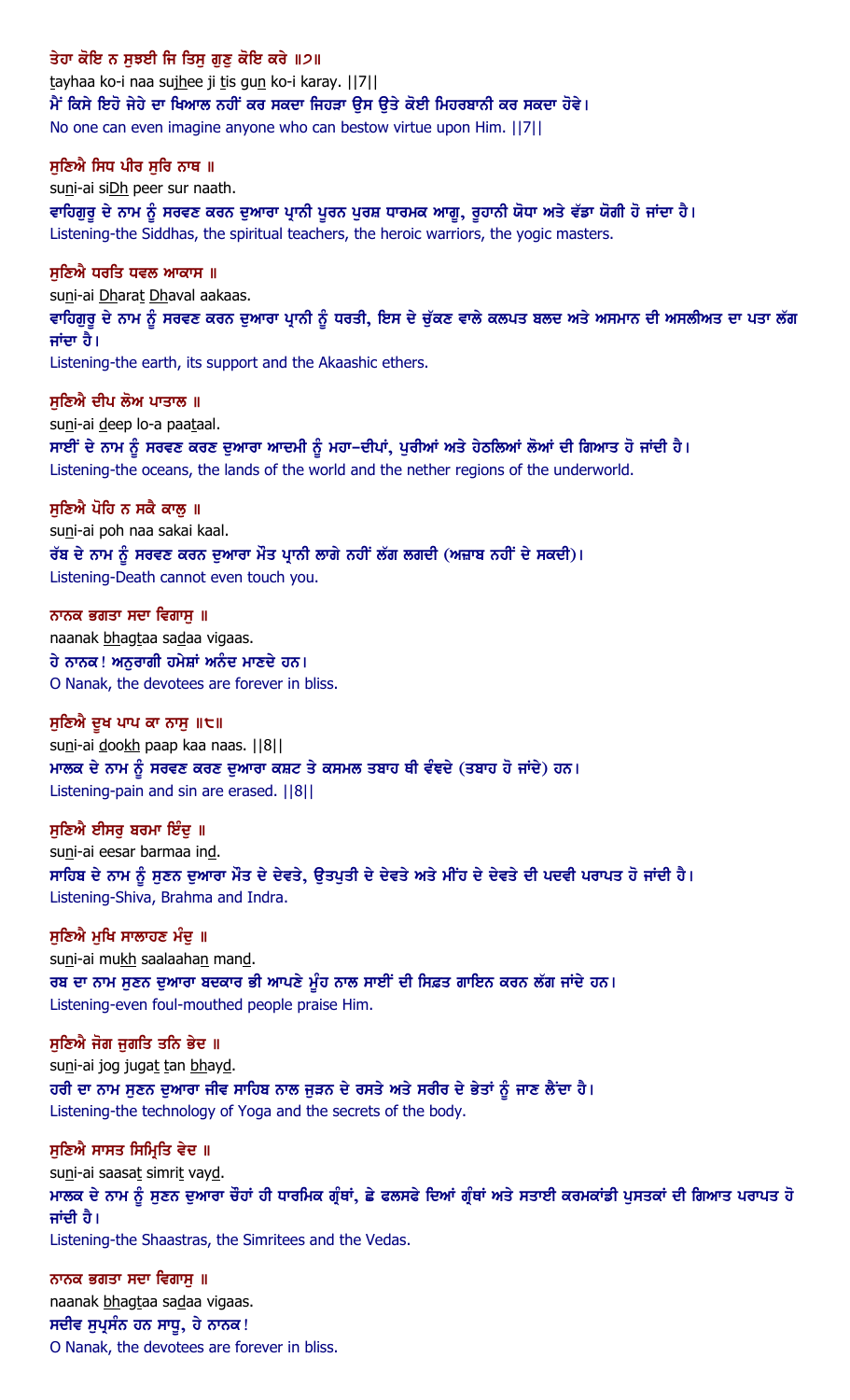ਪੰਨਾ ੩

ਸੁਣਿਐ ਦੁਖ ਪਾਪ ਕਾ ਨਾਸੁ ॥੯॥ suni-ai dookh paap kaa naas. | | 9 | | ਸੁਆਮੀ ਦੇ ਨਾਮ ਨੂੰ ਸਰਵਣ ਕਰਣ ਦੁਆਰਾ ਬੀਮਾਰੀ ਤੇ ਗੁਨਾਹ ਦੂਰ ਹੋ ਜਾਂਦੇ ਹਨ। Listening-pain and sin are erased. ||9||

ਸੁਣਿਐ ਸਤੂ ਸੰਤੋਖੂ ਗਿਆਨੂ ॥ suni-ai sat santokh gi-aan. ਸਾਹਿਬ ਦੇ ਨਾਮ ਨੂੰ ਸਰਵਣ ਕਰਣ ਦੁਆਰਾ ਸਚਾਈ ਸਬੁਰੀ ਅਤੇ ਬ੍ਰਹਮ ਵੀਚਾਰ ਪਰਾਪਤ ਹੋ ਜਾਂਦੇ ਹਨ। Listening-truth, contentment and spiritual wisdom.

ਸੁਣਿਐ ਅਠਸਠਿ ਕਾ ਇਸਨਾਨੁ ॥ suni-ai athsath kaa isnaan. ਪ੍ਰਭੂ ਦੇ ਨਾਮ ਨੂੰ ਸਰਵਣ ਕਰਨ ਦੁਆਰਾ ਅਠਾਹਠ ਤੀਰਥਾਂ ਉਤੇ ਨ੍ਹਾਉਣ ਦਾ ਫਲ ਪਰਾਪਤ ਹੋ ਜਾਂਦਾ ਹੈ। Listening-take your cleansing bath at the sixty-eight places of pilgrimage.

ਸੁਣਿਐ ਪੜਿ ਪੜਿ ਪਾਵਹਿ ਮਾਨੂ ॥ suni-ai parh parh paavah maan. ਹਰੀ ਦੇ ਨਾਮ ਨੂੰ ਸੁਣਨ ਅਤੇ ਇਕ ਰਸ ਵਾਚਣ ਦੁਆਰਾ ਆਦਮੀ ਇੱਜ਼ਤ ਪਾਉਂਦਾ ਹੈ। Listening-reading and reciting, honor is obtained.

ਸੁਣਿਐ ਲਾਗੈ ਸਹਜਿ ਧਿਆਨੂ ॥ suni-ai laagai sahaj Dhi-aan. ਸਾਹਿਬ ਦੇ ਨਾਮ ਨੂੰ ਸੁਣਨ ਦੁਆਰਾ ਆਦਮੀ ਨੂੰ ਸੁਖੈਨ ਹੀ ਸਾਹਿਬ ਦਾ ਸਿਮਰਨ ਪਰਾਪਤ ਹੋ ਜਾਂਦਾ ਹੈ। Listening-intuitively grasp the essence of meditation.

ਨਾਨਕ ਭਗਤਾ ਸਦਾ ਵਿਗਾਸ ॥ naanak bhagtaa sadaa vigaas. ਹੇ ਨਾਨਕ! ਅਨੁਰਾਗੀ ਹਮੇਸ਼ਾਂ ਅਨੰਦ ਮਾਣਦੇ ਹਨ। O Nanak, the devotees are forever in bliss.

ਸੁਣਿਐ ਦੁਖ ਪਾਪ ਕਾ ਨਾਸੁ ॥੧੦॥ suni-ai dookh paap kaa naas. | | 10 | | ਮਾਲਕ ਦੇ ਨਾਮ ਨੂੰ ਸਰਵਣ ਕਰਨ ਦੁਆਰਾ ਕਸ਼ਟ ਅਤੇ ਕਸਮਲ ਤਬਾਹ ਹੋ ਜਾਂਦੇ ਹਨ। Listening-pain and sin are erased. ||10||

ਸੁਣਿਐ ਸਰਾ ਗੁਣਾ ਕੇ ਗਾਹ ॥ suni-ai saraa gunaa kay gaah. ਸੁਆਮੀ ਦੇ ਨਾਮ ਨੂੰ ਸਰਵਣ ਦੁਆਰਾ ਆਦਮੀ ਨੇਕੀਆਂ ਦੇ ਸਮੁੰਦਰ ਵਿੱਚ ਡੂੰਘੀ ਚੁੱਭੀ ਲਾਉਂਦਾ ਹੈ। Listening-dive deep into the ocean of virtue.

ਸੁਣਿਐ ਸੇਖ ਪੀਰ ਪਾਤਿਸਾਹ ॥ suni-ai saykh peer paatisaah. ਸੁਆਮੀ ਦੇ ਨਾਮ ਦਾ ਸਰਵਣ ਕਰਨਾ ਪ੍ਰਾਨੀ ਨੂੰ ਵਿਦਵਾਨ, ਰੁਹਾਨੀ ਰਹਬਰ ਅਤੇ ਬਾਦਸ਼ਾਹ ਬਣਾ ਦਿੰਦਾ ਹੈ। Listening-the Shaykhs, religious scholars, spiritual teachers and emperors.

ਸੁਣਿਐ ਅੰਧੇ ਪਾਵਹਿ ਰਾਹੁ ॥ suni-ai anDhay paaveh raahu. ਮਾਲਕ ਦੇ ਨਾਮ ਨੂੰ ਸੁਣਨ ਦੁਆਰਾ ਅੰਨ੍ਹੇ ਇਨਸਾਨ ਰਸਤਾ ਲੱਭ ਲੈਂਦੇ ਹਨ। Listening-even the blind find the Path.

ਸੁਣਿਐ ਹਾਥ ਹੋਵੈ ਅਸਗਾਹੁ ॥ suni-ai haath hovai asgaahu. ਰੱਬ ਦਾ ਨਾਮ ਸਰਵਣ ਕਰਨ ਦੁਆਰਾ ਅਥਾਹ ਸਾਹਿਬ ਦੀ ਥਾਹਿ ਆ ਜਾਂਦੀ ਹੈ। Listening-the Unreachable comes within your grasp.

ਨਾਨਕ ਭਗਤਾ ਸਦਾ ਵਿਗਾਸੁ ॥ naanak bhagtaa sadaa vigaas. ਹੇ ਨਾਨਕ! ਅਨੁਰਾਗੀ ਹਮੇਸ਼ਾਂ ਅਨੰਦ ਮਾਣਦੇ ਹਨ। O Nanak, the devotees are forever in bliss.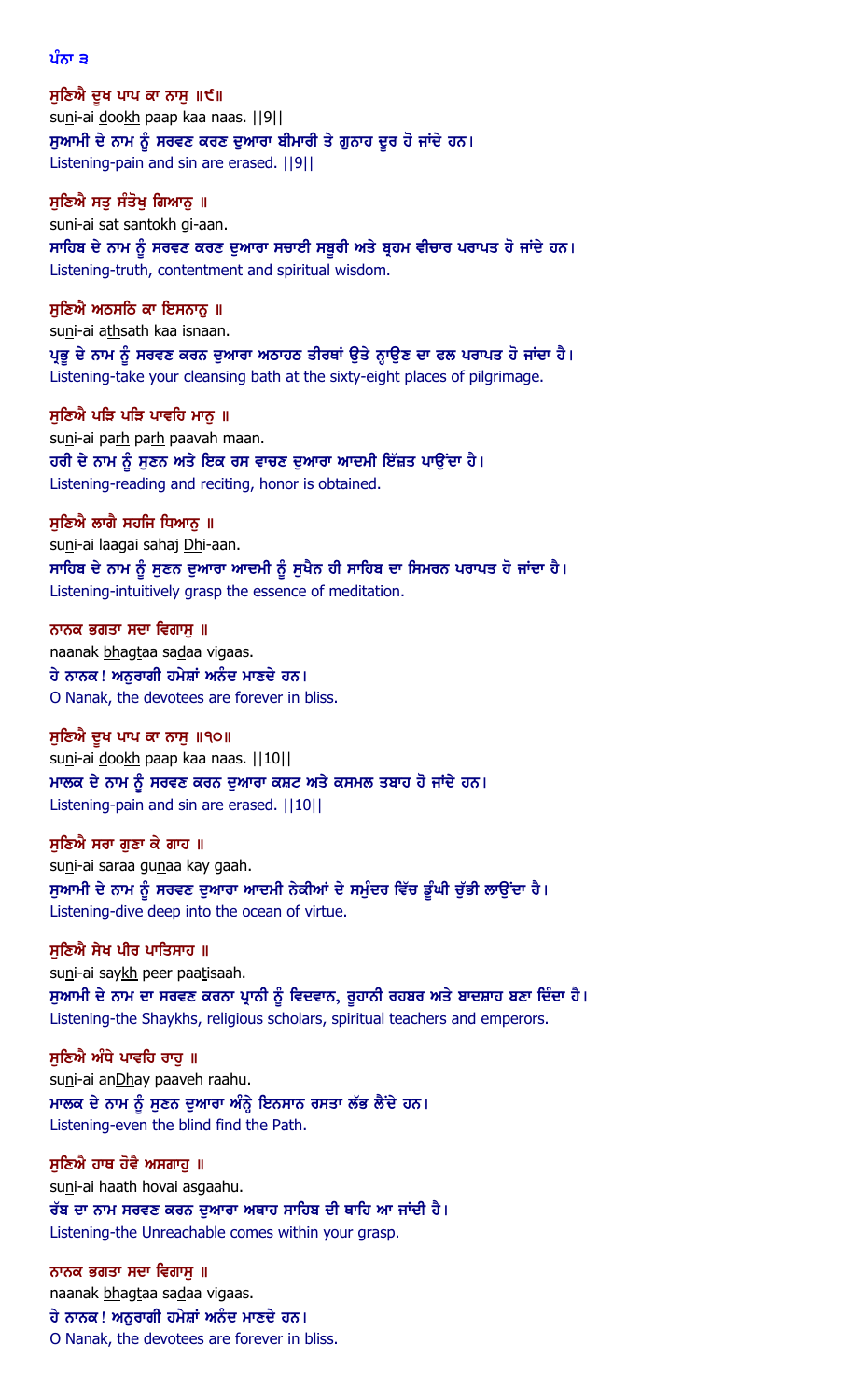ਸੁਣਿਐ ਦੁਖ ਪਾਪ ਕਾ ਨਾਸੁ ॥੧੧॥ suni-ai dookh paap kaa naas. | | 11| | ਮਾਲਕ ਦੇ ਨਾਮ ਨੂੰ ਸਰਵਣ ਕਰਨ ਦੁਆਰਾ ਕਸ਼ਟ ਅਤੇ ਕਸਮਲ ਤਬਾਹ ਹੋ ਜਾਂਦੇ ਹਨ। Listening-pain and sin are erased. ||11||

ਮੰਨੇ ਕੀ ਗਤਿ ਕਹੀ ਨ ਜਾਇ ॥ mannay kee gat kahee naa jaa-i. ਜੋ ਪ੍ਰਾਨੀ ਸਾਹਿਬ ਦੀ ਤਾਬੇਦਾਰੀ ਕਰਦਾ ਹੈ ਉਸ ਦੀ ਹਾਲਤ ਬਿਆਨ ਨਹੀਂ ਕੀਤੀ ਜਾ ਸਕਦੀ। The state of the faithful cannot be described.

ਜੇ ਕੋ ਕਹੈ ਪਿਛੈ ਪਛਤਾਇ ॥ jay ko kahai pichhai pachhutaa-i. ਜੇਕਰ ਕੋਈ ਜਣਾ ਬਿਆਨ ਕਰਨ ਦੀ ਕੋਸ਼ਿਸ਼ ਕਰਦਾ ਹੈ ਉਹ ਮਗਰੋਂ ਪਛਤਾਉਂਦਾ ਹੈ। One who tries to describe this shall regret the attempt.

ਕਾਗਦਿ ਕਲਮ ਨ ਲਿਖਣਹਾਰੁ ॥ ਮੰਨੇ ਕਾ ਬਹਿ ਕਰਨਿ ਵੀਚਾਰੁ ॥ kaagad kalam naa likhanhaar. mannay kaa beh karan veechaar. ਕੋਈ ਕਾਗਜ਼, ਲੇਖਣੀ ਤੇ ਲਿਖਾਰੀ ਨਹੀਂ ਜਿਸ ਨਾਲ ਬੈਠ ਕੇ ਰੱਬ ਦੇ ਫਰਮਾਬਰਦਾਰ ਦੀ ਦਸ਼ਾ ਲਿਖੀ ਜਾਂ ਸੋਚੀ ਵਿਚਾਰੀ ਜਾਵੇ। No paper, no pen, no scribe can record the state of the faithful.

ਐਸਾ ਨਾਮੁ ਨਿਰੰਜਨੁ ਹੋਇ ॥ aisaa naam niranjan ho-i. ਇਹੋ ਜਿਹਾ ਹੈ ਪਵਿੱਤਰ ਪ੍ਰਭੂ ਦਾ ਨਾਮ। Such is the Name of the Immaculate Lord.

ਜੇ ਕੋ ਮੰਨਿ ਜਾਣੈ ਮਨਿ ਕੋਇ ॥੧੨॥ jay ko mann jaanai man ko-i. | | 12| | ਜੇਕਰ ਕੋਈ ਜਣਾ ਰੱਬ ਦੀ ਤਾਬੇਦਾਰੀ ਕਰੇ, ਐਸਾ ਵਿਰਲਾ ਜੀਵ ਆਪਣੇ ਚਿੱਤ ਅੰਦਰ ਹੀ ਉਸ ਦੀ ਖੁਸ਼ੀ ਨੂੰ ਸਮਝਦਾ ਹੈ। Only one who has faith comes to know such a state of mind. ||12||

ਮੰਨੈ ਸਰਤਿ ਹੋਵੈ ਮਨਿ ਬਧਿ ॥ mannai surat hovai man buDh. ਨਾਮ ਵਿੱਚ ਸੱਚਾ ਭਰੋਸਾ ਕਰਨ ਦਆਰਾ ਇਨਸਾਨ ਦੇ ਚਿੱਤ ਤੇ ਸਮਝ ਅੰਦਰ ਈਸ਼ਵਰੀ ਗਿਆਤ ਪਰਵੇਸ਼ ਕਰ ਜਾਂਦੀ ਹੈ। The faithful have intuitive awareness and intelligence.

ਮੰਨੈ ਸਗਲ ਭਵਣ ਕੀ ਸਧਿ ॥ mannai sagal bhavan kee suDh. ਨਾਮ ਵਿੱਚ ਦਿਲੀ ਨਿਸਚਾ ਕਰਣ ਨਾਲ ਸਾਰੀਆਂ ਪਰੀਆਂ ਦੀ ਗਿਆਤ ਪਰਾਪਤ ਹੋ ਜਾਂਦੀ ਹੈ। The faithful know about all worlds and realms.

ਮੰਨੈ ਮਹਿ ਚੋਟਾ ਨਾ ਖਾਇ ॥ mannai muh chotaa naa khaa-i. ਵਾਹਿਗੁਰੂ ਦਾ ਉਪਾਸ਼ਕ ਆਪਣੇ ਚਿਹਰੇ ਉਤੇ ਸੱਟਾਂ ਨਹੀਂ ਸਹਾਰਦਾ। The faithful shall never be struck across the face.

ਮੰਨੈ ਜਮ ਕੈ ਸਾਥਿ ਨ ਜਾਇ ॥ mannai jam kai saath naa jaa-i. ਸਾਈਂ ਦੇ ਨਾਮ ਵਿੱਚ ਅੰਤ੍ਰੀਵ ਇਤਬਾਰ ਰਾਹੀਂ ਬੰਦਾ ਮੌਤ ਦੇ ਦੂਤ ਦੇ ਨਾਲ ਨਹੀਂ ਜਾਂਦਾ। The faithful do not have to go with the Messenger of Death.

ਐਸਾ ਨਾਮ ਨਿਰੰਜਨ ਹੋਇ ॥ aisaa naam niranjan ho-i. ਇਹੋ ਜੇਹਾ ਹੈ ਵਾਹਿਗਰ ਦਾ ਬੇ–ਦਾਗ ਨਾਮ। Such is the Name of the Immaculate Lord.

ਜੇ ਕੋ ਮੰਨਿ ਜਾਣੈ ਮਨਿ ਕੋਇ ॥੧੩॥ jay ko mann jaanai man ko-i. | | 13| | ਜੇਕਰ ਕੋਈ ਜਣਾ ਸਾਈ ਦੇ ਨਾਮ ਉਤੇ ਭਰੋਸਾ ਧਾਰਨ ਕਰ ਲਵੇ, ਤਦ ਉਹ ਆਪਣੇ ਚਿੱਤ ਅੰਦਰ ਇਸ ਨੂੰ ਸਮਝ ਲਵੇਗਾ। Only one who has faith comes to know such a state of mind. ||13||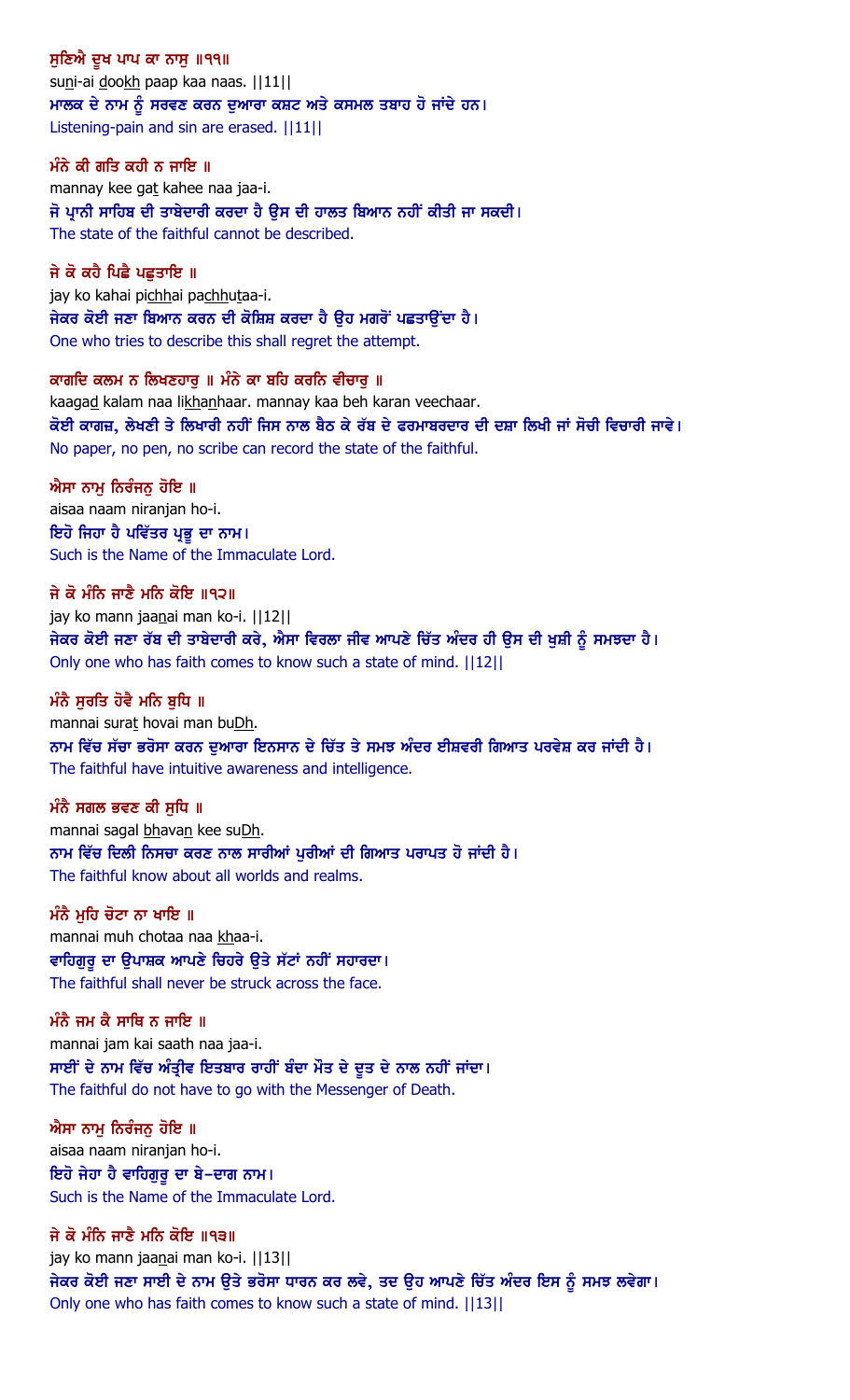ਮੰਨੈ ਮਾਰਗਿ ਨਾਕ ਨ ਪਾਇ ॥ mannai maarag thaak naa paa-i. ਹਰੀ–ਨਾਮ ਉਤੇ ਭਰੋਸਾ ਰੱਖਣ ਵਾਲੇ ਨੂੰ ਰਾਹ ਵਿੱਚ ਰੁਕਾਵਟ ਨਹੀਂ ਵਾਪਰਦੀ। The path of the faithful shall never be blocked.

ਮੰਨੈ ਪਤਿ ਸਿੳ ਪਰਗਟ ਜਾਇ ॥ mannai pat si-o pargat jaa-i. ਨਾਮ ਉਤੇ ਨਿਸਚਾ ਰੱਖਣ ਵਾਲਾ ਇੱਜ਼ਤ ਅਤੇ ਪਰਸਿੱਧਤਾ ਨਾਲ ਜਾਂਦਾ ਹੈ। The faithful shall depart with honor and fame.

ਮੰਨੈ ਮਗ ਨ ਚਲੈ ਪੰਥ ॥ mannai mag naa chalai panth. ਨਾਮ ਉਤੇ ਭਰੋਸਾ ਰੱਖਣ ਵਾਲਾ ਸੰਸਾਰੀ ਰਾਹਾਂ ਅਤੇ ਕਰਮਕਾਂਡੀ ਧਾਰਮਕ ਰਸਤਿਆਂ ਤੇ ਨਹੀਂ ਟੁਰਦਾ। The faithful do not follow empty religious rituals.

ਮੰਨੈ ਧਰਮ ਸੇਤੀ ਸਨਬੰਧੁ ॥ mannai Dharam saytee san-banDh. ਹਰੀ ਨਾਮ ਅੰਦਰ ਭਰੋਸਾ ਧਾਰਨ ਕਰਨ ਵਾਲੇ ਦਾ ਸਚਾਈ ਨਾਲ ਮੇਲ ਹੁੰਦਾ ਹੈ। The faithful are firmly bound to the Dharma.

ਐਸਾ ਨਾਮੂ ਨਿਰੰਜਨੂ ਹੋਇ ॥ aisaa naam niranjan ho-i. ਇਹੋ ਜਿਹਾ ਹੈ ਵਾਹਿਗੁਰੂ ਦਾ ਬੇਦਾਗ ਨਾਮ। Such is the Name of the Immaculate Lord.

ਜੇ ਕੋ ਮੰਨਿ ਜਾਣੈ ਮਨਿ ਕੋਇ ॥੧੪॥ jay ko mann jaanai man ko-i. | | 14| | ਜੇਕਰ ਕੋਈ ਜਣਾ ਸਾਈਂ ਦੇ ਨਾਮ ਉਤੇ ਭਰੋਸਾ ਧਾਰਨ ਕਰ ਲਵੇ, ਤਦ ਉਹ ਆਪਣੇ ਚਿੱਤ ਅੰਦਰ ਇਸ ਨੂੰ ਸਮਝ ਲਵੇਗਾ। Only one who has faith comes to know such a state of mind. ||14||

ਮੰਨੈ ਪਾਵਹਿ ਮੋਖ ਦਆਰ ॥ mannai paaveh mokh duaar. ਪ੍ਰਭੂ ਦੀ ਆਗਿਆ ਦਾ ਪਾਲਣ ਕਰਨ ਵਾਲਾ ਮੁਕਤੀ ਦਾ ਦਰਵਾਜ਼ਾ ਪਾ ਲੈਂਦਾ ਹੈ। The faithful find the Door of Liberation.

ਮੰਨੈ ਪਰਵਾਰੈ ਸਾਧਾਰ ॥ mannai parvaarai saaDhaar. ਪ੍ਰਭੂ ਦੀ ਆਗਿਆ ਦਾ ਪਾਲਣ ਕਰਨਹਾਰ ਆਪਣੇ ਸਾਕਸੈਨ ਨੂੰ ਸੁਧਾਰ ਲੈਂਦਾ ਹੈ। The faithful uplift and redeem their family and relations.

## ਮੰਨੈ ਤਰੈ ਤਾਰੇ ਗੁਰੁ ਸਿਖ ॥

mannai tarai taaray gur sikh. ਪ੍ਰਭੂ ਦਾ ਹੁਕਮ ਮੰਨਣ ਵਾਲਾ ਆਪਣੇ ਆਪ ਨੂੰ ਬਚਾ ਲੈਂਦਾ ਹੈ ਅਤੇ ਗੁਰੂ ਦੇ ਸਿੱਖਾਂ ਦਾ ਪਾਰ ਉਤਾਰਾ ਕਰ ਦਿੰਦਾ ਹੈ। The faithful are saved, and carried across with the Sikhs of the Guru.

ਮੰਨੈ ਨਾਨਕ ਭਵਹਿ ਨ ਭਿਖ $\,$  ॥ mannai naanak bhaveh naa bhikh. ਪ੍ਰਭੂ ਦਾ ਹੁਕਮ ਮੰਨਣ ਵਾਲਾ ਮੰਗਦਾ ਪਿੰਨਦਾ ਨਹੀਂ ਫਿਰਦਾ।

The faithful, O Nanak, do not wander around begging.

ਐਸਾ ਨਾਮ ਨਿਰੰਜਨ ਹੋਇ ॥ aisaa naam niranjan ho-i.  $\hat{\mathcal{M}}$ ਹੋ ਜਿਹਾ ਹੈ ਵਾਹਿਗੁਰੂ ਦਾ–ਬੇਦਾਗ ਨਾਮ। Such is the Name of the Immaculate Lord.

ਜੇ ਕੋ ਮੰਨਿ ਜਾਣੈ ਮਨਿ ਕੋਇ ॥੧੫॥ jay ko mann jaanai man ko-i. | | 15| | ਜੇਕਰ ਕੋਈ ਜਣਾ ਸਾਈਂ ਦੇ ਨਾਮ ਉਤੇ ਭਰੋਸਾ ਧਾਰੇ, ਤਾਂ ਉਹ ਇਸ ਨੂੰ ਆਪਣੇ ਚਿੱਤ ਵਿੱਚ ਸਮਝ ਲਵੇਗਾ। Only one who has faith comes to know such a state of mind. ||15||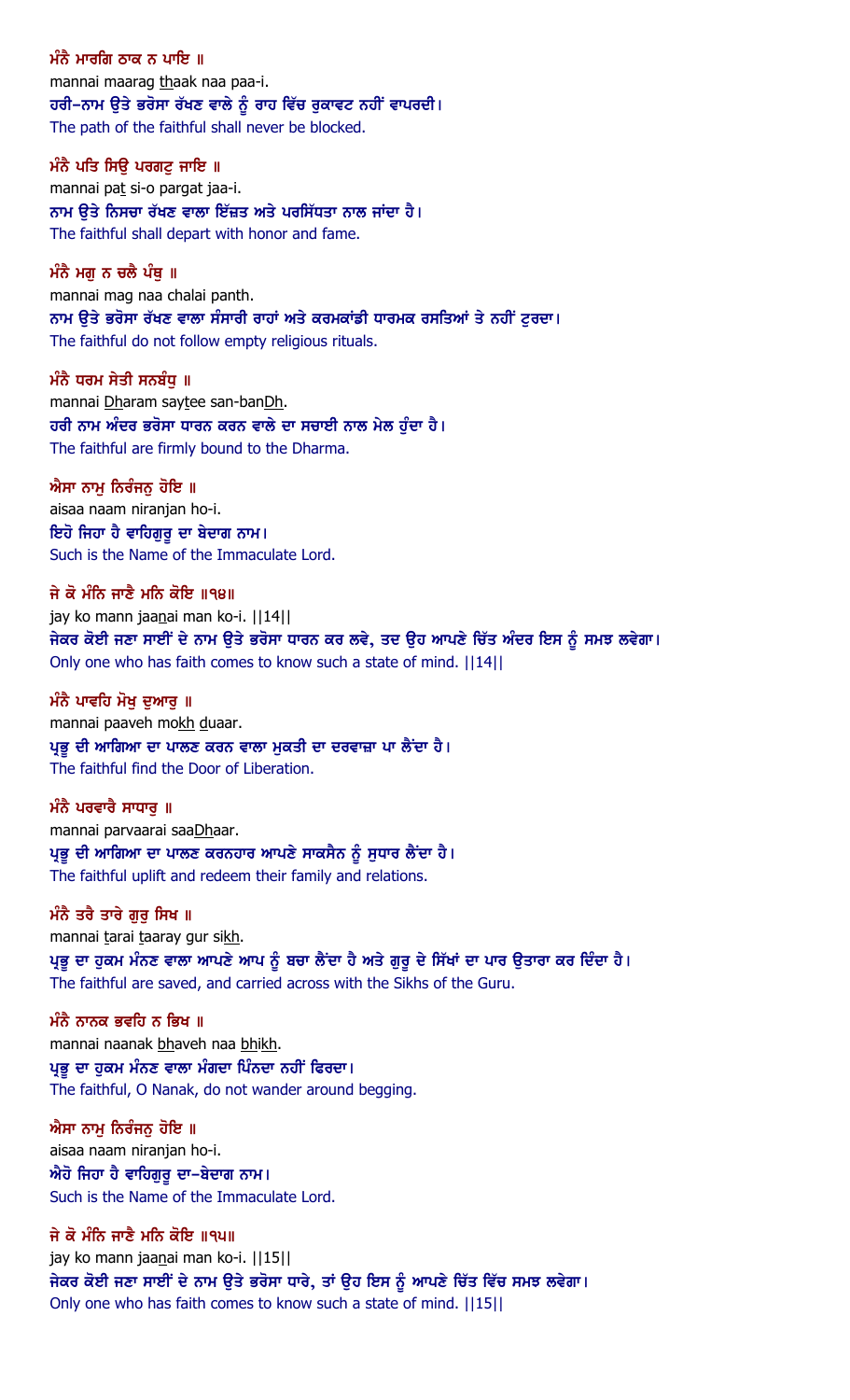ਪੰਚ ਪਰਵਾਣ ਪੰਚ ਪਰਧਾਨ ॥ panch parvaan panch parDhaan. ਮੁਖੀਏ ਮਕਬੂਲ ਹਨ ਤੇ ਮੁਖੀਏ ਹੀ ਮਹਾਨ। The chosen ones, the self-elect, are accepted and approved.

ਪੰਚੇ ਪਾਵਹਿ ਦਰਗਹਿ ਮਾਨ ॥ panchay paaveh dargah maan. ਸਾਧੁ ਸੁਆਮੀ ਦੇ ਦਰਬਾਰ ਅੰਦਰ ਆਦਰ ਪਾਉਂਦੇ ਹਨ। The chosen ones are honored in the Court of the Lord.

 $\hat{u}$ ਚੇ ਸੋਹਹਿ ਦਰਿ ਰਾਜਾਨ ॥ panchay soheh dar raajaan. ਰੱਬ ਦੇ ਗੋਲੇ ਰਾਜਿਆਂ ਦਿਆਂ ਦਰਬਾਰਾਂ ਅੰਦਰ ਸੁੰਦਰ ਲੱਗਦੇ ਹਨ। The chosen ones look beautiful in the courts of kings.

ਪੰਚਾ ਕਾ ਗੁਰੂ ਏਕੂ ਧਿਆਨੂ ॥ panchaa kaa gur ayk Dhi-aan. ਚੁਣੇ ਹੋਏ ਕੇਵਲ ਗੁਰੂ ਉਤੇ ਹੀ ਆਪਣੀ ਬਿਰਤੀ ਇਕੱਤਰ ਕਰਦੇ ਹਨ। The chosen ones meditate single-mindedly on the Guru.

ਜੇ ਕੋ ਕਹੈ ਕਰੈ ਵੀਚਾਰੂ ॥ ਕਰਤੇ ਕੈ ਕਰਣੈ ਨਾਹੀ ਸੁਮਾਰੂ ॥ jay ko kahai karai vichaar. kartay kai karnai naahee sumaar. ਜਿਨ੍ਹਾਂ ਦੀ ਚਾਹੇ ਭਾਵੇਂ ਕੋਈ ਜਣਾ ਵਰਨਣ ਤੇ ਸੋਚ ਵਿਚਾਰ ਪਿਆ ਕਰੇ, ਪ੍ਰੰਤੂ ਸਿਰਜਨਹਾਰ ਦੇ ਕੰਮਾਂ ਦੀ ਗਿਣਤੀ ਨਹੀਂ ਹੋ ਸਕਦੀ। No matter how much anyone tries to explain and describe them, the actions of the Creator cannot be counted.

ਧੌਲੂ ਧਰਮੂ ਦਇਆ ਕਾ ਪੁਤੁ ॥ ਸੰਤੋਖੁ ਥਾਪਿ ਰਖਿਆ ਜਿਨਿ ਸੁਤਿ ॥ Dhoul Dharam d-i-aa kaa poot. santokh thaap rakhi-aa jin soot. ਕਲਪਤ ਬਲਦ ਦਿਆਲਤਾ ਦਾ ਪੁੱਤਰ ਪਵਿੱਤ੍ਰਤਾ ਹੈ, ਜਿਸ ਨੇ ਸਹਨਸ਼ੀਲਤਾ ਨਾਲ ਠੀਕ ਤੌਰ ਤੇ ਧਰਤੀ ਨੂੰ ਠਲ੍ਹਿਆ ਹੋਇਆ ਹੈ। The mythical bull is Dharma, the son of compassion; this is what patiently holds the earth in its place.

ਜੇ ਕੋ ਬਝੈ ਹੋਵੈ ਸਚਿਆਰ ॥ ਧਵਲੈ ੳਪਰਿ ਕੇਤਾ ਭਾਰ ॥ jay ko boojhai hovai sachi-aar. Dhavlai upar kaytaa bhaar. ਬਲਦ ਉਤੇ ਕਿੰਨਾ ਕੁ ਬੋਝ ਹੈ? ਜੇਕਰ ਕੋਈ ਜਣਾ ਇਸ ਨੂੰ ਸਮਝ ਲਵੇ ਤਾਂ, ਉਹ ਸੱਚਾ ਇਨਸਾਨ ਥੀਵੰਞਦਾ (ਬਣ ਜਾਦਾ) ਹੈ। One who understands this becomes truthful. What a great load there is on the bull!

ਧਰਤੀ ਹੋਰ ਪਰੈ ਹੋਰ ਹੋਰ ॥ Dhartee hor parai hor hor. ਇਸ ਧਰਤੀ ਤੋਂ ਪਰੇ ਘਨੇਰੇ ਆਲਮ ਹਨ, ਘਨੇਰੇ ਅਤੇ ਘਨੇਰੇ। So many worlds beyond this world-so very many!

ਤਿਸ ਤੇ ਭਾਰ ਤਲੈ ਕਵਣ ਜੋਰ ॥ tis tay bhaar talai kavan jor. ਉਹ ਕਿਹੜੀ ਤਾਕਤ ਹੈ, ਜੋ ਉਨ੍ਹਾਂ ਦੇ ਬੋਝ ਨੂੰ ਹੇਠੋਂ ਚੁੱਕੀ ਹੋਈ ਹੈ?

What power holds them, and supports their weight?

ਜੀਅ ਜਾਤਿ ਰੰਗਾ ਕੇ ਨਾਵ ॥ ਸਭਨਾ ਲਿਖਿਆ ਵੜੀ ਕਲਾਮ ॥ jee-a jaat rangaa kay naav. sabhnaa likhi-aa vurhee kalaam. ਵਾਹਿਗੁਰੂ ਦੀ ਸਦਾ-ਵਗਦੀ ਹੋਈ ਕਲਮ ਨੇ ਸਾਰੇ ਜੀਵਾਂ ਦੀਆਂ ਵੰਨਗੀਆਂ, ਰੰਗਤਾ ਅਤੇ ਨਾਮ ਉਕਰੇ ਹਨ। The names and the colors of the assorted species of beings were all inscribed by the Ever-flowing Pen of God.

ਏਹ ਲੇਖਾ ਲਿਖਿ ਜਾਣੈ ਕੋਇ ॥ ayhu laykhaa likh jaanai ko-i. ਇਹ ਹਿਸਾਬ ਕਿਤਾਬ ਵਿਰਲੇ ਹੀ ਲਿਖਣਾ ਜਾਣਦੇ ਹਨ। Who knows how to write this account?

ਲੇਖਾ ਲਿਖਿਆ ਕੇਤਾ ਹੋਇ ॥ laykhaa likhi-aa kaytaa ho-i. ਨਿਵਿਸਤ ਸ਼ੁਦਾ ਲੇਖਾ-ਪਤ, ਇਹ ਕਿੱਡਾ ਵੱਡਾ ਹੋਵੇਗਾ? Just imagine what a huge scroll it would take!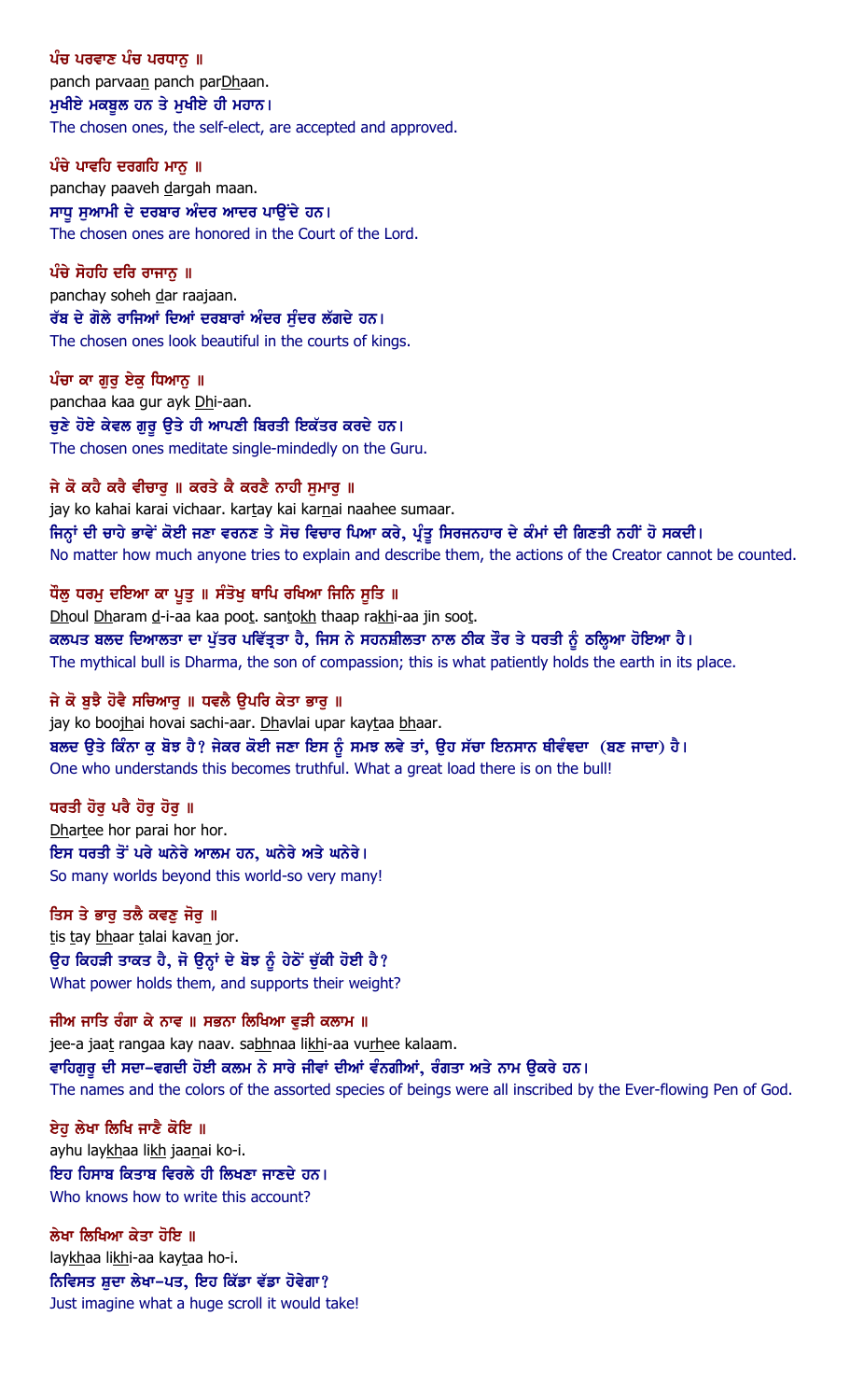ਕੇਤਾ ਤਾਣੂ ਸੁਆਲਿਹੂ ਰੂਪੂ ॥ kaytaa taan su-aalihu roop. ਤੇਰੀ ਕਿੰਨੀ ਸ਼ਕਤੀ ਅਤੇ ਮਨਮੋਹਣੀ ਸੁੰਦ੍ਰਤਾ ਹੈ, ਹੇ ਸਾਹਿਬ? What power! What fascinating beauty!

ਕੇਤੀ ਦਾਤਿ ਜਾਣੈ ਕੌਣੁ ਕੁਤੁ ॥ kaytee daat jaanai koun koot. ਕਿੱਡੀ ਵੱਡੀ ਹੈ ਤੇਰੀ ਬਖਸ਼ੀਸ਼? ਇਸ ਦਾ ਅੰਦਾਜ਼ਾ ਕੌਣ ਲਾ ਸਕਦਾ ਹੈ? And what gifts! Who can know their extent?

ਕੀਤਾ ਪਸਾੳ ਏਕੋ ਕਵਾੳ ॥ ਤਿਸ ਤੇ ਹੋਏ ਲਖ ਦਰੀਆੳ ॥ keetaa pasaa-o ayko kavaa-o. tis tay ho-ay lakh daree-aa-o. ਇਕ ਸ਼ਬਦ ਨਾਲ ਤੂੰ ਜਗਤ ਦਾ ਖਿਲਾਰਾ ਕਰ ਦਿਤਾ ਤੇ ਇਸ ਦੁਆਰਾ ਲਖਾਂ ਦਰਿਆ ਵਹਿਣੇ ਸ਼ੁਰੂ ਹੋ ਗਏ। You created the vast expanse of the Universe with One Word! Hundreds of thousands of rivers began to flow.

ਕੁਦਰਤਿ ਕਵਣ ਕਹਾ ਵੀਚਾਰੂ ॥ kudrat kavan kahaa veechaar. ਤੈਨੂੰ ਜਾਂ ਤੇਰੇ ਇਲਮ ਨੂੰ ਬਿਆਨ ਕਰਨ ਦੀ ਮੇਰੇ ਵਿੱਚ ਕਿਹੜੀ ਤਾਕਤ ਹੈ? How can Your Creative Potency be described?

ਵਾਰਿਆ ਨ ਜਾਵਾ ਏਕ ਵਾਰ ॥ vaari-aa naa jaavaa ayk vaar. ਮੈਂ ਇਕ ਵਾਰੀ ਵੀ ਤੇਰੇ ਉਤੇ ਕੁਰਬਾਨ ਨਹੀਂ ਹੋ ਸਕਦਾ। I cannot even once be a sacrifice to You.

ਜੋ ਤਧ ਭਾਵੈ ਸਾਈ ਭਲੀ ਕਾਰ ॥ jo tuDh bhaavai saa-ee bhalee kaar. ਜੋ ਕੁਛ ਤੈਨੂੰ ਚੰਗਾ ਲਗਦਾ ਹੈ, ਓਹੀ ਚੰਗਾ ਕੰਮ ਕਾਜ ਹੈ। Whatever pleases You is the only good done,

ਤ ਸਦਾ ਸਲਾਮਤਿ ਨਿਰੰਕਾਰ ॥੧੬॥ too sadaa salaamat nirankaar. | | 16| | ਤੂੰ ਸਦੀਵ ਹੀ ਨਵਾਂ ਨਰੋਆਂ ਹੈ, ਹੇ ਸਰੁਪ–ਰਹਿਤ ਪੁਰਖ! You, Eternal and Formless One! ||16||

ਅਸੰਖ ਜਪ ਅਸੰਖ ਭਾੳ ॥ asankh jap asankh bhaa-o. ਅਣਗਿਣਤ ਹਨ ਤੇਰੇ ਭਜਨ ਪਾਠ ਤੇ ਅਣਗਿਣਤ ਹਨ ਉਹ ਜੋ ਪ੍ਰੇਮ ਨਾਲ ਤੇਰਾ ਭਜਨ ਪਾਠ ਕਰਦੇ ਹਨ। Countless meditations, countless loves.

ਅਸੰਖ ਪੁਜਾ ਅਸੰਖ ਤਪ ਤਾਉ ॥ asankh poojaa asankh tap taa-o. ਅਣਗਿਣਤ ਹਨ ਤੇਰੀਆਂ ੳਪਾਸ਼ਨਾਂ ਅਤੇ ਅਣਗਿਣਤ ਹਨ ਜੋ ਤਪੱਸਿਆ ਕਰਦੇ ਹਨ। Countless worship services, countless austere disciplines.

ਅਸੰਖ ਗਰੰਥ ਮਖਿ ਵੇਦ ਪਾਠ ॥ asankh garanth mukh vayd paath.  $M$ ਣਗਿਣਤ ਹਨ ਧਾਰਮਕ ਪੁਸਤਕਾਂ ਅਤੇ ਵੇਦਾਂ ਦਾ ਮੂੰਹ ਜਬਾਨੀ ਪਾਠ ਕਰਨ ਵਾਲੇ। Countless scriptures, and ritual recitations of the Vedas.

ਅਸੰਖ ਜੋਗ ਮਨਿ ਰਹਹਿ ੳਦਾਸ ॥ asankh jog man raheh udaas. ਅਣਗਿਣਤ ਹਨ ਯੋਗੀ ਚਿੱਤ ਵਿੱਚ, ਜੋ ਦੁਨੀਆਂ ਵਲੋਂ ਉਪਰਾਮ ਰਹਿੰਦੇ ਹਨ। Countless Yogis, whose minds remain detached from the world.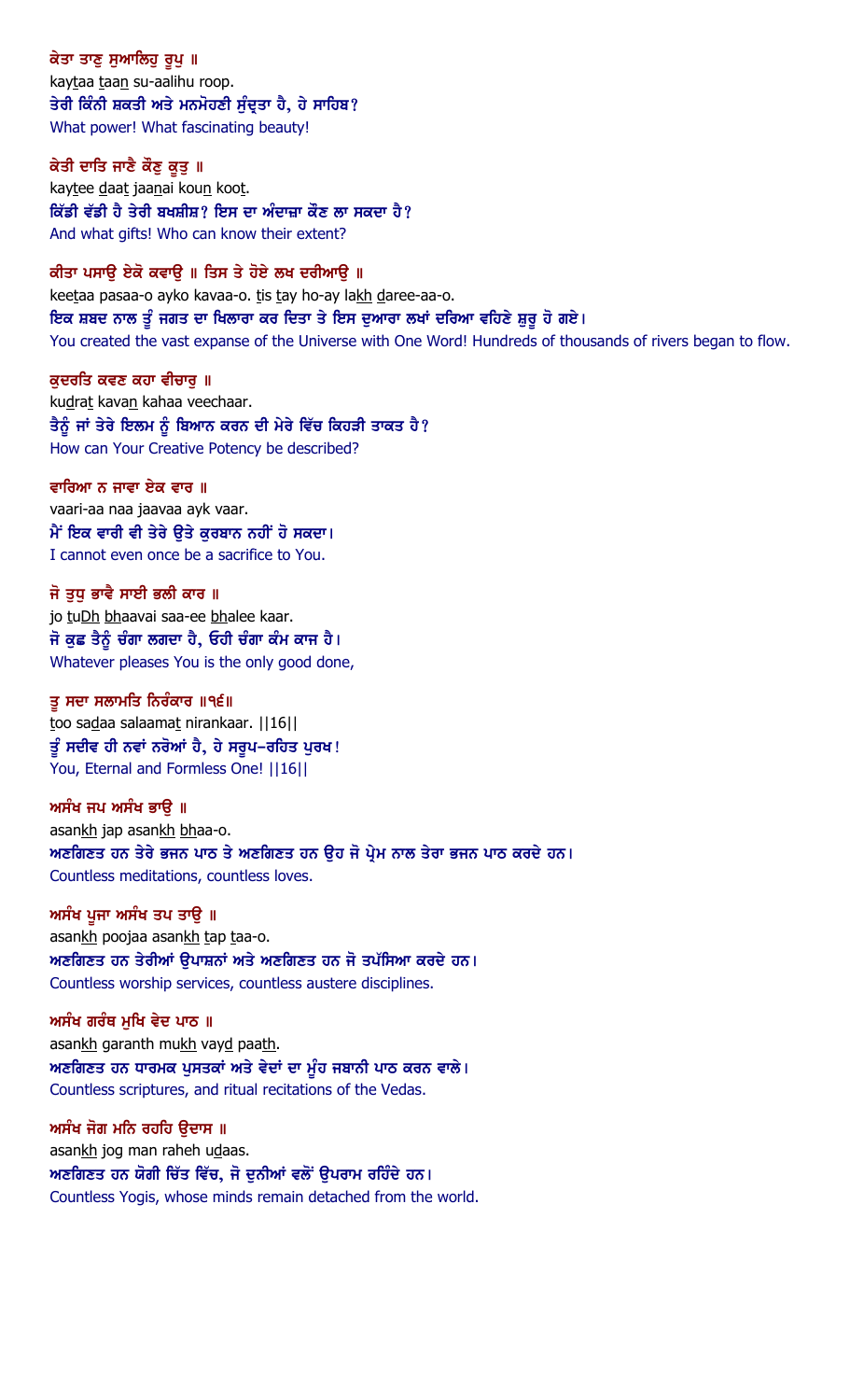#### ਪੰਨਾ ੪

ਅਸੰਖ ਭਗਤ ਗੁਣ ਗਿਆਨ ਵੀਚਾਰ ॥ asankh bhagat gun gi-aan veechaar. ਅਣਗਿਣਤ ਹਨ ਅਨਿੰਨ ਅਨੁਰਾਗੀ ਜੋ ਪ੍ਰਭੂ ਦੀਆਂ ਉਤਕ੍ਰਿਸਟਾਈਆਂ (ਵਡਿਆਈਆਂ) ਅਤੇ ਬੋਧ ਨੂੰ ਸੋਚਦੇ ਸਮਝਦੇ ਹਨ। Countless devotees contemplate the Wisdom and Virtues of the Lord.

ਅਸੰਖ ਸਤੀ ਅਸੰਖ ਦਾਤਾਰ ॥ asankh satee asankh daataar. ਅਣਗਿਣਤ ਹਨ ਪਵਿੱਤਰ ਪੂਰਸ਼ ਅਤੇ ਅਣਗਿਣਤ ਹੀ ਪੁੰਨਦਾਨ ਕਰਨ ਵਾਲੇ। Countless the holy, countless the givers.

ਅਸੰਖ ਸੁਰ ਮੁਹ ਭਖ ਸਾਰ ॥ asankh soor muh bhakh saar. ਅਣਗਿਣਤ ਹਨ ਯੋਧੇ ਜਿਹੜੇ ਮੂੰਹ ਉਤੇ ਲੋਹੇ ਦੀਆਂ ਸੱਟਾਂ ਸਹਾਰਦੇ (ਜਾਂ ਲੋਹਾ ਖਾਂਦੇ) ਹਨ। Countless heroic spiritual warriors, who bear the brunt of the attack in battle (who with their mouths eat steel).

ਅਸੰਖ ਮੋਨਿ ਲਿਵ ਲਾਇ ਤਾਰ ॥ asankh mon liv laa-i taar. ਅਣਗਿਣਤ ਹਨ ਚੁੱਪ ਕਰੀਤੇ ਰਿਸ਼ੀ, ਜੋ ਆਪਣੀ ਪ੍ਰੀਤ ਤੇ ਬ੍ਰਿਤੀ ਪ੍ਰਭੁ ਉਤੇ ਕੇਂਦਰ ਕਰਦੇ ਹਨ। Countless silent sages, vibrating the String of His Love.

ਕਦਰਤਿ ਕਵਣ ਕਹਾ ਵੀਚਾਰ ॥ kudrat kavan kahaa vichaar. ਤੈਨੂੰ ਜਾਂ ਤੇਰੇ ਇਲਮ ਨੂੰ ਬਿਆਨ ਕਰਨ ਦੀ ਮੇਰੇ ਵਿੱਚ ਕਿਹੜੀ ਤਾਕਤ ਹੈ? How can Your Creative Potency be described?

ਵਾਰਿਆ ਨ ਜਾਵਾ ਏਕ ਵਾਰ ॥ vaari-aa naa jaavaa ayk vaar. ਮੈਂ ਇਕ ਵਾਰੀ ਭੀ ਤੇਰੇ ਉਤੇ ਕੁਰਬਾਨ ਨਹੀਂ ਹੋ ਸਕਦਾ। I cannot even once be a sacrifice to You.

ਜੋ ਤੁਧ ਭਾਵੈ ਸਾਈ ਭਲੀ ਕਾਰ ॥ jo tuDh bhaavai saa-ee bhalee kaar. ਜੋ ਕੁਛ ਤੈਨੂੰ ਚੰਗਾ ਲੱਗਦਾ ਹੈ, ਉਹੀ ਚੰਗਾ ਕੰਮ ਕਾਜ ਹੈ। Whatever pleases You is the only good done,

ਤੂ ਸਦਾ ਸਲਾਮਤਿ ਨਿਰੰਕਾਰ ॥੧੭॥ too sadaa salaamat nirankaar. ||17|| ਤੂੰ ਸਦੀਵ ਹੀ ਨਵਾਂ ਨਰੋਆ ਹੈ, ਹੇ ਸਰੂਪ–ਰਹਿਤ ਪੂਰਖ! You, Eternal and Formless One. ||17||

ਅਸੰਖ ਮੁਰਖ ਅੰਧ ਘੋਰ ॥ asankh moorakh anDh ghor. ਅਣਗਿਣਤ ਮਹਾਨ ਅੰਨ੍ਹੇ ਮੁੜ੍ਹ ਹਨ। Countless fools, blinded by ignorance.

ਅਸੰਖ ਚੋਰ ਹਰਾਮਖੋਰ ॥ asankh chor haraam-khor.  $M$ ਣਗਿਣਤ ਤਸਕਰ ਅਤੇ ਹੋਰਨਾਂ ਦਾ ਮਾਲ ਖਾਣ ਵਾਲੇ ਹਨ। Countless thieves and embezzlers.

ਅਸੰਖ ਅਮਰ ਕਰਿ ਜਾਹਿ ਜੋਰ ॥ asankh amar kar jaah jor.  $M$ ਣਗਿਣਤ ਧੱਕੇ ਨਾਲ ਰਾਜ ਕਰਕੇ ਟੂਰ ਜਾਂਦੇ ਹਨ। Countless impose their will by force.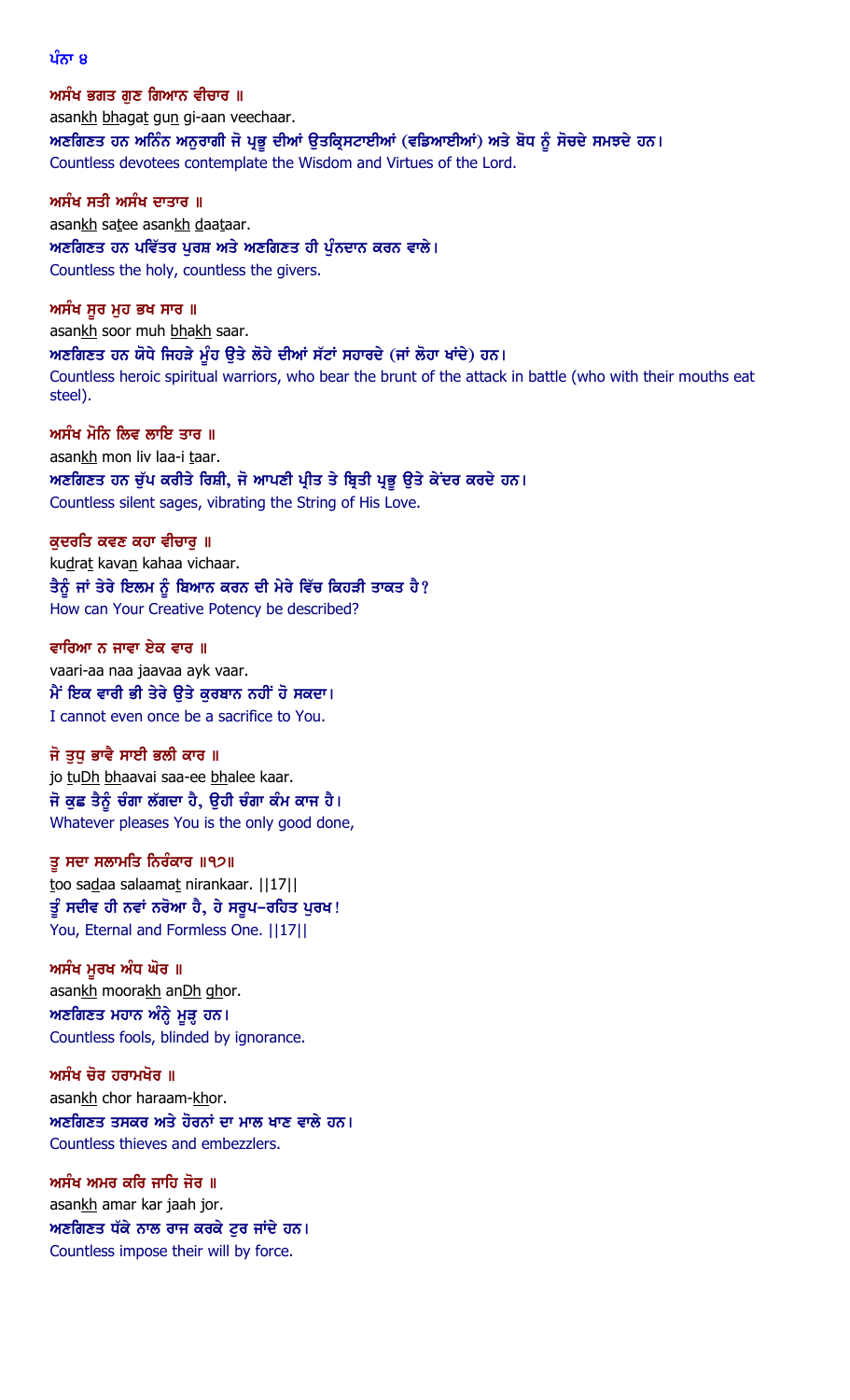ਅਸੰਖ ਗਲਵਢ ਹਤਿਆ ਕਮਾਹਿ ॥ asankh galavadh hati-aa kamaah.  $M$ ਣਗਿਣਤ ਹਨ ਗਲ ਵੱਢਣ ਵਾਲੇ, ਜੋ ਖੂਨ ਕਰਦੇ ਹਨ। Countless cut-throats and ruthless killers.

ਅਸੰਖ ਪਾਪੀ ਪਾਪ ਕਰਿ ਜਾਹਿ ॥ asankh paapee paap kar jaah. ਅਣਗਿਣਤ ਗੁਨਾਹਗਾਰ ਹਨ ਜਿਹੜੇ ਗੁਨਾਹ ਕਮਾਈ ਜਾਂਦੇ ਹਨ। Countless sinners who keep on sinning.

ਅਸੰਖ ਕੁੜਿਆਰ ਕੁੜੇ ਫਿਰਾਹਿ ॥ asankh koorhi-aar koorhay firaah. ਅਣਗਿਣਤ ਝੁਠੇ ਹਨ ਜਿਹੜੇ ਝੁਠ ਅੰਦਰ ਭਟਕਦੇ ਹਨ। Countless liars, wandering lost in their lies.

ਅਸੰਖ ਮਲੇਛ ਮਲੂ ਭਖਿ ਖਾਹਿ ॥ asankh malaychh mal bhakh khaah.  $M$ ਣਗਿਣਤ ਗੰਦੇ ਹਨ ਜੋ ਗੰਦਗੀ ਨੂੰ ਆਪਣੇ ਅਹਾਰ ਵਜੋ ਖਾਂਦੇ ਹਨ। Countless wretches, eating filth as their ration.

ਅਸੰਖ ਨਿੰਦਕ ਸਿਰਿ ਕਰਹਿ ਭਾਰ ॥ asankh nin-dak sir karah bhaar. ਅਣਗਿਣਤ ਕਲੰਕ ਲਾੳਣ ਵਾਲੇ ਹਨ ਜੋ ਆਪਣੇ ਸਿਰ ਤੇ ਪਾਪਾਂ ਦਾ ਬੋਝ ਚਕਦੇ ਹਨ। Countless slanderers, carrying the weight of their stupid mistakes on their heads.

ਨਾਨਕੁ ਨੀਚੁ ਕਹੈ ਵੀਚਾਰੁ ॥ naanak neech kahai vichaar. ਨਾਨਕ, ਨੀਵਾਂ ! ਵਰਨਣ ਕਰਦਾ ਹੈ। Nanak describes the state of the lowly.

ਵਾਰਿਆ ਨ ਜਾਵਾ ਏਕ ਵਾਰ ॥ vaari-aa naa jaavaa ayk vaar. ਮੈਂ ਇਕ ਵਾਰੀ ਭੀ ਤੇਰੇ ਉਤੋਂ ਕੁਰਬਾਨ ਨਹੀਂ ਹੋ ਸਕਦਾ। I cannot even once be a sacrifice to You.

ਜੋ ਤਧ ਭਾਵੈ ਸਾਈ ਭਲੀ ਕਾਰ ॥ jo tuDh bhaavai saa-ee bhalee kaar. ਜੋ ਕੁਛ ਤੈਨੂੰ ਚੰਗਾ ਲਗਦਾ ਹੈ, ਓਹੀ ਚੰਗਾ ਕੰਮ ਕਾਜ ਹੈ। Whatever pleases You is the only good done,

ਤ ਸਦਾ ਸਲਾਮਤਿ ਨਿਰੰਕਾਰ ॥੧੮॥ too sadaa salaamat nirankaar. ||18|| ਤੂੰ ਸਦੀਵ ਹੀ ਨਵਾਂ ਨਰੋਆ ਹੈ, ਹੇ ਸਰੂਪ–ਰਹਿਤ ਪੂਰਖ! You, Eternal and Formless One. ||18||

ਅਸੰਖ ਨਾਵ ਅਸੰਖ ਥਾਵ ॥ asankh naav asankh thaav. ਬੇ-ਗਿਣਤ ਹਨ ਤੇਰੇ ਨਾਮ ਅਤੇ ਬੇ-ਗਿਣਤ ਤੇਰੇ ਨਿਵਾਸ ਅਸਥਾਨ, ਹੇ ਪ੍ਰਭੂ! Countless names, countless places.

ਅਗੰਮ ਅਗੰਮ ਅਸੰਖ ਲੋਅ ॥ agamm agamm asankh lo-a. ਬੇ-ਗਿਣਤ ਹਨ ਤੇਰੇ ਮੰਡਲ-ਅਪਹੰਚ ਅਤੇ ਅਖੋਜ। Inaccessible, unapproachable, countless celestial realms.

ਅਸੰਖ ਕਹਹਿ ਸਿਰਿ ਭਾਰ ਹੋਇ ॥ asankh kaheh sir bhaar ho-i. ਉਨ੍ਹਾਂ ਨੂੰ ਗਿਣਤ-ਰਹਿਤ ਆਖਣਾ ਭੀ ਮੁੰਡ (ਸਿਰ) ਉਤੇ ਪਾਪ ਦਾ ਬੋਝ ਚੁਕਣ ਦੇ ਤੁੱਲ ਹੈ। Even to call them countless is to carry the weight on your head.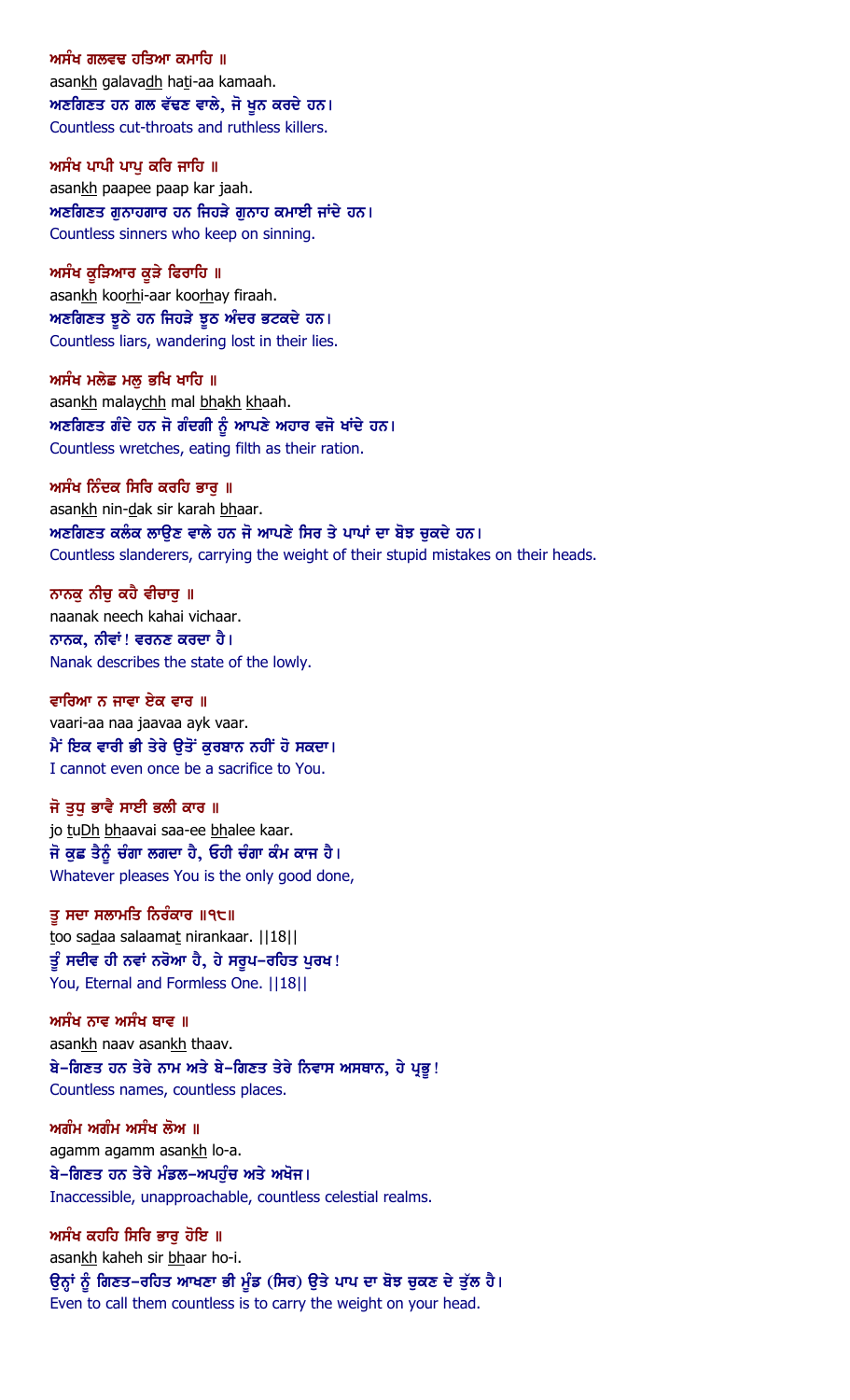ਅਖਰੀ ਨਾਮ ਅਖਰੀ ਸਾਲਾਹ ॥ akhree naam akhree saalaah. ਸ਼ਬਦਾਂ ਰਾਹੀਂ ਤੇਰਾ ਨਾਮ ੳਚਾਰਿਆਂ ਜਾਂਦਾ ਹੈ ਅਤੇ ਸ਼ਬਦਾਂ ਰਾਹੀਂ ਹੀ ਤੇਰਾ ਜਸ ਕੀਤਾ ਜਾਂਦਾ ਹੈ। From the Word, comes the Naam; from the Word, comes Your Praise.

ਅਖਰੀ ਗਿਆਨ ਗੀਤ ਗਣ ਗਾਹ ॥ akhree gi-aan geet gun gaah. ਸ਼ਬਦਾਂ ਰਾਹੀਂ ਤੇਰੀ ਗਿਆਤ ਅਤੇ ਤੇਰੀਆਂ ਉਤਕ੍ਰਿਸਾਈਆਂ (ਵਡਿਆਈਆਂ) ਦੇ ਗਾਉਣ ਗਾਏ ਜਾਂਦੇ ਹਨ। From the Word, comes spiritual wisdom, singing the Songs of Your Glory.

ਅਖਰੀ ਲਿਖਣ ਬੋਲਣ ਬਾਣਿ ॥ akhree likhan bolan baan. ਅੱਖਰਾਂ ਅੰਦਰ ੳਚਾਰਨ ਕੀਤੀ ਹੋਈ ਬਾਣੀ ਲਿਖੀ ਜਾਂਦੀ ਹੈ। From the Word, come the written and spoken words and hymns.

ਅਖਰਾ ਸਿਰਿ ਸੰਜੋਗ ਵਖਾਣਿ ॥ akhraa sir sanjog vakhaan. ਅੱਖਰਾਂ ਨਾਲ ਪਾਨੀ ਦੇ ਮੱਥੇ ਉਤੇ ਉਸਦੀ ਕਿਸਮਤ ਬਿਆਨ ਕੀਤੀ ਹੋਈ ਹੈ। From the Word, comes destiny, written on one's forehead.

ਜਿਨਿ ਏਹਿ ਲਿਖੇ ਤਿਸ ਸਿਰਿ ਨਾਹਿ ॥ jin ayh likhay tis sir naah. ਪ੍ਰੰਤੂ ਵਾਹਿਗੁਰੂ ਜਿਸਨੇ ਇਹ ਪਰਾਲਬੱਧਾ ਲਿਖੀਆਂ ਹਨ, ਉਸਦੇ ਸੀਸ ਉਤੇ ਇਹ ਨਹੀਂ ਹੈ। But the One who wrote these Words of Destiny-no words are written on His Forehead.

ਜਿਵ ਫਰਮਾਏ ਤਿਵ ਤਿਵ ਪਾਹਿ ॥ jiv furmaa-ay tiv tiv paah. ਜਿਸ ਤਰ੍ਹਾਂ ਉਹ ਹੁਕਮ ਕਰਦਾ ਹੈ, ਉਸੇ ਤਰ੍ਹਾਂ ਹੀ ਇਨਸਾਨ ਹਾਸਲ ਕਰਦੇ ਹਨ। As He ordains, so do we receive.

ਜੇਤਾ ਕੀਤਾ ਤੇਤਾ ਨਾੳ ॥ jaytaa keetaa taytaa naa-o. ਜਿੰਨੀ ਵੱਡੀ ਹੈ ਤੇਰੀ ਰਚਨਾ, ਓਡੀ ਵੱਡੀ ਹੀ ਹੈ ਤੇਰੀ ਕੀਰਤੀ। The created universe is the manifestation of Your Name.

ਵਿਣ ਨਾਵੈ ਨਾਹੀ ਕੋ ਥਾੳ ॥ vin naavai naahee ko thaa-o. ਤੈਂਡੇ ਨਾਮ ਤੋਂ ਬਿਨਾਂ ਕੋਈ ਥਾਂ ਨਹੀਂ। Without Your Name, there is no place at all.

ਕਦਰਤਿ ਕਵਣ ਕਹਾ ਵੀਚਾਰ ॥ kudrat kavan kahaa veechaar. ਤੈਨੂੰ ਜਾਂ ਤੇਰੇ ਇਲਮ ਨੂੰ ਬਿਆਨ ਕਰਨ ਦੀ ਮੇਰੇ ਵਿੱਚ ਕਿਹੜੀ ਤਾਕਤ ਹੈ? How can I describe Your Creative Power?

ਵਾਰਿਆ ਨ ਜਾਵਾ ਏਕ ਵਾਰ ॥ vaari-aa naa jaavaa ayk vaar. ਮੈਂ ਇਕ ਵਾਰੀ ਭੀ ਤੇਰੇ ੳਤੋਂ ਕਰਬਾਨ ਨਹੀਂ ਹੋ ਸਕਦਾ? I cannot even once be a sacrifice to You.

ਜੋ ਤਧ ਭਾਵੈ ਸਾਈ ਭਲੀ ਕਾਰ ॥ jo tuDh bhaavai saa-ee bhalee kaar. ਜੋ ਕਛ ਤੈਨੂੰ ਚੰਗਾ ਲੱਗਦਾ ਹੈ, ਓਹੀ ਚੰਗਾ ਕੰਮ ਕਾਜ ਹੈ। Whatever pleases You is the only good done,

ਤ ਸਦਾ ਸਲਾਮਤਿ ਨਿਰੰਕਾਰ ॥੧੯॥ too sadaa salaamat nirankaar. ||19|| ਤੂੰ ਸਦੀਵ ਹੀ ਨਵਾਂ ਨਰੋਆਂ ਹੈ, ਹੇ ਸਰੂਪ–ਰਹਿਤ ਪੂਰਖ! You, Eternal and Formless One. ||19||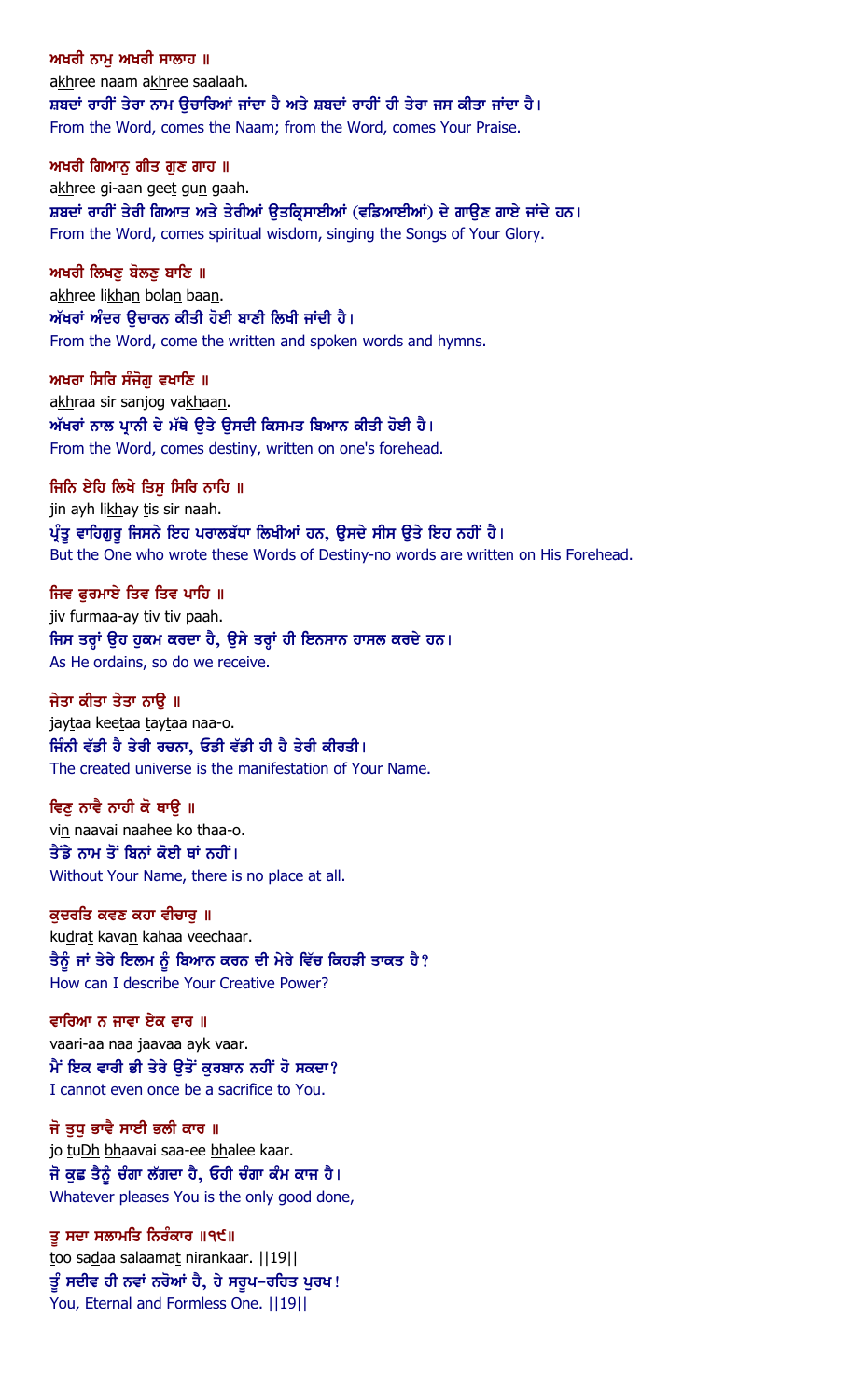## ਭਰੀਐ ਹਥ ਪੈਰ ਤਨ ਦੇਹ ॥ ਪਾਣੀ ਧੋਤੈ ਉਤਰਸੁ ਖੇਹ ॥

bharee-ai hath pair tan dayh. paanee Dhotai utras khayh. ਜਲ ਨਾਲ ਧੋਣ ਦਆਰਾ ਲਿਬੜੇ ਹੋਏ ਕਰਾਂ ਪਗਾਂ ਅਤੇ ਸਰੀਰ ਦੇ ਹੋਰ ਹਿੱਸਿਆਂ ਦਾ ਘੱਟਾ ਲਹਿ ਜਾਂਦਾ ਹੈ। When the hands and the feet and the body are dirty, water can wash away the dirt.

### ਮੁਤ ਪਲੀਤੀ ਕਪੜੁ ਹੋਇ ॥ ਦੇ ਸਾਬੁਣੁ ਲਈਐ ਓਹੁ ਧੋਇ ॥

moot paleetee kaparh ho-i. day saaboon la-ee-ai ohu Dho-i. ਪਿਸ਼ਾਬ ਨਾਲ ਗੰਦਾ ਹੋਇਆ ਹੋਇਆ ਬਸਤਰ, ਉਸਨੂੰ ਸਾਬਣ ਲਾ ਕੇ ਸਾਫ ਸੁਥਰਾ ਕਰ ਲਈਦਾ ਹੈ। When the clothes are soiled and stained by urine, soap can wash them clean.

### ਭਰੀਐ ਮਤਿ ਪਾਪਾ ਕੈ ਸੰਗਿ ॥ ਓਹ ਧੋਪੈ ਨਾਵੈ ਕੈ ਰੰਗਿ ॥

bharee-ai mat paapaa kai sang. ohu Dhopai naavai kai rang. ਗੁਨਾਹ ਦੇ ਨਾਲ ਪਲੀਤ ਹੋਈ ਹੋਈ ਆਤਮਾ ਉਹ ਹਰੀ ਨਾਮ ਦੀ ਪ੍ਰੀਤ ਨਾਲ ਧੋਤੀ ਜਾਂਦੀ ਹੈ। But when the intellect is stained and polluted by sin, it can only be cleansed by the Love of the Name.

### ਪੰਨੀ ਪਾਪੀ ਆਖਣ ਨਾਹਿ ॥

punnee paapee aakhan naah. ਕੇਵਲ ਮੂੰਹ ਜ਼ਬਾਨੀ ਕਹਿਣ ਨਾਲ ਆਦਮੀ ਨੇਕ ਅਤੇ ਐਬੀ ਨਹੀਂ ਬਣਦਾ। Virtue and vice do not come by mere words;

### ਕਰਿ ਕਰਿ ਕਰਣਾ ਲਿਖਿ ਲੈ ਜਾਹ ॥

kar kar karnaa likh lai jaahu. ਬਾਰੰਬਾਰ ਕੀਤੇ ਹੋਏ ਕਰਮ ਦਿਲ ੳਤੇ ੳਕਰੇ ਜਾਂਦੇ ਹਨ। actions repeated, over and over again, are engraved on the soul.

#### ਆਪੇ ਬੀਜਿ ਆਪੇ ਹੀ ਖਾਹ ॥

aapay beej aapay hee khaahu. ਆਦਮੀ ਖਦ ਬੀਜਦਾ ਹੈ ਅਤੇ ਖਦ ਹੀ ਵੱਢਦਾ ਖਾਂਦਾ ਹੈ। You shall harvest what you plant.

ਨਾਨਕ ਹਕਮੀ ਆਵਹ ਜਾਹ ॥੨੦॥ naanak hukmee aavahu jaahu. ||20|| ਵਾਹਿਗੁਰੂ ਦੇ ਫੁਰਮਾਨ ਦੁਆਰਾ ਹੇ ਨਾਨਕ! ਇਨਸਾਨ ਆਉਂਦਾ ਤੇ ਜਾਂਦਾ ਹੈ। O Nanak, by the Hukam of God's Command, we come and go in reincarnation. ||20||

### ਤੀਰਥ ਤਪ ਦਇਆ ਦਤ ਦਾਨ ॥ ਜੇ ਕੋ ਪਾਵੈ ਤਿਲ ਕਾ ਮਾਨ ॥

teerath tap da-i-aa dat daan. jay ko paavai til kaa maan. ਯਾਤਰਾ, ਤਪੱਸਿਆ, ਰਹਿਮ ਅਤੇ ਖੈਰਾਤ ਦੇਣੀ, ਜੇਕਰ ਪਾੳਣ ਤਾਂ ਕੰਜਕ ਮਾਤੂ (ਕਦਰ) ਜਾਂ ਸਨਮਾਨ ਪਾੳਂਦੀਆਂ ਹਨ। Pilgrimages, austere discipline, compassion and charity -these, by themselves, bring only an iota of merit.

ਸਣਿਆ ਮੰਨਿਆ ਮਨਿ ਕੀਤਾ ਭਾੳ ॥ ਅੰਤਰਗਤਿ ਤੀਰਥਿ ਮਲਿ ਨਾੳ ॥ suni-aa manni-aa man keetaa bhaa-o. antargat teerath mal naa-o. ਜੇ ਕੋਈ ਦਿਲ ਨਾਲ ਹਰੀ ਨਾਮ ਨੂੰ ਸਰਵਣ ਮੰਨਣ ਅਤੇ ਪ੍ਰੀਤ ਕਰਦਾ ਹੈ, ਉਹ ਆਪਣੇ ਅੰਦਰਲੇ ਧਰਮ ਅਸਥਾਨ ਵਿੱਚ ਚੰਗੀ ਤਰ੍ਹਾਂ ਨਹਾਕੇ ਮੁਕਤੀ ਪਾ ਲੈਂਦਾ ਹੈ।

Listening and believing with love and humility in your mind, cleanse yourself with the Name, at the sacred shrine deep within.

### ਸਭਿ ਗੁਣ ਤੇਰੇ ਮੈ ਨਾਹੀ ਕੋਇ ॥

sab gun tayray mai naahee ko-i. ਸਮੂਹ ਨੇਕੀਆਂ ਤੈਡੀਆਂ ਹਨ ਹੇ ਸਾਈਂ ! ਮੇਰੇ ਵਿੱਚ ਕੋਈ ਨਹੀਂ । All virtues are Yours, Lord, I have none at all.

ਵਿਣੂ ਗੁਣ ਕੀਤੇ ਭਗਤਿ ਨ ਹੋਇ ॥ vin gun keetay bhagat naa ho-i. ਉਤਕ੍ਰਿਸ਼ਟਤਾਈਆਂ ਹਾਸਲ ਕਰਨ ਦੇ ਬਾਝੋਂ ਸੁਆਮੀ ਦੀ ਪਰੇਮ–ਮਈ ਸੇਵਾ ਨਹੀਂ ਕੀਤੀ ਜਾ ਸਕਦੀ। Without virtue, there is no devotional worship.

ਸੁਅਸਤਿ ਆਥਿ ਬਾਣੀ ਬਰਮਾਉ ॥ su-a-sat aath baanee barmaa-o. ਮੇਰੀ ਨਿਮਸਕਾਰ ਹੈ ਪ੍ਰਭੂ ਨੂੰ ਜੋ ਆਪ ਹੀ ਸੰਸਾਰੀ ਪਦਾਰਥ ਅਤੇ ਲਫਜ਼ ਬਰ੍ਹਮਾ ਆਦਿਕ ਹੈ। I bow to the Lord of the World, to His Word, to Brahma the Creator.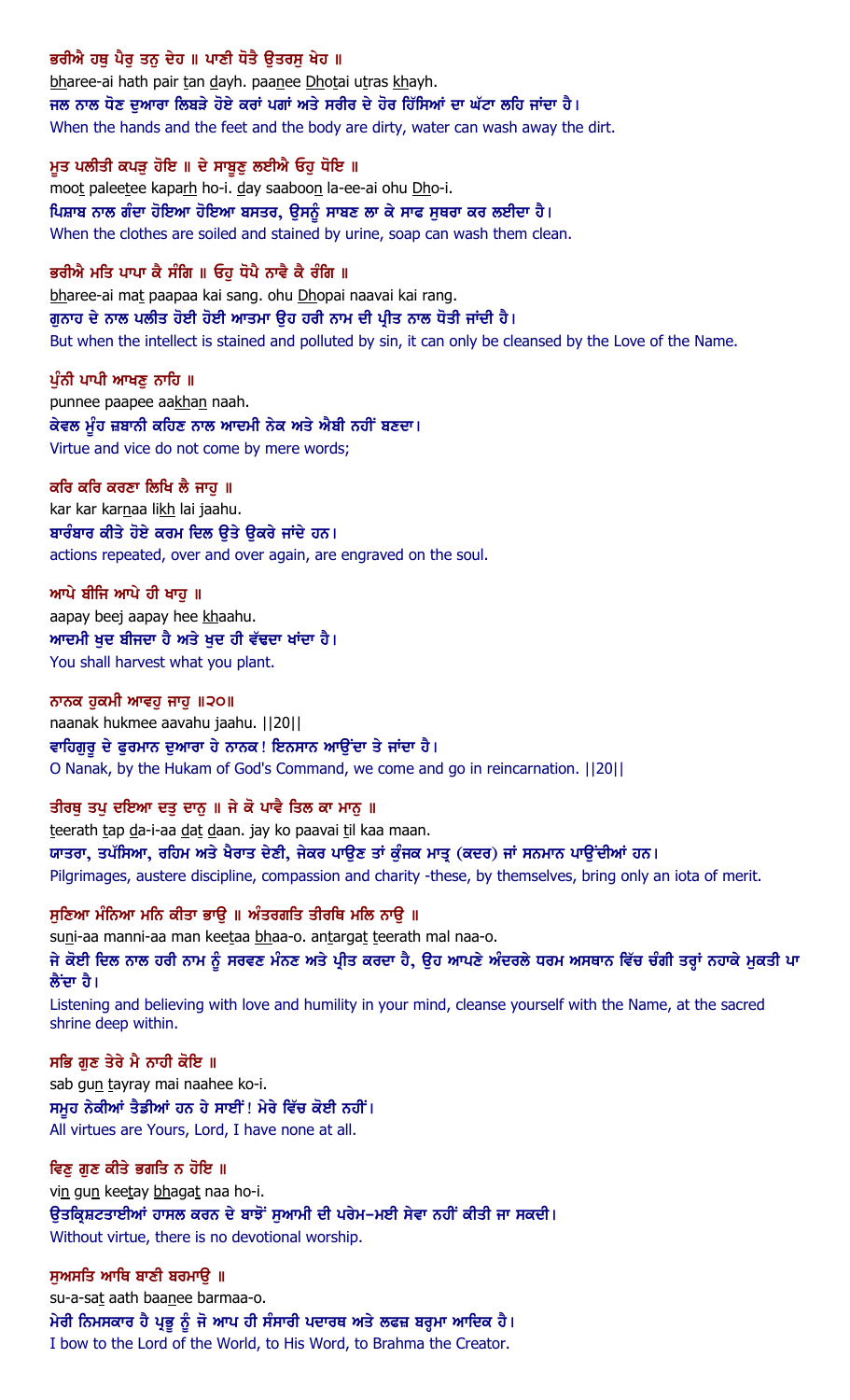ਸਤਿ ਸਹਾਣ ਸਦਾ ਮਨਿ ਚਾੳ ॥ sat suhaan sadaa man chaa-o. ਉਹ ਸੱਚਾ ਅਤੇ ਸੁੰਦਰ ਹੈ ਅਤੇ ਪਰਮ ਅਨੰਦ ਸਦੀਵ ਹੀ ਉਸਦੇ ਚਿੱਤ ਅੰਦਰ ਵਸਦਾ ਹੈ। He is Beautiful, True and Eternally Joyful.

#### ਕਵਣ ਸ ਵੇਲਾ ਵਖਤ ਕਵਣ ਕਵਣ ਥਿਤਿ ਕਵਣ ਵਾਰ ॥ ਕਵਣਿ ਸਿ ਰਤੀ ਮਾਹ ਕਵਣ ਜਿਤ ਹੋਆ ਆਕਾਰ ॥

kavan su vaylaa vakhat kavan kavan thit kavan vaar. kavan si rutee maahu kavan jit ho-aa aakaar. ਉਹ ਕਿਹੜਾ ਸਮਾਂ, ਕਿਹੜਾ ਮੁਹਤ, ਕਿਹੜੀ ਤਿੱਥ, ਕਿਹੜਾ ਦਿਨ, ਉਹ ਕਿਹੜਾ ਮੌਸਮ ਅਤੇ ਕਿਹੜਾ ਮਹੀਨਾ ਸੀ, ਜਦ ਸੰਨਸਾਰ (ਰਚਨਾ) ਦਾ ਪਸਾਰਾ ਹੋਇਆ?

What was that time, and what was that moment? What was that day, and what was that date? What was that season, and what was that month, when the Universe was created?

#### ਵੇਲ ਨ ਪਾਈਆ ਪੰਡਤੀ ਜਿ ਹੋਵੈ ਲੇਖ ਪੁਰਾਣੂ ॥

vayl naa paa-ee-aa pandtee ji hovai laykh puraan. ਪੰਡਤਾ ਨੰ ਵੇਲੇ ਦਾ ਪਤਾ ਨਹੀਂ ਭਾਵੇਂ ਪਰਾਨਾ ਦੀ ਲਿਖਤ ਅੰਦਰ ਇਸ ਦਾ ਜ਼ਿਕਰ ਭੀ ਹੋਵੇ। The Pandits, the religious scholars, cannot find that time, even if it is written in the Puraanas.

ਵਖਤੂ ਨ ਪਾਇਓ ਕਾਦੀਆ ਜਿ ਲਿਖਨਿ ਲੇਖੂ ਕੁਰਾਣੂ ॥ vakhat naa paa-i-o kaadee-aa ji likhan laykh kuraan. ਨਾਂ ਹੀ ਕਾਜ਼ੀ, ਜਿਹੜੇ ਕਰਾਨ ਦੀ ਲਿਖਤ ਲਿਖਦੇ ਹਨ, ਸਮੇ ਨੂੰ ਜਾਣਦੇ ਹਨ। That time is not known to the Qazis, who study the Koran.

#### ਥਿਤਿ ਵਾਰੂ ਨਾ ਜੋਗੀ ਜਾਣੈ ਰੁਤਿ ਮਾਹੂ ਨਾ ਕੋਈ ॥

thit vaar naa jogee jaanai rut maahu naa ko-ee. ਨਾਂ ਯੋਗੀ, ਨਾਂ ਹੀ ਕੋਈ ਹੋਰ, ਚੰਦ ਦਾ ਦਿਹਾੜਾ, ਸਪਤਾਹ ਦਾ ਦਿਨ, ਮੌਸਮ ਅਤੇ ਮਹੀਨਾ ਜਾਣਦਾ ਹੈ। The day and the date are not known to the Yogis, nor is the month or the season.

ਜਾ ਕਰਤਾ ਸਿਰਠੀ ਕਉ ਸਾਜੇ ਆਪੇ ਜਾਣੈ ਸੋਈ ॥

jaa kartaa sirthee k-a-o saajay aapay jaanai so-ee. ਜੋ ਸਿਰਜਣਹਾਰ ਸਿਸ਼ਟੀ ਨੂੰ ਰਚਦਾ ਹੈ, ਉਹ ਆਪ ਹੀ ਵੇਲੇ ਨੂੰ ਜਾਣਦਾ ਹੈ। The Creator who created this creation-only He Himself knows.

ਕਿਵ ਕਰਿ ਆਖਾ ਕਿਵ ਸਾਲਾਹੀ ਕਿਉ ਵਰਨੀ ਕਿਵ ਜਾਣਾ ॥ kiv kar aakhaa kiv saalaahee ki-o varnee kiv jaanaa. ਤੈਨੂੰ ਕਿਸ ਤਰ੍ਹਾਂ ਕਹਿਆ ਕਿਸ ਤਰ੍ਹਾਂ ਸਲਾਹਿਆ ਕਿਸ ਤਰ੍ਹਾਂ ਬਿਆਨ ਕੀਤਾ ਅਤੇ ਕਿਸ ਤਰ੍ਹਾਂ ਜਾਣਿਆ ਜਾਵੇ ਹੇ ਸਾਈਂ? How can we speak of Him? How can we praise Him? How can we describe Him? How can we know Him?

#### ਪੰਨਾ ਪ

ਨਾਨਕ ਆਖਣਿ ਸਭੁ ਕੋ ਆਖੈ ਇਕ ਦੁ ਇਕੁ ਸਿਆਣਾ ॥ naanak aakhan sabh ko aakhai ik doo ik si-aanaa. ਨਾਨਕ ! ਸਾਰੇ ਤੇਰੀ ਕਥਾ ਵਰਨਣ ਕਰਦੇ ਹਨ ਤੇ ਇਕ ਨਾਲੋ ਇਕ ਵਧੇਰੇ ਅਕਲਮੰਦ ਹੈ । O Nanak, everyone speaks of Him, each one wiser than the rest.

#### ਵਡਾ ਸਾਹਿਬੂ ਵਡੀ ਨਾਈ ਕੀਤਾ ਜਾ ਕਾ ਹੋਵੈ ॥

vadaa saahib vadee naa-ee keetaa jaa kaa hovai. ਵਿਸ਼ਾਲ ਹੈ ਮਾਲਕ ਤੇ ਵਿਸ਼ਾਲ ੳਸ ਦਾ ਨਾਮ ਅਤੇ ਜੋ ਕਛ ੳਹ ਕਰਦਾ ਹੈ, ੳਹੀ ਹੰਦਾ ਹੈ। Great is the Master, Great is His Name. Whatever happens is according to His Will.

#### ਨਾਨਕ ਜੇ ਕੋ ਆਪੌ ਜਾਣੈ ਅਗੈ ਗਇਆ ਨ ਸੋਹੈ ॥੨੧॥

naanak jay ko aapou jaanai agai ga-i-aa naa sohai. ||21|| ਨਾਨਕ ! ਜੇਕਰ ਕੋਈ ਜਾਣਾ ਆਪਣੇ ਆਪ ਨੂੰ ਕਰਣ-ਯੋਗ ਮੰਨ ਲਵੇ, ਅਗਲੇ ਲੋਕ ਵਿੱਚ ਪੁੱਜਣ ਤੇ ਉਹ ਸੁਭਾਇਮਾਨ ਨਹੀਂ ਲੱਗੇਗਾ। O Nanak, one who claims to know everything shall not be decorated in the world hereafter. ||21||

#### ਪਾਤਾਲਾ ਪਾਤਾਲ ਲਖ ਆਗਾਸਾ ਆਗਾਸ $\parallel$

paataalaa paataal lakh aagaasaa aagaas.

ਪਇਆਲਾ ਦੇ ਹੇਠਾਂ ਪਇਆਲ ਹਨ ਅਤੇ ਲਖਖ਼ਾ (ਲਖਾਂ) ਅਸਮਾਨਾ ੳਤੇ ਅਸਮਾਨ।

There are nether worlds beneath nether worlds, and hundreds of thousands of heavenly worlds above.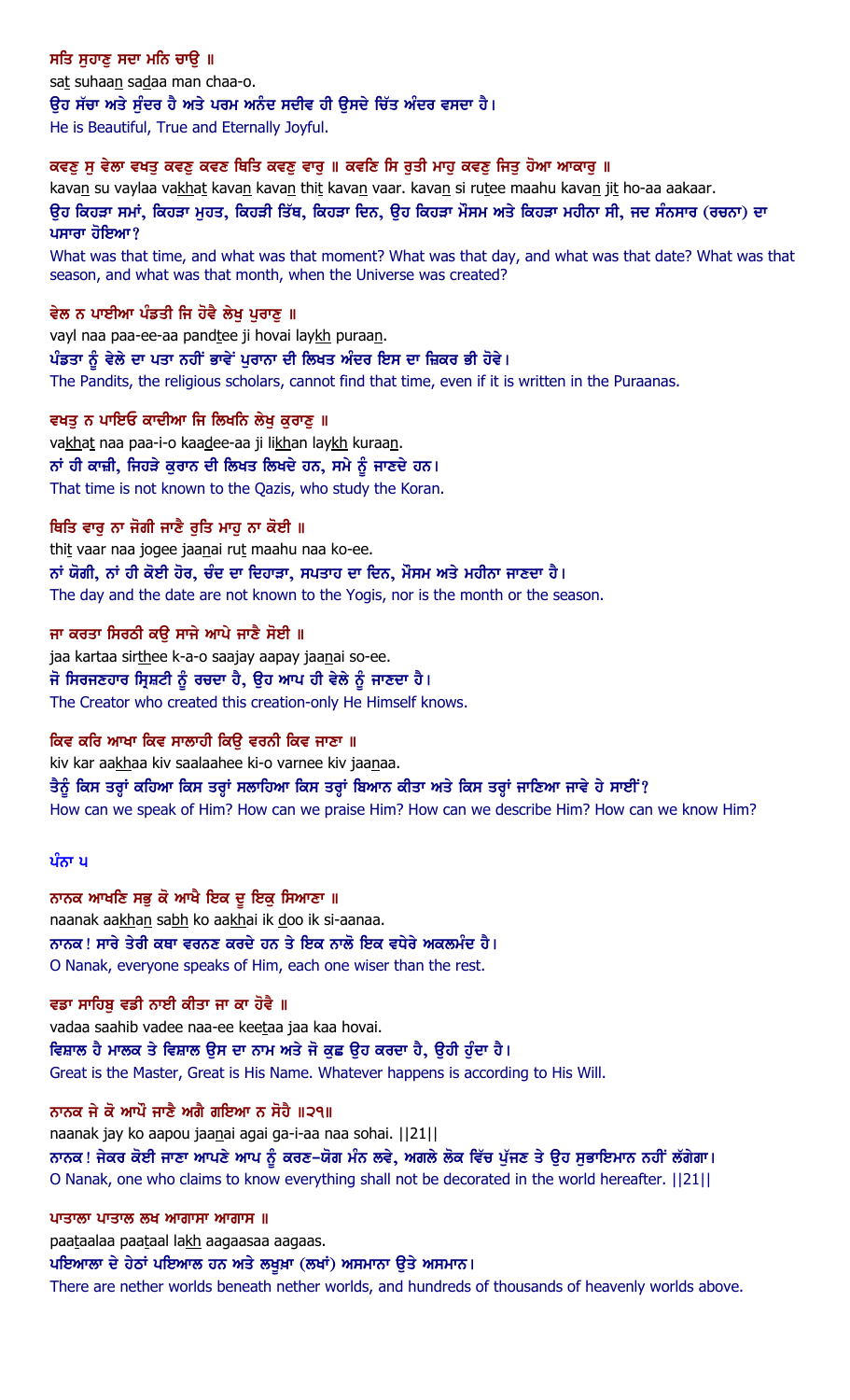## ਓਤਕ ਓਤਕ ਭਾਲਿ ਥਕੇ ਵੇਦ ਕਹਨਿ ਇਕ ਵਾਤ ॥

oarhak oarhak bhaal thakay vayd kahan ik vaat. ਧਾਰਮਕ ਗ੍ਰੰਥ ਇਕ ਗੱਲ ਆਖਦੇ ਹਨ ਰੱਬ ਦੇ ਅੰਤ ਅਤੇ ਹੱਦ ਬੰਨਿਆਂ ਨੂੰ ਲੱਭਦੇ ਹੋਏ, ਨਾਕਾਮਯਾਬ ਹੋ, ਲੋਕ ਹਾਰ ਹੁਟ ਗਏ ਹਨ। The Vedas say that you can search and search for them all, until you grow weary.

#### ਸਹਸ ਅਠਾਰਹ ਕਹਨਿ ਕਤੇਬਾ ਅਸਲ ਇਕ ਧਾਤ ॥

sahas athaarah kahan kataybaa asuloo ik Dhaat.

ਯਹੂਦੀ, ਈਸਾਈ ਤੇ ਮੁਸਲਿਮ ਧਾਰਮਕ ਗਰੰਥ ਆਖਦੇ ਹਨ, ਕਿ ਅਠਾਰਾ ਹਜ਼ਾਰ ਆਲਮ ਹਨ, ਪ੍ਰੰਤੂ ਅਸਲ ਵਿੱਚ ਇਕੋ ਹੀ ਸਾਰ**–ਤਤ ਹੈ, ਕਿ ਪ੍ਰ**ਭੂ ਬੇਅੰਤ ਹੈ।

The scriptures say that there are 18,000 worlds, but in reality, there is only One Universe.

#### ਲੇਖਾ ਹੋਇ ਤ ਲਿਖੀਐ ਲੇਖੈ ਹੋਇ ਵਿਣਾਸੁ ॥

laykhaa ho-i taa likhee-ai laykhai ho-i vinaas.

ਜੇਕਰ ਉਸਦਾ ਕੋਈ ਹਿਸਾਬ ਕਿਤਾਬ ਹੋਵੇ, ਕੇਵਲ ਤਾ ਹੀ ਇਨਸਾਨ ਉਸਨੂੰ ਲਿਖ ਸਕਦਾ ਹੈ ਕਿ ਵਾਹਿਗੁਰੂ ਦਾ ਹਿਸਾਬ ਕਿਤਾਬ ਮੁਕਦਾ ਨਹੀਂ ਅਤੇ ਹਿਸਾਬ ਕਿਤਾਬ ਨੂੰ ਬਿਆਨ ਕਰਦਾ ਹੋਇਆ ਇਨਸਾਨ ਖੁਦ ਹੀ ਮੁਕ ਜਾਂਦਾ ਹੈ।

If you try to write an account of this, you will surely finish yourself before you finish writing it.

#### ਨਾਨਕ ਵਡਾ ਆਖੀਐ ਆਪੇ ਜਾਣੈ ਆਪੁ ॥੨੨॥

naanak vadaa aakhee-ai aapay jaanai aap. | | 22 | | ਹੇ ਨਾਨਕ ! ਉਸਨੂੰ ਵਿਸ਼ਾਲ ਵਰਨਣ ਕਰ। ਉਹ ਆਪ ਹੀ ਆਪਣੇ ਆਪ ਨੂੰ ਜਾਣਦਾ ਹੈ। O Nanak, call Him Great! He Himself knows Himself. ||22||

#### ਸਾਲਾਹੀ ਸਾਲਾਹਿ ਏਤੀ ਸੁਰਤਿ ਨ ਪਾਈਆ ॥ ਨਦੀਆ ਅਤੈ ਵਾਹ ਪਵਹਿ ਸਮੁੰਦਿ ਨ ਜਾਣੀਅਹਿ ॥

saalaahee saalaah aytee surat naa paa-ee-aa. nadee-aa atai vaah pavah samund naa jaanee-ah. ਸ਼ਲਾਘਾ ਕਰਨ ਵਾਲੇ ਸਾਹਿਬ ਦੀ ਸ਼ਲਾਘਾ ਕਰਦੇ ਹਨ, ਪਰ ਉਨ੍ਹਾਂ ਨੂੰ ਏਨੀ ਸਮਝ ਪ੍ਰਾਪਤ ਨਹੀਂ ਹੁੰਦੀ ਕਿ ਉਸਦੀ ਵਿਸ਼ਾਲਤਾ ਨੂੰ ਜਾਣ ਲੈਣਾ ਹੈ ਜਿਸ ਤਰ੍ਹਾਂ ਸਮੁੰਦਰ ਵਿੱਚ ਡਿੱਗਣ ਵਾਲੇ ਨਾਲੇ ਤੇ ਦਰਿਆ ਇਸਦੇ ਵਿਸਥਾਰ ਨੂੰ ਨਹੀਂ ਸਮਝਦੇ।

The praisers praise the Lord, but they do not obtain intuitive understanding -the streams and rivers flowing into the ocean do not know its vastness.

#### ਸਮੁੰਦ ਸਾਹ ਸੁਲਤਾਨ ਗਿਰਹਾ ਸੇਤੀ ਮਾਲੂ ਧਨੂ ॥ ਕੀੜੀ ਤੁਲਿ ਨ ਹੋਵਨੀ ਜੇ ਤਿਸੂ ਮਨਹੂ ਨ ਵੀਸਰਹਿ ॥੨੩॥

samund saah sultaan girhaa saytee maal Dhan. keerhee tul naa hovnee jay tis manahu naa veesrah. [[23] [ ਜਾਇਦਾਦ ਅਤੇ ਦੌਲਤ ਦੇ ਸਮੁੰਦਰਾਂ ਤੇ ਪਹਾੜਾਂ ਦੇ ਸਮੇਤਿ, ਰਾਜੇ ਅਤੇ ਮਹਾਰਾਜੇ, ਕੀੜੀ ਦੇ ਬਰਾਬਰ ਨਹੀਂ ਹੁੰਦੇ ਜੇਕਰ ਆਪਣੇ ਚਿੱਤ ਅੰਦਰ ਪ੍ਰਭੂ ਨਾ ਭੁਲੇ।

Even kings and emperors, with mountains of property and oceans of wealth -these are not even equal to an ant, who does not forget God. ||23||

#### ਅੰਤੂ ਨ ਸਿਫਤੀ ਕਹਣਿ ਨ ਅੰਤੂ ॥

ant naa siftee kahan naa ant. ਸੁਆਮੀ ਦੀ ਸਿਫ਼ਤ ਸ਼ਲਾਘਾ ਦਾ ਕੋਈ ਓੜਕ ਨਹੀਂ ਤੇ ਨਾਹੀ ਓੜਕ ਹੈ ਇਸ ਦੇ ਆਖਣ ਵਾਲਿਆਂ ਦਾ। Endless are His Praises, endless are those who speak them.

#### ਅੰਤੂ ਨ ਕਰਣੈ ਦੇਣਿ ਨ ਅੰਤੂ ॥

ant naa karnai dayn naa ant. ਬੇ-ਅੰਦਾਜ਼ ਹਨ ਉਸਦੇ ਕੰਮ ਅਤੇ ਬੇ-ਅੰਦਾਜ਼ਾ ਉਸ ਦੀਆਂ ਦਾਤਾਂ। Endless are His Actions, endless are His Gifts.

### ਅੰਤੂ ਨ ਵੇਖਣਿ ਸੁਣਣਿ ਨ ਅੰਤੂ ॥ ant naa vaykhan sunan naa ant. ਵਾਹਿਗੁਰੂ ਦੇ ਦੇਖਣ ਦਾ ਕੋਈ ਓੜਕ ਨਹੀਂ ਅਤੇ ਨਾਂ ਹੀ ਓੜਕ ਹੈ ਉਸਦੇ ਸਰਵਣ ਕਰਨ ਦਾ। Endless is His Vision, endless is His Hearing.

ਅੰਤੂ ਨ ਜਾਪੈ ਕਿਆ ਮਨਿ ਮੰਤੂ ॥

ant naa jaapai ki-aa man mant. ਸਾਹਿਬ ਦੇ ਦਿਲ ਦਾ ਕੀ ਮਨੋਰਥ ਹੈ? ਇਸ ਦਾ ਓੜਕ ਜਾਣਿਆ ਨਹੀਂ ਜਾਂਦਾ। His limits cannot be perceived. What is the Mystery of His Mind?

## ਅੰਤ ਨ ਜਾਪੈ ਕੀਤਾ ਆਕਾਰ ॥ ant naa jaapai keetaa aakaar. ਉਸਦੀ ਰਚੀ ਹੋਈ ਰਚਨਾ ਦਾ ਓੜਕ ਮਲੁਮ ਨਹੀਂ ਹੁੰਦਾ। The limits of the created universe cannot be perceived.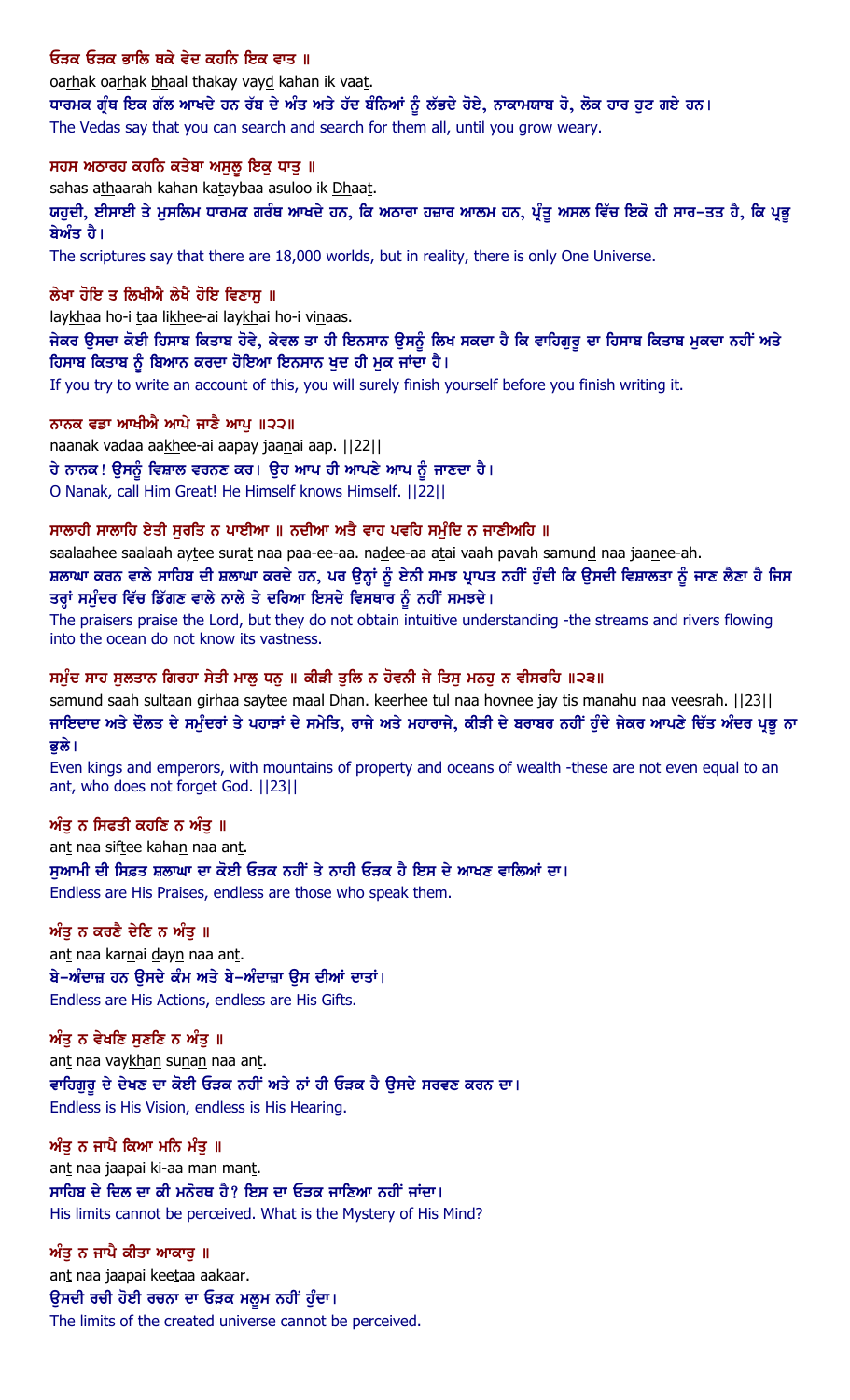ਅੰਤ ਨ ਜਾਪੈ ਪਾਰਾਵਾਰ ॥ ant naa jaapai paaraavaar. ਉਸਦੇ ਇਸ ਤੇ ਉਸ ਕਿਨਾਰੇ ਦਾ ਥਹੁ ਪਤਾ ਜਾਣਿਆ ਨਹੀਂ ਜਾਂਦਾ। Its limits here and beyond cannot be perceived.

#### ਅੰਤ ਕਾਰਣਿ ਕੇਤੇ ਬਿਲਲਾਹਿ ॥ ਤਾ ਕੇ ਅੰਤ ਨ ਪਾਏ ਜਾਹਿ ॥

ant kaaran kaytay bil-laah. taa kay ant naa paa-ay jaah. ਉਸਦਾ ਹੱਦ–ਬੰਨਾ ਜਾਣਨ ਲਈ ਘਨੇਰੇ ਵਿਰਲਾਪ ਕਰਦੇ ਹਨ, ਪ੍ਰੰਤੂ ਉਸਦੇ ਓੜਕਾਂ ਦਾ ਪਤਾ ਨਹੀਂ ਲੱਗਦਾ। Many struggle to know His limits, but His limits cannot be found.

ਏਹ ਅੰਤ ਨ ਜਾਣੈ ਕੋਇ ॥ ayhu ant naa jaanai ko-i. ਇਹ ਪਾਰਾਵਾਰ ਕੋਈ ਨਹੀਂ ਜਾਣ ਸਕਦਾ। No one can know these limits.

ਬਹੁਤਾ ਕਹੀਐ ਬਹੁਤਾ ਹੋਇ ॥ bahutaa kahee-ai bahutaa ho-i. ਜਿੰਨਾ ਵਧੇਰੇ ਅਸੀਂ ਬਿਆਨ ਕਰਦੇ ਹਾਂ, ਓਨਾ ਵਧੇਰੇ ਅਪਰਸਿਧ ਉਹ ਹੋ ਜਾਂਦਾ ਹੈ। The more you say about them, the more there still remains to be said.

ਵਡਾ ਸਾਹਿਬੁ ਉਚਾ ਥਾਉ ॥ vadaa saahib oochaa thaa-o. ਵਿਸ਼ਾਲ ਹੈ ਸਆਮੀ ਅਤੇ ਬਲੰਦ ੳਸ ਦਾ ਆਸਣ। Great is the Master, High is His Heavenly Home.

ਉਚੇ ਉਪਰਿ ਉਚਾ ਨਾਉ ॥ oochay upar oochaa naa-o. ੳਸਦਾ ਨਾਮ ੳਚਿਆਂ ਤੋਂ ਮਹਾਨ ੳੱਚਾ ਹੈ। Highest of the High, above all is His Name.

ਏਵਡੂ ਉਚਾ ਹੋਵੈ ਕੋਇ ॥ ਤਿਸੂ ਉਚੇ ਕਉ ਜਾਣੈ ਸੋਇ ॥ ayvad oochaa hovai ko-i. tis oochay k-a-o jaanai so-i. ਜੇਕਰ ਕੋਈ ਜਣਾ ਐਡਾ ਵੱਡਾ ਤੇ ਉੱਚਾ ਹੋਵੇ, ਜਿੱਡਾ ਉਹ ਹੈ ਤਦ ਉਹ ਉਸ ਨੂੰ ਜਾਣ ਲਵੇਗਾ। Only one as Great and as High as God can know His Lofty and Exalted State.

ਜੇਵਡ ਆਪਿ ਜਾਣੈ ਆਪਿ ਆਪਿ ॥ jayvad aap jaanai aap aap. ੳਹ ਕਿੱਡਾ ਵੱਡਾ ਹੈ, ੳਹ ਖਦ ਹੀ ਜਾਣਦਾ ਹੈ। Only He Himself is that Great. He Himself knows Himself.

ਨਾਨਕ ਨਦਰੀ ਕਰਮੀ ਦਾਤਿ ॥੨੪॥ naanak nadree karmee daat. ||24|| ਹੇ ਨਾਨਕ ! ਕ੍ਰਿਪਾਲੂ ਪ੍ਰਭੂ ਆਪਣੀ ਦਇਆ ਦੁਆਰਾ ਬਖਸ਼ੀਸ਼ਾ ਬਖਸ਼ਦਾ ਹੈ । O Nanak, by His Glance of Grace, He bestows His Blessings. ||24||

ਬਹਤਾ ਕਰਮ ਲਿਖਿਆ ਨਾ ਜਾਇ ॥ bahutaa karam likhi-aa naa jaa-i. ਘਨੇਰੀਆਂ ਹਨ ਉਸ ਦੀਆਂ ਬਖਸ਼ਿਸ਼ਾਂ ਇਹ ਲਿਖੀਆਂ ਨਹੀਂ ਜਾ ਸਕਦੀਆਂ। His Blessings are so abundant that there can be no written account of them.

ਵਡਾ ਦਾਤਾ ਤਿਲ ਨ ਤਮਾਇ ॥ vadaa daataa til naa tamaa-i. ਉਹ ਭਾਰਾ ਦਾਤਾਰ ਹੈ ਅਤੇ ਉਸਨੂੰ ਭੋਰਾ ਭੀ ਤਮ੍ਹਾ ਨਹੀਂ। The Great Giver does not hold back anything.

ਕੇਤੇ ਮੰਗਹਿ ਜੋਧ ਅਪਾਰ ॥ kaytay mangah joDh apaar. ਸੁਰਮਿਆਂ ਦੇ ਸਮੁਦਾਇ ਬੇ–ਅੰਤ ਸਾਹਿਬ ਦੇ ਦਰ ਤੇ ਖੈਰ ਮੰਗਦੇ ਹਨ। There are so many great, heroic warriors begging at the Door of the Infinite Lord.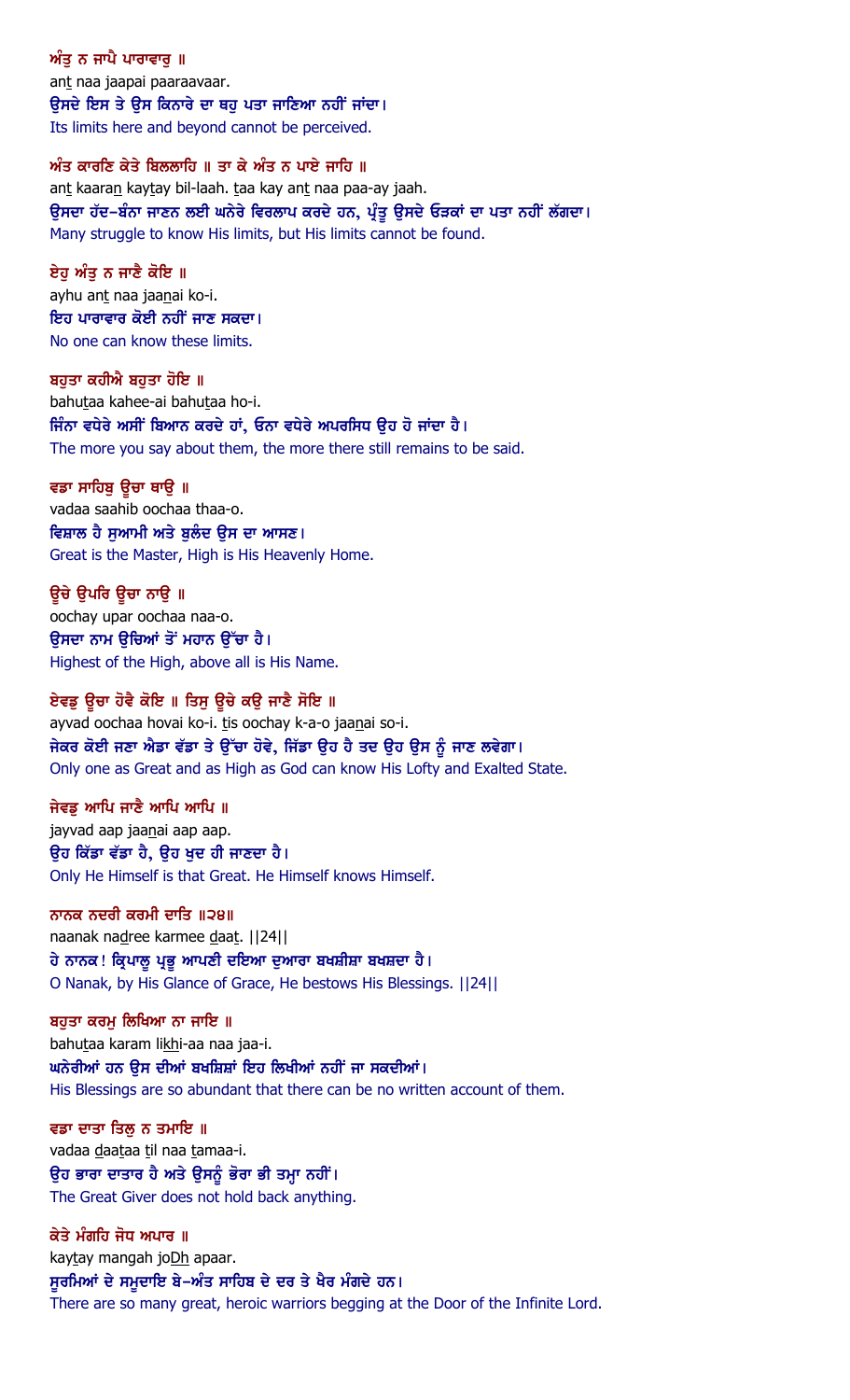ਕੇਤਿਆ ਗਣਤ ਨਹੀ ਵੀਚਾਰ ॥ kayti-aa ganat nahee veechaar. ਘਣੇ ਹੀ ਗਿਣਤੀ ਤੋਂ ਬਾਹਰ ਉਸਨੂੰ ਸੋਚਦੇ ਸਮਝਦੇ ਹਨ। So many contemplate and dwell upon Him, that they cannot be counted.

ਕੇਤੇ ਖਪਿ ਤਟਹਿ ਵੇਕਾਰ ॥ kaytay khap tutah vaykaar. ਬਹੁਤੇ ਵੈਲ ਅੰਦਰ ਖੁਰ ਕੇ ਖਤਮ ਹੋ ਜਾਂਦੇ ਹਨ। So many waste away to death engaged in corruption.

ਕੇਤੇ ਲੈ ਲੈ ਮਕਰ ਪਾਹਿ ॥ kaytay lai lai mukar paah. ਕਈ ਲਗਾਤਾਰ ਦਾਤਾਂ ਲੈਂਦੇ ਹਨ ਅਤੇ ਤਾਂ ਭੀ ਉਨ੍ਹਾਂ ਤੋਂ ਮਨੁਕਰ ਹੋ ਜਾਂਦੇ ਹਨ। So many take and take again, and then deny receiving.

ਕੇਤੇ ਮੁਰਖ ਖਾਹੀ ਖਾਹਿ ॥ kaytay moorakh khaahee khaah. ਕਈ ਬੇ-ਸਮਝ ਖਾਣ ਵਾਲੇ ਖਾਈ ਹੀ ਜਾਂਦੇ ਹਨ। So many foolish consumers keep on consuming.

ਕੇਤਿਆ ਦੂਖ ਭੂਖ ਸਦ ਮਾਰ ॥ kayti-aa dookh bhookh sad maar. ਘਣੇ ਹੀ ਤਕਲੀਫ ਫਾਕਾ-ਕਸ਼ੀ ਅਤੇ ਹਮੇਸ਼ਾਂ ਦੀ ਕੁਟਫਾਟ ਸਹਾਰਦੇ ਹਨ। So many endure distress, deprivation and constant abuse.

ਏਹਿ ਭਿ ਦਾਤਿ ਤੇਰੀ ਦਾਤਾਰ ॥ ayh bhi daat tayree daataar. ਇਹ ਭੀ ਤੇਰੀਆਂ ਬਖਸ਼ੀਸ਼ਾਂ ਹਨ, ਹੇ ਦਾਤੇ ! Even these are Your Gifts, O Great Giver!

ਬੰਦਿ ਖਲਾਸੀ ਭਾਣੈ ਹੋਇ ॥ band khalaasee bhaanai ho-i. ਕੈਦ ਤੋਂ ਰਿਹਾਈ ਹਰੀ ਦੇ ਹੁਕਮ ਨਾਲ ਹੁੰਦੀ ਹੈ। Liberation from bondage comes only by Your Will.

ਹੋਰ ਆਖਿ ਨ ਸਕੈ ਕੋਇ ॥ hor aakh naa sakai ko-i. ਹੋਰਸ ਕਿਸੇ ਦਾ ਇਸ ਵਿੱਚ ਕੋਈ ਦਖਲ ਨਹੀਂ। No one else has any say in this.

ਜੇ ਕੋ ਖਾਇਕ ਆਖਣਿ ਪਾਇ ॥ ਓਹ ਜਾਣੈ ਜੇਤੀਆ ਮਹਿ ਖਾਇ ॥ jay ko khaa-ik aakhan paa-i. ohu jaanai jaytee-aa muh khaa-i. ਜੇਕਰ ਕੋਈ ਮੁਰਖ ਦਖਲ ਦੇਣ ਦਾ ਹੀਆ ਕਰੇ, ਉਹੀ ਜਾਣੇਗਾ ਕਿ ਉਸ ਦੇ ਮੂੰਹ ਉਤੇ ਕਿੰਨੀਆਂ ਕੁ ਸੱਟਾਂ ਪੈਦੀਆਂ ਹਨ। If some fool should presume to say that he does, he shall learn, and feel the effects of his folly.

ਆਪੇ ਜਾਣੈ ਆਪੇ ਦੇਇ ॥ aapay jaanai aapay day-i. ਸਾਈਂ ਸਾਰਾ ਕੁਛ ਖੁਦ ਜਾਣਦਾ ਹੈ ਤੇ ਖੁਦ ਹੀ ਦਿੰਦਾ ਹੈ। He Himself knows, He Himself gives.

ਆਖਹਿ ਸਿ ਭਿ ਕੇਈ ਕੇਇ ॥ aakhah si bhi kay-ee kay-i. ਪੂਨਾਂ, ਵਿਰਲੇ ਹਨ ਉਹ ਜੋ ਰੱਬ ਦੀਆਂ ਦਾਤਾਂ ਨੂੰ ਮੰਨਦੇ ਹਨ। Few, very few are those who acknowledge this.

ਜਿਸ ਨੋ ਬਖਸੇ ਸਿਫਤਿ ਸਾਲਾਹ ॥ ਨਾਨਕ ਪਾਤਿਸਾਹੀ ਪਾਤਿਸਾਹ ॥੨੫॥ jis no bakhsay sifat saalaah. naanak paatisaahee paatisaahu. | | 25 | | ਜਿਸ ਨੂੰ ਸਾਹਿਬ ਆਪਣੀ ਕੀਰਤੀ ਅਤੇ ਸ਼ਲਾਘਾ ਕਰਨੀ ਪਰਦਾਨ ਕਰਦਾ ਹੈ, ਹੇ ਨਾਨਕ! ਉਹ ਬਾਦਸ਼ਾਹਾਂ ਦਾ ਬਾਦਸ਼ਾਹ ਹੈ। One who is blessed to sing the Praises of the Lord, O Nanak, is the king of kings. ||25||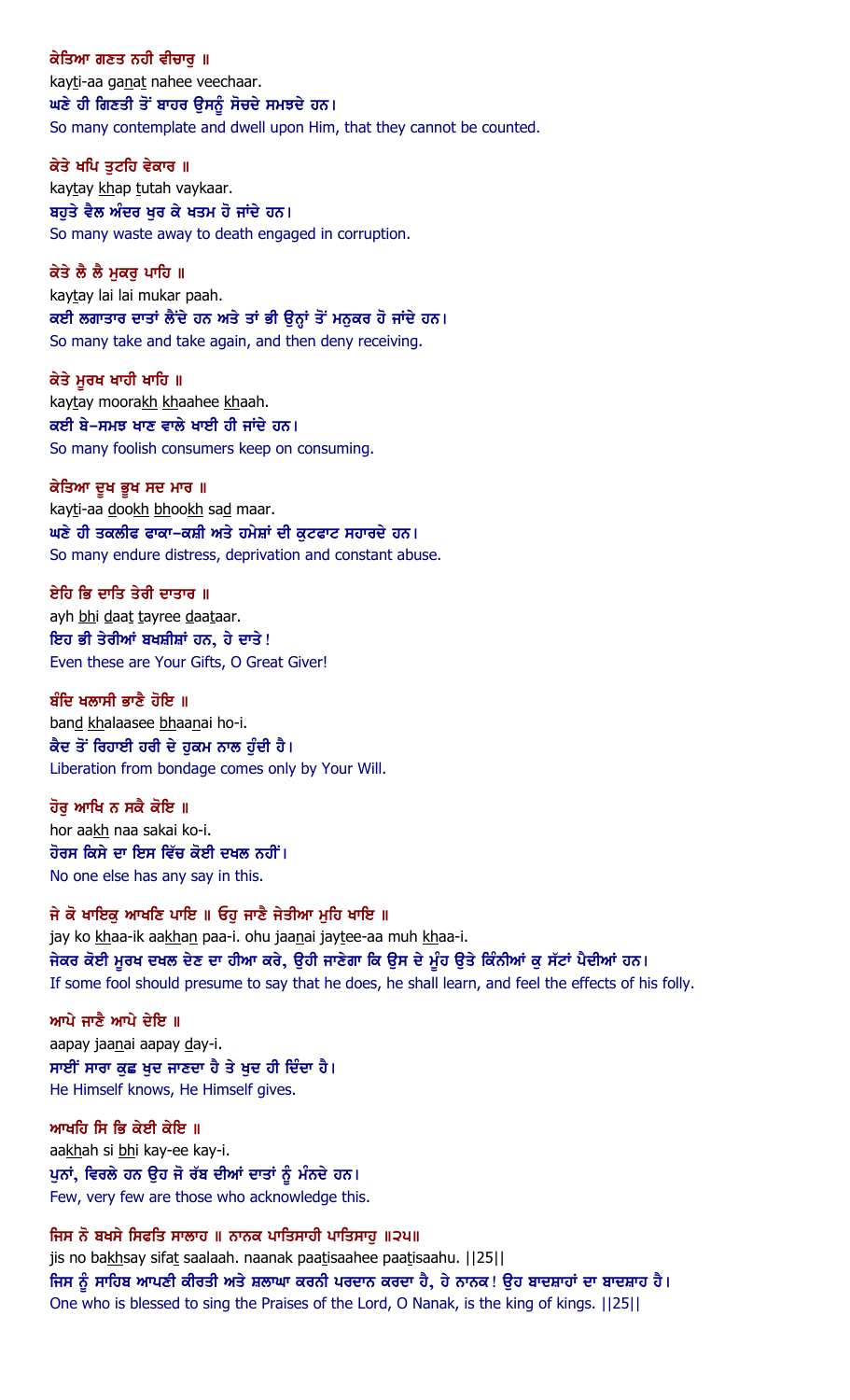ਅਮਲ ਗਣ ਅਮਲ ਵਾਪਾਰ  $\parallel$ amul gun amul vaapaar. ਅਨਮੂਲ ਹਨ ਤੇਰੀਆਂ ਚੰਗਿਆਈਆਂ, ਹੇ ਸਾਹਿਬ! ਅਤੇ ਅਨਮੂਲ ਤੇਰਾ ਵਣਜ। Priceless are His Virtues, Priceless are His Dealings.

ਅਮਲ ਵਾਪਾਰੀਏ ਅਮਲ ਭੰਡਾਰ ॥ amul vaapaaree-ay amul bhandaar. ਅਨਮੁਲ ਹਨ ਤੇਰੇ ਵੱਣਜਾਰੇ ਤੇ ਅਨਮੁਲ ਤੇਰੇ ਖਜਾਨੇ। Priceless are His Dealers, Priceless are His Treasures.

ਅਮਲ ਆਵਹਿ ਅਮਲ ਲੈ ਜਾਹਿ ॥ amul aaveh amul lai jaah. ਅਨਮੂਲ ਹਨ ਜੋ ਤੇਰੇ ਕੋਲ ਆਉਂਦੇ ਹਨ ਅਤੇ ਅਨਮੂਲ ਉਹ ਜੋ ਤੇਰੇ ਕੋਲੋ ਸੌਦਾ ਖਰੀਦ ਕੇ ਲੈ ਜਾਂਦੇ ਹਨ। Priceless are those who come to Him, Priceless are those who buy from Him.

ਅਮੁਲ ਭਾਇ ਅਮੁਲਾ ਸਮਾਹਿ ॥ amul bhaa-i amulaa samaah. ਅਨਮੂਲ ਹੈ ਤੇਰੀ ਪ੍ਰੀਤ ਅਤੇ ਅਨਮੂਲ ਤੇਰੇ ਅੰਦਰ ਲੀਨਤਾ। Priceless is Love for Him, Priceless is absorption into Him.

ਅਮੁਲੁ ਧਰਮੁ ਅਮੁਲੁ ਦੀਬਾਣੁ ॥ amul Dharam amul deebaan. ਅਨਮੂਲ ਹੈ ਤੇਰਾ ਈਸ਼ਵਰੀ ਕਾਨੂੰਨ ਅਤੇ ਅਨਮੂਲ ਤੇਰਾ ਦਰਬਾਰ। Priceless is the Divine Law of Dharma, Priceless is the Divine Court of Justice.

ਅਮੁਲੁ ਤੁਲੁ ਅਮੁਲੁ ਪਰਵਾਣੁ **॥** amul tul amul parvaan. ਅਨਮੂਲ ਹੈ ਤੇਰੀ ਤਕੜੀ ਅਤੇ ਅਨਮੂਲ ਤੇਰੇ ਵੱਟੇ ! Priceless are the scales, priceless are the weights.

ਅਮਲ ਬਖਸੀਸ ਅਮਲ ਨੀਸਾਣ ॥ amul bakhsees amul neesaan. ਅਨਮੂਲ ਹਨ ਤੇਰੀਆਂ ਦਾਤਾਂ ਅਤੇ ਅਨਮੂਲ ਹੈ ਤੇਰੀ ਪਰਵਾਨਗੀ ਦਾ ਚਿੰਨ੍ਹ ! Priceless are His Blessings, Priceless is His Banner and Insignia.

 $M$ ਲ ਕਰਮ ਅਮਲ ਫਰਮਾਣ  $\parallel$ amul karam amul fur-maan. ਅਨਮਲ ਹੈ ਤੇਰੀ ਰਹਿਮਤ ਅਤੇ ਅਨਮਲ ਤੇਰਾ ਹਕਮ। Priceless is His Mercy, Priceless is His Royal Command.

ਅਮਲੋ ਅਮਲ ਆਖਿਆ ਨ ਜਾਇ ॥ amulo amul aakhi-aa naa jaa-i. ਮਲ ਤੋਂ ਪਰੇ ਅਤੇ ਅਮੋਲਕ, ਸਾਹਿਬ ਬਿਆਨ ਨਹੀਂ ਕੀਤਾ ਜਾ ਸਕਦਾ। Priceless, O Priceless beyond expression!

ਆਖਿ ਆਖਿ ਰਹੇ ਲਿਵ ਲਾਇ ॥ aakh aakh rahay liv laa-i. ਲਗਾਤਾਰ ਤੇਰਾ ਉਚਾਰਣ ਕਰਨ ਦੁਆਰਾ, ਹੇ ਮਾਲਕ ! ਮੈਂ ਤੇਰੀ ਪ੍ਰੀਤ ਅੰਦਰ ਲੀਨ ਰਹਿੰਦਾ ਹਾਂ । Speak of Him continually, and remain absorbed in His Love.

ਆਖਹਿ ਵੇਦ ਪਾਠ ਪਰਾਣ ॥ aakheh vayd paath puraan. ਵੇਦਾਂ ਅਤੇ ਪੁਰਾਣਾ ਦੇ ਪਾਠੀ ਤੈਨੂੰ ਹੀ ਪੁਕਾਰਦੇ ਹਨ। The Vedas and the Puraanas speak.

ਆਖਹਿ ਪੜੇ ਕਰਹਿ ਵਖਿਆਣ ॥ aakheh parhay kareh vakhi-aan. ਪੜ੍ਹੇ ਲਿਖੇ ਤੇਰਾ ਨਾਮ ਉਚਾਰਦੇ ਅਤੇ ਤੇਰੇ ਬਾਰੇ ਭਾਸ਼ਨ ਦਿੰਦੇ ਹਨ। The scholars speak and lecture.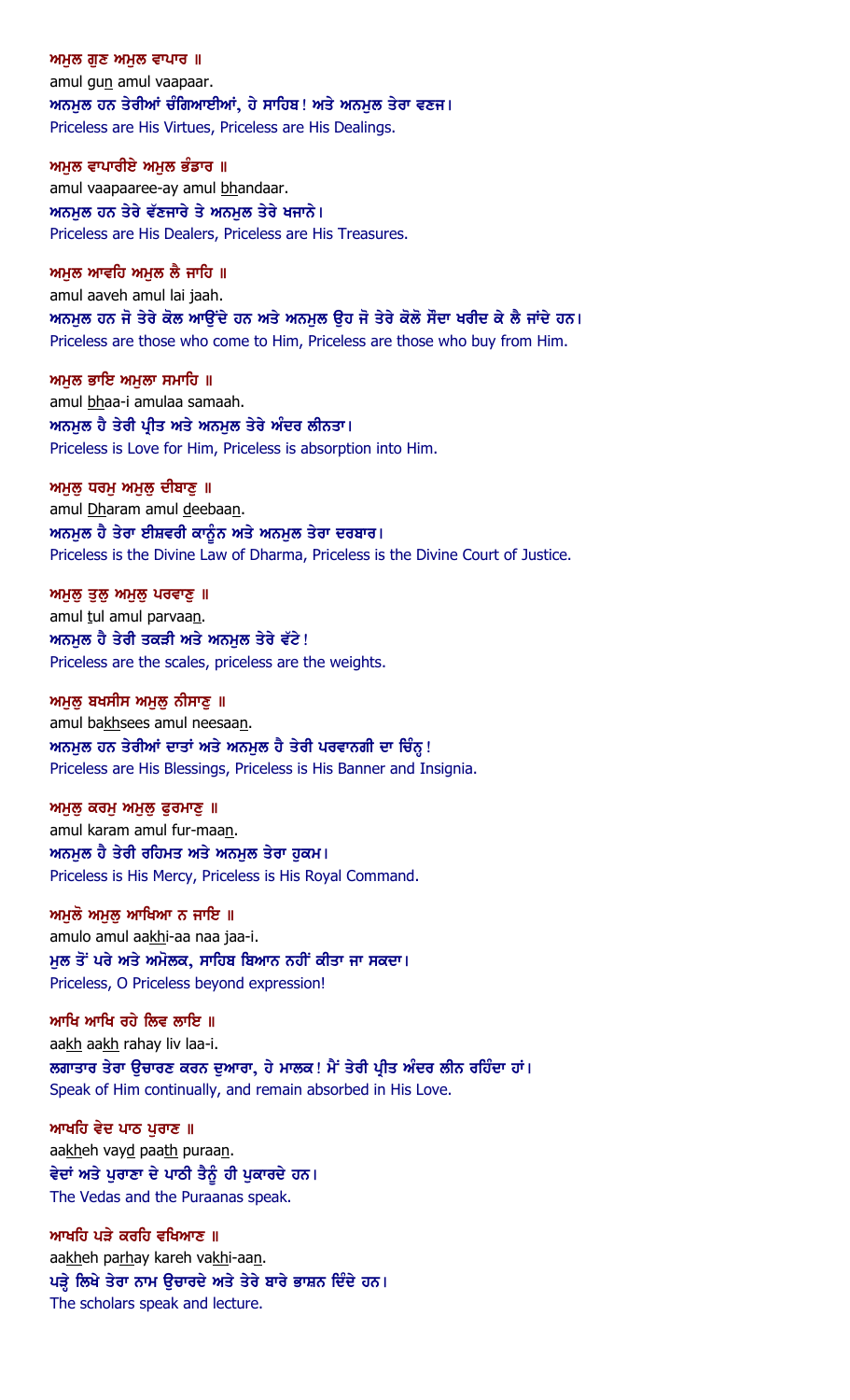ਆਖਹਿ ਬਰਮੇ ਆਖਹਿ ਇੰਦ ॥ aakheh bar-may aakheh ind. ਬਰੂਮੇ ਤੇਰਾ ਜ਼ਿਕਰ ਕਰਦੇ ਹਨ ਅਤੇ ਇੰਦੂ ਭੀ ਤੇਰਾ ਹੀ ਜ਼ਿਕਰ ਕਰਦੇ ਹਨ। Brahma speaks, Indra speaks.

### ਪੰਨਾ $\epsilon$

ਆਖਹਿ ਗੋਪੀ ਤੈ ਗੋਵਿੰਦ ॥ aakheh gopee tai govind. ਗਆਲਣਾ ਅਤੇ ਕ੍ਰਿਸ਼ਨ ਤੇਰਾ ਹੀ ਜ਼ਿਕਰ ਕਰਦੇ ਹਨ। The Gopis and Krishna speak.

ਆਖਹਿ ਈਸਰ ਆਖਹਿ ਸਿਧ ॥ aakheh ee-sar aakheh siDh. ਸ਼ਿਵਜੀ ਤੈਨੂੰ ਆਖਦਾ ਹੈ ਅਤੇ ਕਰਾਮਾਤਾਂ ਕਰਨ ਵਾਲੇ ਭੀ ਤੇਰਾ ਹੀ ਜ਼ਿਕਰ ਕਰਦੇ ਹਨ। Shiva speaks, the Siddhas speak.

ਆਖਹਿ ਕੇਤੇ ਕੀਤੇ ਬਧ ॥ aakheh kaytay keetay buDh. ਸਾਰੇ ਬੁੱਧ ਜੋ ਤੂੰ ਸਾਜੇ ਹਨ, ਤੈਨੂੰ ਹੀ ਪੁਕਾਰਦੇ ਹਨ। The many created Buddhas speak.

ਆਖਹਿ ਦਾਨਵ ਆਖਹਿ ਦੇਵ ॥ aakheh daanav aakheh dayv. ਦੈਂਤ ਤੈਨੂੰ ਪੁਕਾਰਦੇ ਹਨ ਅਤੇ ਦੇਵਤੇ ਭੀ ਤੈਨੂੰ ਹੀ ਆਖਦੇ ਹਨ। The demons speak, the demi-gods speak.

ਆਖਹਿ ਸਰਿ ਨਰ ਮਨਿ ਜਨ ਸੇਵ ॥ aakheh sur nar mun jan sayv. ਦੇਵਤੇ, ਮਨੱਖ, ਮੋਨਧਾਰੀ ਅਤੇ ਸੇਵਕ ਤੇਰਾ ਹੀ ਜਿਕਰ ਕਰਦੇ ਹਨ। The spiritual warriors, the heavenly beings, the silent sages, the humble and serviceful speak.

ਕੇਤੇ ਆਖਹਿ ਆਖਣਿ ਪਾਹਿ ॥ kaytay aakheh aakhan paah. ਘਨੇਰੇ ਤੈਨੂੰ ਬਿਆਨ ਕਰਦੇ ਹਨ ਅਤੇ ਬਿਆਨ ਕਰਨ ਦਾ ਹੀਂਆ ਕਰਦੇ ਹਨ। Many speak and try to describe Him.

ਕੇਤੇ ਕਹਿ ਕਹਿ ਉਠਿ ਉਠਿ ਜਾਹਿ ॥ kaytay keh keh uth uth jaah. ਬਹੁਤਿਆਂ ਨੇ ਤੈਨੂੰ ਬਾਰੰਬਾਰ ਬਿਆਨ ਕੀਤਾ ਅਤੇ ਉਹ ਖੜੇ ਤੇ ਤਿਆਰ ਹੋ ਟੁਰ ਗਏ ਹਨ। Many have spoken of Him over and over again, and have then arisen and departed.

ਏਤੇ ਕੀਤੇ ਹੋਰਿ ਕਰੇਹਿ ॥ ਤਾ ਆਖਿ ਨ ਸਕਹਿ ਕੇਈ ਕੇਇ ॥ aytay keetay hor karayh. taa aakh naa sakeh kay-ee kay-i. ਜੇਕਰ ਤੂੰ ਐਨੇ ਹੋਰ ਰਚ ਦੇਵੇ ਜਿੰਨੇ ਅੱਗੇ ਰਚੇ ਹਨ, ਤਾਂ ਭੀ ਉਹ ਤੇਰੀਆਂ ਥੋੜੀਆਂ ਜਿਹੀਆਂ ਨੇਕੀਆਂ ਹੀ ਬਿਆਨ ਨਹੀਂ ਕਰ ਸਕਦੇ। If He were to create as many again as there already are, even then, they could not describe Him.

ਜੇਵਡੂ ਭਾਵੈ ਤੇਵਡੂ ਹੋਇ ॥ jayvad bhaavai tayvad ho-i. ਸੁਆਮੀ ਐਡਾ ਵੱਡਾ ਹੋ ਜਾਂਦਾ ਹੈ ਜੇਡਾ ਵੱਡਾ ਉਸ ਨੂੰ ਚੰਗਾ ਲੱਗਦਾ ਹੈ। He is as Great as He wishes to be.

ਨਾਨਕ ਜਾਣੈ ਸਾਚਾ ਸੋਇ ॥ naanak jaanai saachaa so-i. ਹੇ ਨਾਨਕ! ਆਪਣੀ ਵਿਸ਼ਾਲਤਾ ਉਹ ਸੱਚਾ ਸਾਈਂ ਖੁਦ ਹੀ ਜਾਣਦਾ ਹੈ। O Nanak, the True Lord knows.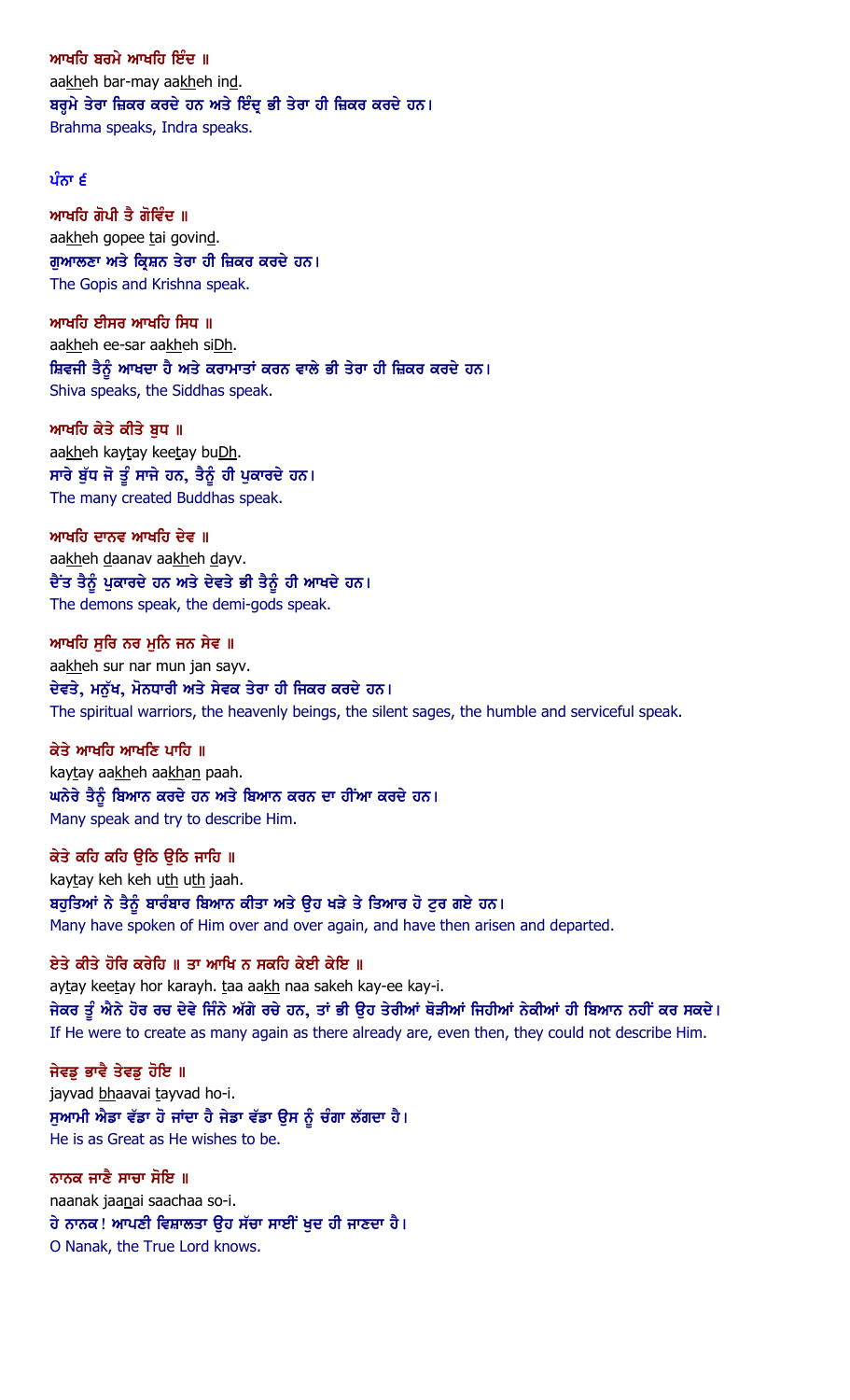## ਜੇ ਕੋ ਆਖੈ ਬੋਲਵਿਗਾੜ ॥ ਤਾ ਲਿਖੀਐ ਸਿਰਿ ਗਾਵਾਰਾ ਗਾਵਾਰ ॥੨੬॥

jay ko aakhai boluvigaarh. taa likhee-ai sir gaavaaraa gaavaar. | 26| | ਜੇਕਰ ਕੋਈ ਬਕਵਾਸੀ ਕਹੇ ਕਿ ਉਹ ਵਾਹਿਗੁਰੂ ਨੂੰ ਵਰਨਣ ਕਰ ਸਕਦਾ ਹੈ, ਤਦ ਉਸ ਨੂੰ ਮੁਰਖਾਂ ਦਾ ਮਹਾਂ ਮੁਰਖ ਲਿਖ ਛੱਡੋ। If anyone presumes to describe God, he shall be known as the greatest fool of fools! ||26||

### ਸੋ ਦਰ ਕੇਹਾ ਸੋ ਘਰ ਕੇਹਾ ਜਿਤ ਬਹਿ ਸਰਬ ਸਮਾਲੇ ॥

so dar kayhaa so ghar kayhaa jit beh sarab samaalay. ਉਹ ਦਰਵਾਜ਼ਾ ਕਿਹੋ ਜਿਹਾ ਹੈ ਅਤੇ ਉਹ ਮੰਦਰ ਕੈਸਾ ਹੈ ਜਿਸ ਵਿੱਚ ਬੈਠ ਕੇ ਤੂੰ ਸਾਰਿਆਂ ਦੀ ਸੰਭਾਲ ਕਰਦਾ ਹੈਂ, ਹੇ ਸਾਈਂ। Where is that Gate, and where is that Dwelling, in which You sit and take care of all?

#### ਵਾਜੇ ਨਾਦ ਅਨੇਕ ਅਸੰਖਾ ਕੇਤੇ ਵਾਵਣਹਾਰੇ ॥

vaajay naad anayk asankhaa kaytay vaavanhaaray. ਬਹੁਤੀਆਂ ਕਿਸਮਾਂ ਦੇ ਅਣਗਿਣਤ ਸੰਗੀਤਕ ਸ਼ਾਜ ਉਥੈ ਗੁੰਜਦੇ ਹਨ ਅਤੇ ਅਨੇਕਾਂ ਹੀ ਹਨ ਉਥੇ ਰਾਗ ਕਰਨ ਵਾਲੇ। The Sound-current of the Naad vibrates there, and countless musicians play on all sorts of instruments there.

### ਕੇਤੇ ਰਾਗ ਪਰੀ ਸਿਉ ਕਹੀਅਨਿ ਕੇਤੇ ਗਾਵਣਹਾਰੇ ॥

kaytay raag paree si-o kahee-an kaytay gaavan-haaray. ਅਨੇਕਾਂ ਤਰਾਨੇ ਆਪਣੀਆਂ ਰਾਗਨੀਆਂ ਸਮੇਤ ਤੇ ਅਨੇਕਾਂ ਰਾਗੀ ਤੇਰਾ ਜੱਸ ਗਾਉਂਦੇ ਹਨ। So many Ragas, so many musicians singing there.

### ਗਾਵਹਿ ਤੁਹਨੋ ਪਉਣੂ ਪਾਣੀ ਬੈਸੰਤਰੂ ਗਾਵੈ ਰਾਜਾ ਧਰਮੂ ਦੁਆਰੇ ॥

gaaveh tuhno pa-un paanee baisantar gaavai raajaa Dharam du-aaray. ਗਾਉਂਦੇ ਹਨ ਤੈਨੂੰ ਹਵਾ, ਜਲ, ਤੇ ਅੱਗ ਅਤੇ ਧਰਮਰਾਜ ਤੇਰੇ ਬੁਹੇ ਉਤੇ ਤੇਰੀ ਕੀਰਤੀ ਗਾਇਨ ਕਰਦਾ ਹੈ। The praanic wind, water and fire sing; the Righteous Judge of Dharma sings at Your Door.

### ਗਾਵਹਿ ਚਿਤੁ ਗੁਪਤੁ ਲਿਖਿ ਜਾਣਹਿ ਲਿਖਿ ਲਿਖਿ ਧਰਮੁ ਵੀਚਾਰੇ ॥

gaaveh chit gupat likh jaaneh likh likh Dharam veechaaray.

ਲਿਖਣ ਵਾਲੇ ਫ਼ਰਿਸ਼ਤੇ ਚਿਤ੍ਰ ਤੇ ਗੁਪਤ ਜੋ ਲਿਖਣਾ ਜਾਣਦੇ ਹਨ ਅਤੇ ਜਿਨ੍ਹਾਂ ਦੀ ਲਿਖੀ ਹੋਈ ਲਿਖਤ ਦੇ ਆਧਾਰ ਤੇ ਧਰਮਰਾਜ ਨਿਆਇ ਕਰਦਾ ਹੈ, ਤੇਰਾ ਜੱਸ ਗਾਇਨ ਕਰਦੇ ਹਨ।

Chitr and Gupt, the angels of the conscious and the subconscious who record actions, and the Righteous Judge of Dharma who judges this record sing.

### ਗਾਵਹਿ ਈਸਰੂ ਬਰਮਾ ਦੇਵੀ ਸੋਹਨਿ ਸਦਾ ਸਵਾਰੇ ॥

gaaveh eesar bar-maa dayvee sohan sadaa savaaray. ਤੇਰੇ ਸ਼ਿੰਗਾਰੇ ਹੋਏ ਸਦੀਵੀ ਸੁੰਦਰ, ਮਹਾਂ ਦੇਉ ਬਰ੍ਹਮਾ ਅਤੇ ਭਵਾਨੀ ਤੈਨੂੰ ਗਾਇਨ ਕਰਦੇ ਹਨ। Shiva, Brahma and the Goddess of Beauty, ever adorned, sing.

### ਗਾਵਹਿ ਇੰਦ ਇਦਾਸਣਿ ਬੈਠੇ ਦੇਵਤਿਆ ਦਰਿ ਨਾਲੇ ॥

gaaveh ind idaasan baithay dayvati-aa dar naalay. ਆਪਣੇ ਤਖਤ ਤੇ ਬੈਠਾ ਹੋਇਆ ਇੰਦਰ, ਤੇਰੇ ਦਰਵਾਜੇ ਤੇ ਸੁਰਾਂ ਸਮੇਤ, ਤੈਨੂੰ ਗਾਉਂਦਾ ਹੈ। Indra, seated upon His Throne, sings with the deities at Your Door.

### ਗਾਵਹਿ ਸਿਧ ਸਮਾਧੀ ਅੰਦਰਿ ਗਾਵਨਿ ਸਾਧ ਵਿਚਾਰੇ ॥

gaaveh siDh samaaDhee andar gaavan saaDh vichaaray. ਆਪਣੀ ਧਿਆਨ–ਅਵਸਥਾ ਅੰਦਰ ਪੂਰਨ ਪੂਰਸ਼ ਤੈਨੂੰ ਗਾਇਨ ਕਰਦੇ ਹਨ ਅਤੇ ਸੰਤ ਆਪਣੀ ਦਿੱਭਦ੍ਰਿਸ਼ਟੀ ਅੰਦਰ ਭੀ ਤੈਨੂੰ ਹੀ ਗਾਉਂਦੇ ਹਨ। The Siddhas in Samaadhi sing; the Saadhus sing in contemplation.

#### ਗਾਵਨਿ ਜਤੀ ਸਤੀ ਸੰਤੋਖੀ ਗਾਵਹਿ ਵੀਰ ਕਰਾਰੇ ॥

gaavan jatee satee santokhee gaaveh veer karaaray. ਕਾਮ ਚੇਸਟਾ ਰਹਿਤ ਸੱਚੇ ਅਤੇ ਸੰਤੁਸ਼ਟ ਪੁਰਸ਼ ਤੇਰਾ ਜਸ ਗਾਉਂਦੇ ਅਤੇ ਨਿਧੜਕ ਯੋਧੇ ਤੇਰੀ ਹੀ ਪ੍ਰਸੰਸਾ ਕਰਦੇ ਹਨ। The celibates, the fanatics, the peacefully accepting and the fearless warriors sing.

ਗਾਵਨਿ ਪੰਡਿਤ ਪੜਨਿ ਰਖੀਸਰ ਜੁਗੁ ਜੁਗੁ ਵੇਦਾ ਨਾਲੇ ॥

gaavan pandit parhan rakheesar jug jug vaydaa naalay. ਸਾਰਿਆਂ ਯੁਗਾਂ ਤੇ ਵੇਦਾਂ ਨੂੰ ਵਾਚਣ ਵਾਲੇ ਵਿਦਵਾਨ ਸਮੇਤ ਸੱਤੇ ਸ਼ਰੋਮਨੀ ਰਿਸ਼ੀਆਂ ਦੇ, ਤੇਰੀ ਹੀ ਪ੍ਰਸੰਸਾ ਕਰਦੇ ਹਨ। The Pandits, the religious scholars who recite the Vedas, with the supreme sages of all the ages, sing.

ਗਾਵਹਿ ਮੋਹਣੀਆ ਮਨੁ ਮੋਹਨਿ ਸੁਰਗਾ ਮਛ ਪਇਆਲੇ ॥

gaaveh mohanee-aa man mohan surgaa machh p-i-aa-lay.

ਮੌਹ ਲੈਣ ਵਾਲੀਆਂ ਪਰੀਆਂ, ਜੋ ਬਹਿਸ਼ਤ, ਇਸ ਲੋਕ ਅਤੇ ਪਾਤਾਲ ਅੰਦਰ ਦਿਲ ਨੂੰ ਛਲ ਲੈਦੀਆਂ ਹਨ, ਤੈਨੂੰ ਗਾਉਂਦੀਆਂ ਹਨ। The Mohinis, the enchanting heavenly beauties who entice hearts in this world, in paradise, and in the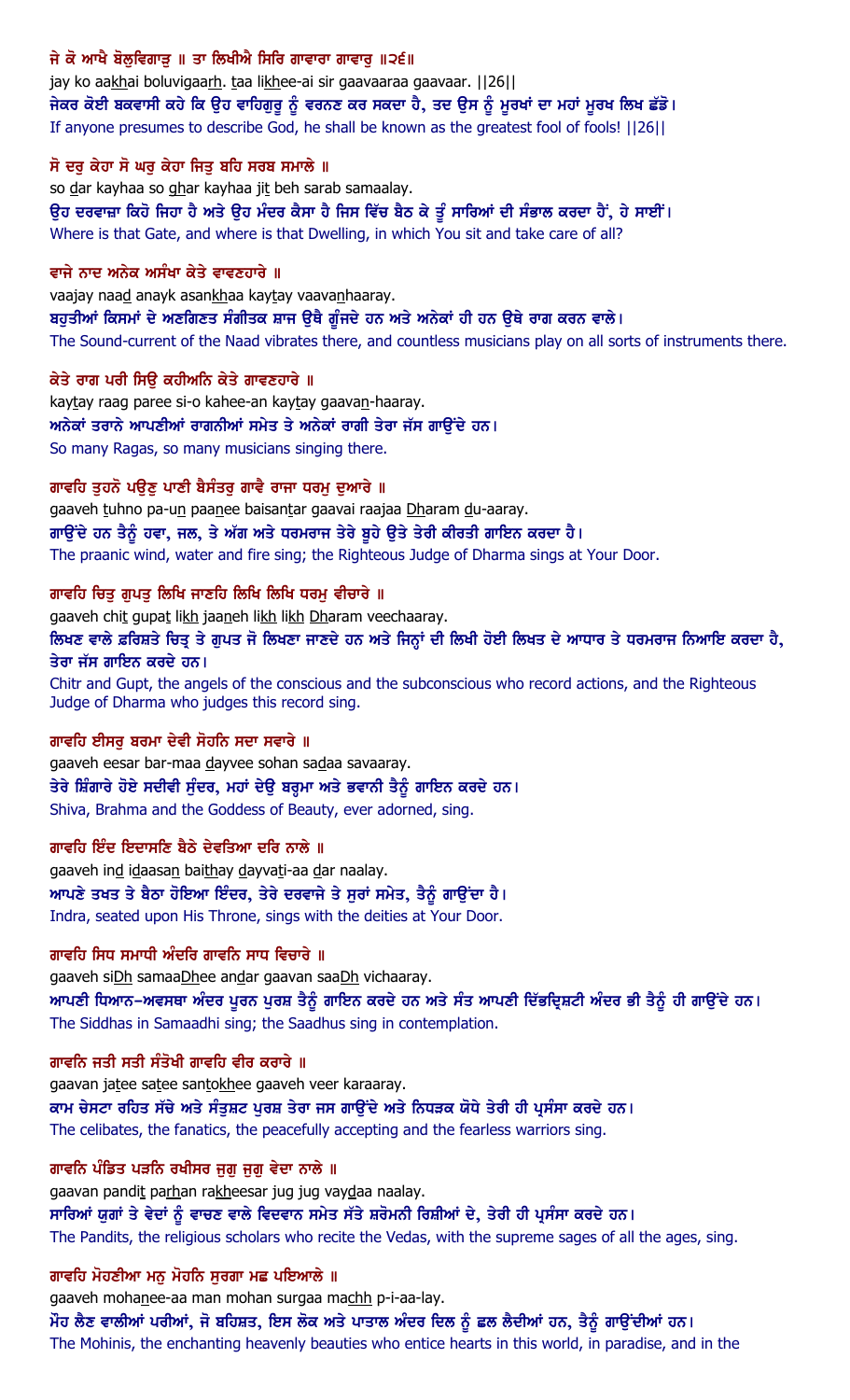#### ਗਾਵਨਿ ਰਤਨ ੳਪਾਏ ਤੇਰੇ ਅਠਸਠਿ ਤੀਰਥ ਨਾਲੇ ॥

gaavan ratan upaa-ay tayray athsath teerath naalay.

ਤੇਰੇ ਰਚੇ ਹੋਏ ਚੌਦਾ ਅਮੋਲਕ ਪਦਾਰਥ, ਅਠਾਹਟ ਯਾਤਾ ਅਸਥਾਨ ਸਮੇਤ, ਤੇਰੀ ਕੀਰਤੀ ਕਰਦੇ ਹਨ।

The celestial jewels created by You, and the sixty-eight holy places of pilgrimage sing.

#### ਗਾਵਹਿ ਜੋਧ ਮਹਾਬਲ ਸੁਰਾ ਗਾਵਹਿ ਖਾਣੀ ਚਾਰੇ ॥

gaaveh joDh mahaabal sooraa gaaveh khaanee chaaray.

ਪਰਮ ਬਲਵਾਨ ਯੋਧੇ ਅਤੇ ਈਸ਼ਵਰੀ ਸੁਰਮੇ ਤੈਨੂੰ ਗਾਉਂਦੇ ਹਨ ਅਤੇ ਚਾਰੇ ਹੀ ਉਤਪਤੀ ਦੇ ਮੰਥੇ ਤੈਨੂੰ ਸਲਾਹੁੰਦੇ ਹਨ।

The brave and mighty warriors sing; the spiritual heroes and the four sources of creation sing.

#### ਗਾਵਹਿ ਖੰਡ ਮੰਡਲ ਵਰਭੰਡਾ ਕਰਿ ਕਰਿ ਰਖੇ ਧਾਰੇ ॥

gaaveh khand mandal varbhandaa kar kar rakhay Dhaaray.

ਤੇਰੇ ਹੱਥ ਦੇ ਰਚੇ ਅਤੇ ਅਸਥਾਪਨ ਕੀਤੇ ਹੋਹੇ ਬਰਿਆਜ਼ਮ, ਸੰਸਾਰ ਅਤੇ ਸੂਰਜ–ਬੰਧਾਨ ਤੇਰੀਆਂ ਬਜ਼ੁਰਗੀਆਂ ਅਲਾਪਦੇ ਹਨ। The planets, solar systems and galaxies, created and arranged by Your Hand, sing.

#### ਸੇਈ ਤਧਨੋ ਗਾਵਹਿ ਜੋ ਤਧ ਭਾਵਨਿ ਰਤੇ ਤੇਰੇ ਭਗਤ ਰਸਾਲੇ ॥

say-ee tuDhuno gaaveh jo tuDh bhaavan ratay tayray bhagat rasaalay. ਜੋ ਤੈਂਡੇ ਸਾਧੂ, ਜੇਹੜੇ ਤੈਨੂੰ ਚੰਗੇ ਲੱਗਦੇ ਹਨ ਅਤੇ ਜੋ ਅੰਮ੍ਰਿਤ ਦੇ ਘਰ ਤੇਰੇ ਨਾਮ ਅੰਦਰ ਰੰਗੀਜੇ ਹਨ, ਉਹ ਭੀ ਤੈਨੂੰ ਗਾਉਂਦੇ ਹਨ। They alone sing, who are pleasing to Your Will. Your devotees are imbued with the Nectar of Your Essence.

### ਹੋਰਿ ਕੇਤੇ ਗਾਵਨਿ ਸੇ ਮੈ ਚਿਤਿ ਨ ਆਵਨਿ ਨਾਨਕ ਕਿਆ ਵੀਚਾਰੇ ॥

hor kaytay gaavan say mai chit naa aavan naanak ki-aa veechaaray. ਹੋਰ ਬਹੁਤੇਰੇ, ਜਿਨ੍ਹਾਂ ਨੂੰ ਮੈਂ ਆਪਣੇ ਮਨ ਅੰਦਰ ਚਿਤਵਨ ਨਹੀਂ ਕਰ ਸਕਦਾ, ਤੈਨੂੰ ਗਾਉਂਦੇ ਹਨ। ਨਾਨਕ ਉਨ੍ਹਾਂ ਦਾ ਕਿਸ ਤਰ੍ਹਾਂ ਖਿਆਲ ਕਰ ਸਕਦਾ ਹੈ?

So many others sing, they do not come to mind. O Nanak, how can I consider them all?

#### ਸੋਈ ਸੋਈ ਸਦਾ ਸਚੁ ਸਾਹਿਬੂ ਸਾਚਾ ਸਾਚੀ ਨਾਈ ॥

so-ee so-ee sadaa sach saahib saachaa saachee naa-ee. ਉਹ, ਉਹ ਸੁਆਮੀ ਸਦੀਵ ਹੀ ਸੱਚਾ ਹੈ। ਉਹ ਸੱਤ ਹੈ, ਅਤੇ ਸੱਤ ਹੈ ਉਸ ਦਾ ਨਾਮ। That True Lord is True, Forever True, and True is His Name.

### ਹੈ ਭੀ ਹੋਸੀ ਜਾਇ ਨ ਜਾਸੀ ਰਚਨਾ ਜਿਨਿ ਰਚਾਈ ॥

hai bhee hosee jaa-i naa jaasee rachnaa jin rachaa-ee. ਜਿਸ ਨੇ ਸਿਸ਼ਟੀ ਸਾਜੀ ਹੈ, ੳਹ ਹੈ ਤੇ ਹੋਵੇਗਾ ਭੀ, ਜਦ ਸਿਸ਼ਟੀ ਅਲੋਪ ਹੋ ਜਾਏਗੀ ੳਹ ਨਹੀਂ ਜਾਵੇਗਾ। He is, and shall always be. He shall not depart, even when this Universe which He has created departs.

### ਰੰਗੀ ਰੰਗੀ ਭਾਤੀ ਕਰਿ ਕਰਿ ਜਿਨਸੀ ਮਾਇਆ ਜਿਨਿ ਉਪਾਈ ॥

rangee rangee bhaatee kar kar jinsee maa-i-aa jin upaa-ee. ਵਾਹਿਗਰ ਜਿਸ ਨੇ ਸੰਸਾਰ ਸਾਜਿਆ ਹੈ, ਨੇ ਕਈ ਤਰੀਕਿਆਂ ਦਆਰਾ ਅਨੇਕਾਂ ਰੰਗਤਾਂ ਅਤੇ ਕਿਸਮਾਂ ਦੀ ਰਚਨਾ ਰਚੀ ਹੈ। He created the world, with its various colors, species of beings, and the variety of Maya.

### ਕਰਿ ਕਰਿ ਵੇਖੈ ਕੀਤਾ ਆਪਣਾ ਜਿਵ ਤਿਸ ਦੀ ਵਡਿਆਈ ॥

kar kar vaykhai keetaa aapnaa jiv tis dee vadi-aa-ee. ਰਚਨਾ ਨੂੰ ਰੱਚ ਕੇ, ਉਹ ਜਿਸ ਤਰ੍ਹਾਂ ਉਸ ਹਜ਼ੂਰ ਨੂੰ ਚੰਗਾ ਲੱਗਦਾ ਹੈ, ਆਪਣੇ ਕੀਤੇ ਕੰਮ ਨੂੰ ਦੇਖਦਾ ਹੈ। Having created the creation, He watches over it Himself, by His Greatness.

### ਜੋ ਤਿਸੁ ਭਾਵੈ ਸੋਈ ਕਰਸੀ ਹੁਕਮੁ ਨ ਕਰਣਾ ਜਾਈ ॥

jo tis bhaavai so-ee karsee hukam naa karnaa jaa-ee. ਜੋ ਕੁਛ ਉਸ ਨੂੰ ਭਾਉਂਦਾ ਹੈ, ਉਹੀ ਉਹ ਕਰਦਾ ਹੈ। ਕੋਈ ਜਣਾ ਉਸ ਨੂੰ ਫੁਰਮਾਨ ਜਾਰੀ ਨਹੀਂ ਕਰ ਸਕਦਾ। He does whatever He pleases. No order can be issued to Him.

### ਸੋ ਪਾਤਿਸਾਹੁ ਸਾਹਾ ਪਾਤਿਸਾਹਿਬੁ ਨਾਨਕ ਰਹਣੁ ਰਜਾਈ ॥੨੭॥

so paatisaahu saahaa paatisaahib naanak rahan rajaa-ee. [[27]]

#### ੳਹ ਰਾਜਾ ਹੈ, ਰਾਜਿਆਂ ਦਾ ਮਹਾਰਾਜਾ ਹੈ ਨਾਨਕ ੳਸਦੀ ਰਜ਼ਾ ਦੇ ਤਾਬੇ ਰਹਿੰਦਾ ਹੈ।

He is the King, the King of kings, the Supreme Lord and Master of kings. Nanak remains subject to His Will. ||27||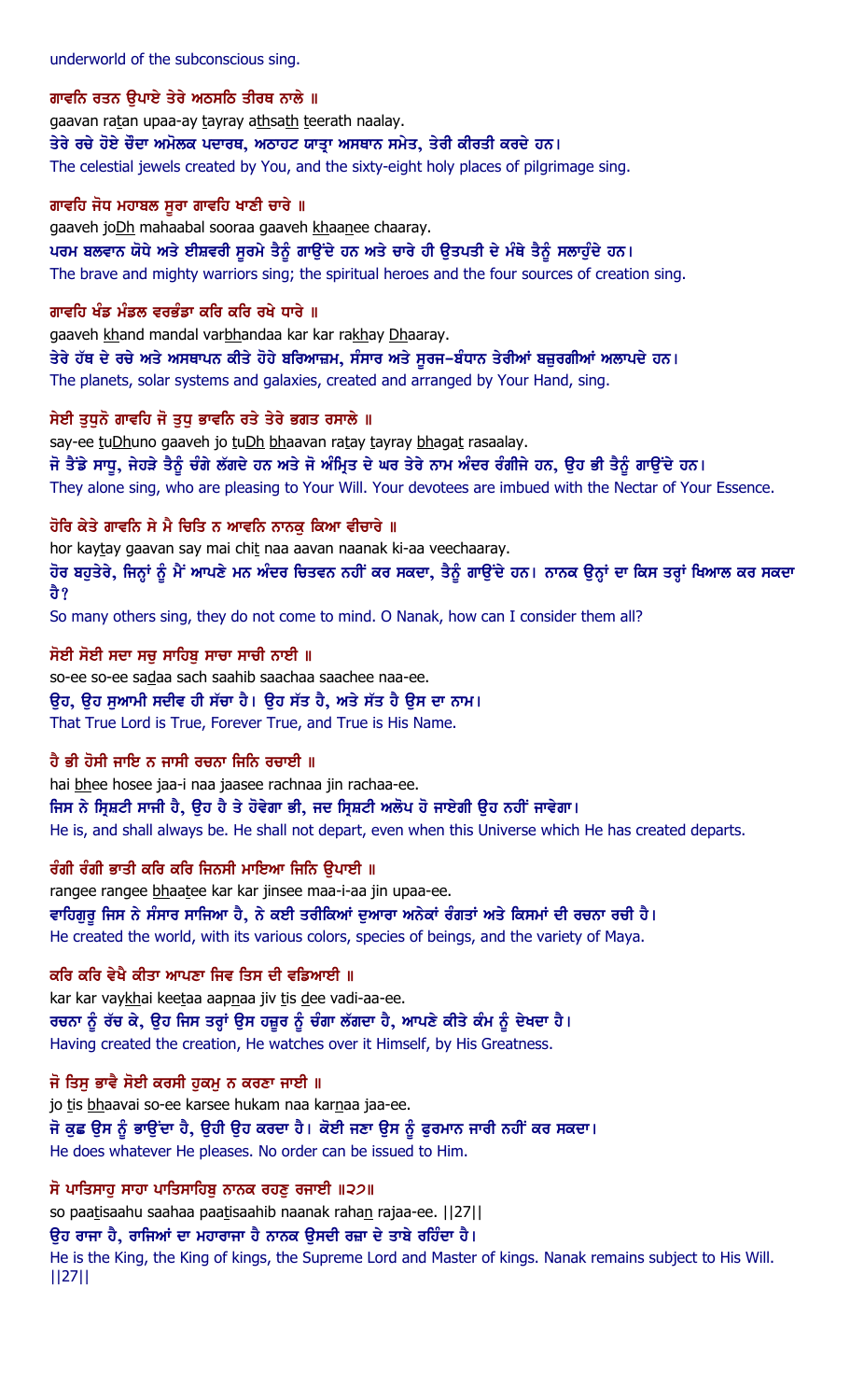## ਮੁੰਦਾ ਸੰਤੋਖੂ ਸਰਮੂ ਪਤੂ ਝੋਲੀ ਧਿਆਨ ਕੀ ਕਰਹਿ ਬਿਭੂਤਿ ॥

mundaa santokh saram pat jholee Dhi-aan kee karah bibhoot.

ਸੰਤੁਸ਼ਟਤਾ ਨੂੰ ਆਪਣੀਆਂ ਮੁੰਦਾਂ, ਲਜਿਆਂ ਨੂੰ ਆਪਦਾ ਮੰਗਣ ਵਾਲਾ ਖੱਪਰ ਤੇ ਥੈਲਾ ਅਤੇ ਸਾਹਿਬ ਦੇ ਸਿਮਰਨ ਨੂੰ ਆਪਣੀ ਸੁਆਹ ਬਣਾ। Make contentment your ear-rings, humility your begging bowl, and meditation the ashes you apply to your body.

#### ਖਿੰਥਾ ਕਾਲ ਕਆਰੀ ਕਾਇਆ ਜਗਤਿ ਡੰਡਾ ਪਰਤੀਤਿ ॥

khinthaa kaal ku-aaree kaa-i-aa jugat dan-daa parteet.

ਔਤ ਦਾ ਖਿਆਲ ਤੇਰੀ ਖਫਨੀ, ਕੁਮਾਰੀ ਕੰਨਿਆਂ ਦੇ ਸਰੀਰ ਵਰਗੀ ਪਵਿੱਤ੍ਰਤਾ ਤੇਰੀ ਜੀਵਨ ਰਹੁ–ਰੀਤੀ ਅਤੇ ਵਾਹਿਗੁਰੂ ਵਿੱਚ ਭਰੋਸਾ ਤੇਰਾ ਸੋਟਾ ਹੋਵੇ।

Let the remembrance of death be the patched coat you wear, let the purity of virginity be your way in the world, and let faith in the Lord be your walking stick.

#### ਆਈ ਪੰਥੀ ਸਗਲ ਜਮਾਤੀ ਮਨਿ ਜੀਤੈ ਜਗ ਜੀਤ ॥

aa-ee panthee sagal jamaatee man jeetai jag jeet.

#### ਸਾਰਿਆਂ ਨਾਲ ਭਾਈਚਾਰੇ ਨੂੰ ਯੋਗਾਮਤ ਦਾ ਸ਼ਰੋਮਣੀ ਭੇਖ ਬਣਾ ਅਤੇ ਆਪਣੇ ਆਪ ਦੇ ਜਿੱਤਣ ਨੂੰ ਜਗਤ ਦੀ ਜਿੱਤ ਖ਼ਿਆਲ ਕਰ।

See the brotherhood of all mankind as the highest order of Yogis; conquer your own mind, and conquer the world.

### ਆਦੇਸ਼ ਤਿਸੈ ਆਦੇਸ਼ ॥

aadays tisai aadays. ਨਿਮਸਕਾਰ, ਮੇਰੀ ਨਿਮਸਕਾਰ ਹੈ ਉਸ ਸਾਹਿਬ ਨੂੰ। I bow to Him, I humbly bow.

### ਆਦਿ ਅਨੀਲ ਅਨਾਦਿ ਅਨਾਹਤਿ ਜਗ ਜਗ ਏਕੋ ਵੇਸ ॥੨੮॥

aad aneel anaad anaahat jug jug ayko vays. [[28]]

ਉਹ ਮੁਢਲਾ, ਪਵਿੱਤ, ਆਰੰਭ ਰਹਿਤ, ਅਵਿਨਾਸ਼ੀ ਅਤੇ ਸਮੂਹ ਯੂਗਾਂ ਅੰਦਰ ਉਸੇ ਇਕੋ ਲਿਬਾਸ ਵਾਲਾ ਹੈ।

The Primal One, the Pure Light, without beginning, without end. Throughout all the ages, He is One and the Same. ||28||

### ਭੁਗਤਿ ਗਿਆਨੂ ਦਇਆ ਭੰਡਾਰਣਿ ਘਟਿ ਘਟਿ ਵਾਜਹਿ ਨਾਦ ॥

bhugat gi-aan da-i-aa bhan-daaran ghat ghat vaajeh naad.

ਬ੍ਰੱਹਮ ਗਿਆਤ ਨੂੰ ਆਪਣਾ ਭੋਜਨ ਅਤੇ ਰਹਿਮ ਨੂੰ ਆਪਣਾ ਮੋਦੀ ਬਣਾ ਅਤੇ ਈਸ਼ਵਰੀ ਰਾਗ ਜੋ ਹਰ ਦਿਲ ਅੰਦਰ ਹੁੰਦਾ ਹੈ, ਨੂੰ ਸਰਵਣ ਕਰ। Let spiritual wisdom be your food, and compassion your attendant. The Sound-current of the Naad vibrates in each and every heart.

### ਆਪਿ ਨਾਥ ਨਾਥੀ ਸਭ ਜਾ ਕੀ ਰਿਧਿ ਸਿਧਿ ਅਵਰਾ ਸਾਦ ॥

aap naath naathee sab jaa kee riDh siDh avraa saad.

ਉਹ ਖੁਦ ਸ਼ਰੋਮਣੀ ਸਾਹਿਬ ਹੈ ਜਿਸਨੇ ਸਾਰਿਆਂ ਨੂੰ ਨਕੇਲ ਪਾਈ ਹੋਈ ਹੈ। ਧਨਸੰਪਦਾ ਤੇ ਕਰਾਮਾਤਾਂ ਹੋਰ ਹੀ ਸੁਆਦ ਹਨ ਜੋ ਸਾਧੂਆਂ ਨਹੀਂ ਭਾੳਂਦੇ ।

He Himself is the Supreme Master of all; wealth and miraculous spiritual powers, and all other external tastes and pleasures, are all like beads on a string.

### ਸੰਜੋਗ ਵਿਜੋਗ ਦਇ ਕਾਰ ਚਲਾਵਹਿ ਲੇਖੇ ਆਵਹਿ ਭਾਗ ॥

sanjog vijog du-i kaar chalaaveh laykhay aaveh bhaag.

ਮਿਲਾਪ ਅਤੇ ਵਿਛੋੜਾ ਦੋਨੇਂ ਸੰਸਾਰ ਦੇ ਕੰਮ ਚਲਾੳਂਦੇ ਹਨ ਅਤੇ ਪਰਾਲਭਧ ਦਆਰਾ ਬੰਦਾ ਆਪਣਾ ਹਿੱਸਾ ਪਰਾਪਤ ਕਰਦਾ ਹੈ। Union with Him, and separation from Him, come by His Will. We come to receive what is written in our destiny.

### ਪੰਨਾ ੭

ਆਦੇਸ ਤਿਸੈ ਆਦੇਸ ॥ aadays tisai aadays. ਨਿਮਸਕਾਰ, ਮੇਰੀ ਨਿਮਸਕਾਰ ਹੈ ਉਸ ਸਾਹਿਬ ਨੂੰ। I bow to Him, I humbly bow.

## ਆਦਿ ਅਨੀਲੂ ਅਨਾਦਿ ਅਨਾਹਤਿ ਜੁਗੁ ਜੁਗੁ ਏਕੋ ਵੇਸੁ ॥੨੯॥

aad aneel anaad anaahat jug jug ayko vays. [[29]]

ਉਹ ਮੁੱਢਲਾ, ਪਵਿਤ੍ਰ, ਆਰੰਭ–ਰਹਿਤ, ਅਵਿਨਾਸੀ ਅਤੇ ਸਮੂਹ ਯੁਗਾਂ ਅੰਦਰ ਉਸੇ ਇਕੋ ਲਿਬਾਸ ਵਾਲਾ ਹੈ।

The Primal One, the Pure Light, without beginning, without end. Throughout all the ages, He is One and the Same. ||29||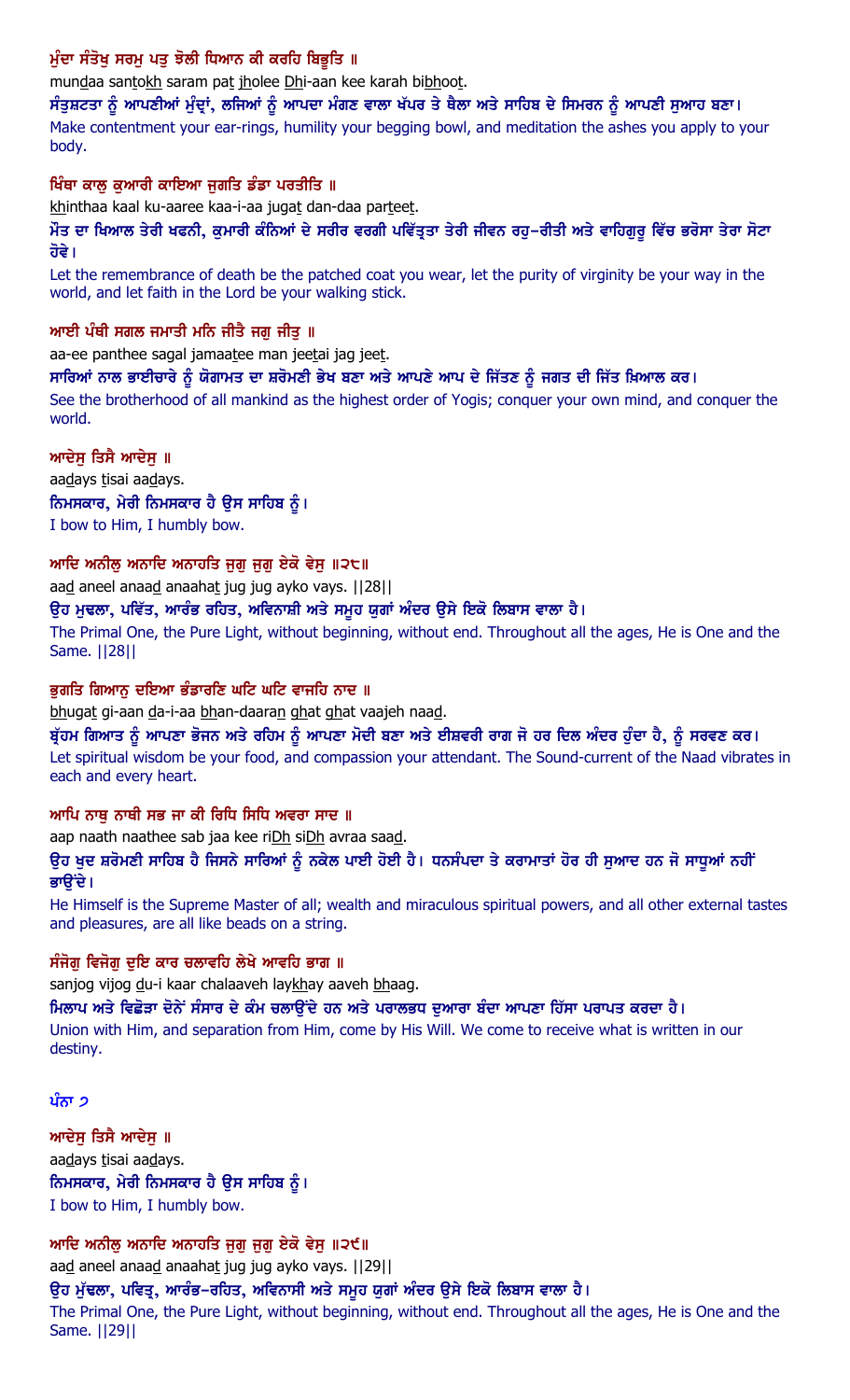### ਏਕਾ ਮਾਈ ਜਗਤਿ ਵਿਆਈ ਤਿਨਿ ਚੇਲੇ ਪਰਵਾਣ ॥

aykaa maa-ee jugat vi-aa-ee tin chaylay parvaan. ਅਦੁੱਤੀ ਮਾਲਕ (ਜਾਂ ਮਾਤਾ) ਨੇ ਉਤਪਤੀ ਦੀ ਵਿਉਂਤ ਰਚ ਕੇ ਤਿੰਨ ਮੰਨੇ ਮੁਰੀਦ ਅਸਥਾਪਨ ਕੀਤੇ। The One Divine Mother conceived and gave birth to the three deities.

#### ਇਕ ਸੰਸਾਰੀ ਇਕ ਭੰਡਾਰੀ ਇਕ ਲਾਏ ਦੀਬਾਣ ॥

ik sansaaree ik bhandaaree ik laa-ay deebaan.

ਇਕ (ਬ੍ਰਹਮਾ) ਸੰਸਾਰ ਰਚਨਵਾਲਾ, ਇਕ (ਵਿਸ਼ਨੂ ਜਾਂ ਮੋਦੀ) ਰੋਜ਼ੀ ਦੇਣ ਵਾਲਾ, ਤੇ ਇਕ (ਸ਼ਿਵ) ਨੂੰ ਲਯ ਕਰਨ ਦੀ ਵਾਦੀ ਹੈ। One, the Creator of the World; One, the Sustainer; and One, the Destroyer.

#### ਜਿਵ ਤਿਸ ਭਾਵੈ ਤਿਵੈ ਚਲਾਵੈ ਜਿਵ ਹੋਵੈ ਫਰਮਾਣ ॥

jiv tis bhaavai tivai chalaavai jiv hovai furmaan. ਜਿਸ ਤਰ੍ਹਾਂ ਉਸ ਦਾ ਹੁਕਮ ਹੈ, ਅਤੇ ਜਿਸ ਤਰ੍ਹਾਂ ਉਸ ਨੂੰ ਭਾਉਂਦਾ ਹੈ, ਤੇ ਉਹ ਉਸੇ ਤਰ੍ਹਾਂ ਉਨ੍ਹਾਂ ਨੂੰ ਟੋਰਦਾ ਹੈ। He makes things happen according to the Pleasure of His Will. Such is His Celestial Order.

### ਓਹ ਵੇਖੈ ਓਨਾ ਨਦਰਿ ਨ ਆਵੈ ਬਹਤਾ ਏਹ ਵਿਡਾਣ ॥

ohu vaykhai o-naa nadar naa aavai bahutaa ayhu vidaan. ਉਹ ਉਨ੍ਹਾਂ ਨੂੰ ਤੱਕਦਾ ਹੈ ਪ੍ਰਤੂੰ ਉਹ ਉਸ ਨੂੰ ਨਹੀਂ ਦੇਖਦੇ। ਇਹ ਸਭ ਤੋਂ ਵੱਡੀ ਹੈਰਾਨੀ ਹੈ। He watches over all, but none see Him. How wonderful this is!

### ਆਦੇਸ ਤਿਸੈ ਆਦੇਸ ॥

aadays tisai aadays. ਨਿਮਸਕਾਰ, ਮੇਰੀ ਨਿਮਸਕਾਰ ਹੈ ਉਸ ਸਾਹਿਬ ਨੂੰ। I bow to Him, I humbly bow.

#### ਆਦਿ ਅਨੀਲੂ ਅਨਾਦਿ ਅਨਾਹਤਿ ਜੁਗੁ ਜੁਗੁ ਏਕੋ ਵੇਸੁ ॥੩੦॥

aad aneel anaad anaahat jug jug ayko vays. [[30]] ੳਹ ਮੱਢਲਾ, ਪਵਿਤੂ, ਆਰੰਭ–ਰਹਿਤ, ਅਵਿਨਾਸ਼ੀ ਅਤੇ ਸਮੂਹ ਯਗਾਂ ਅੰਦਰਿ ੳਸੇ ਇਕੋ ਲਿਬਾਸ ਵਾਲਾ ਹੈ। The Primal One, the Pure Light, without beginning, without end. Throughout all the ages, He is One and the Same. ||30||

#### ਆਸਣ ਲੋਇ ਲੋਇ ਭੰਡਾਰ ॥

aasan lo-i lo-i bhandaar. ਸਾਰਿਆਂ ਸੰਸਾਰਾਂ ਅੰਦਰ ਸਆਮੀ ਦਾ ਟਿਕਾਣਾ ਅਤੇ ਮਾਲ ਗਦਾਮ ਹਨ। On world after world are His Seats of Authority and His Storehouses.

#### ਜੋ ਕਿਛ ਪਾਇਆ ਸ ਏਕਾ ਵਾਰ ॥

jo kichh paa-i-aa su aykaa vaar. ਜੋ ਕਝ ਭੀ ੳਨ੍ਹਾਂ ਵਿੱਚ ਪਾਇਆ ਗਿਆ ਸੀ, ਕੇਵਲ ਇਕੋ ਵਾਰੀ ਹੀ ਪਾਇਆ ਗਿਆ ਸੀ। Whatever was put into them, was put there once and for all.

#### ਕਰਿ ਕਰਿ ਵੇਖੈ ਸਿਰਜਣਹਾਰ ॥

kar kar vaykhai sirjanhaar. ਰਚਨਾ ਨੂੰ ਰਚ ਕੇ ਰਚਨਹਾਰ ਇਸ ਨੂੰ ਦੇਖ ਰਿਹਾ ਹੈ। Having created the creation, the Creator Lord watches over it.

#### ਨਾਨਕ ਸਚੇ ਕੀ ਸਾਚੀ ਕਾਰ ॥

naanak sachay kee saachee kaar. ਹੇ ਨਾਨਕ! ਸੱਚੇ ਸਆਮੀ ਦਾ ਕੰਮ ਸੱਚਾ ਹੈ। O Nanak, True is the Creation of the True Lord.

#### ਆਦੇਸ ਤਿਸੈ ਆਦੇਸ ॥

aadays tisai aadays. ਨਿਮਸਕਾਰ, ਮੇਰੀ ਨਿਮਸਕਾਰ ਹੈ ਉਸ ਸਾਹਿਬ ਨੂੰ। I bow to Him, I humbly bow.

ਆਦਿ ਅਨੀਲੂ ਅਨਾਦਿ ਅਨਾਹਤਿ ਜੁਗ਼ ਜੁਗ਼ ਏਕੋ ਵੇਸੁ ॥੩੧॥ aad aneel anaad anaahat jug jug ayko vays. [[31]] ਉਹ ਮੁਢਲਾ, ਪਵਿੱਤੂ, ਆਰੰਭ–ਰਹਿਤ, ਅਵਿਨਾਸ਼ੀ ਅਤੇ ਸਮੂਹ ਯੂਗਾਂ ਅੰਦਰ ਉਸੇ ਇਕੋ ਲਿਬਾਸ ਵਾਲਾ ਹੈ। The Primal One, the Pure Light, without beginning, without end. Throughout all the ages, He is One and the Same. ||31||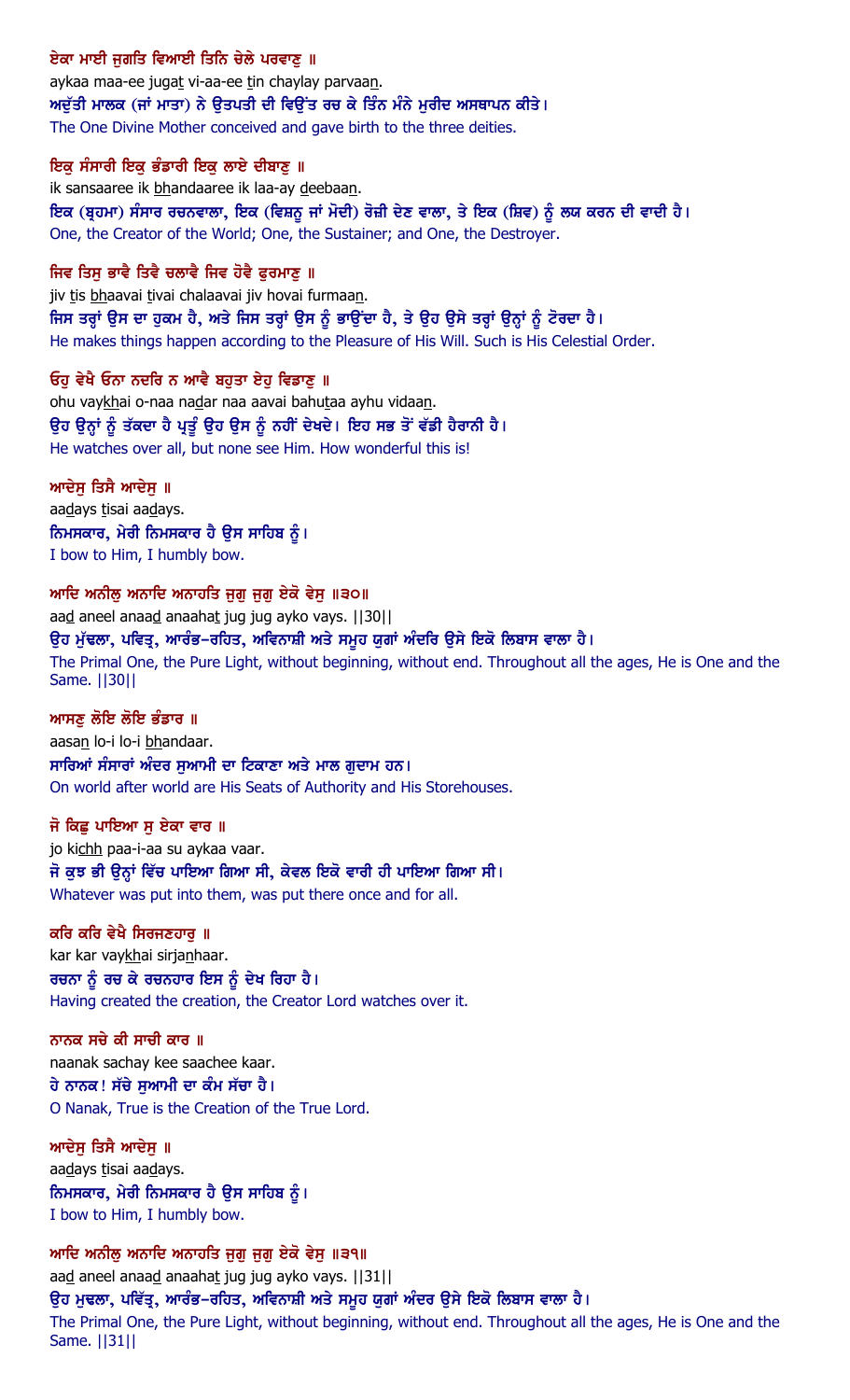## ਇਕ ਦੂ ਜੀਭੌ ਲਖ ਹੋਹਿ ਲਖ ਹੋਵਹਿ ਲਖ ਵੀਸ ॥

ik doo jeebhou lakh hoh lakh hovah lakh vees. ਮੇਰੀ ਇਕ ਜ਼ਬਾਨ ਤੋਂ ਇਕ ਲੱਖ ਜ਼ਬਾਨਾਂ ਹੋ ਜਾਣ ਅਤੇ ਇਕ ਲੱਖ ਵੀਹੇ ਲਖ ਹੋ ਵੰਞਣ। If I had 100,000 tongues, and these were then multiplied twenty times more, with each tongue,

#### ਲਖੂ ਲਖੂ ਗੇੜਾ ਆਖੀਅਹਿ ਏਕੂ ਨਾਮੂ ਜਗਦੀਸ ॥

lakh lakh gayrhaa aakhee-ah ayk naam jagdees. ਹਰ ਇਕ ਜੀਭ ਨਾਲ ਮੈਂ ਲਖੁਖਾਂ ਵਾਰੀ ਸ੍ਰਿਸ਼ਟੀ ਦੇ ਸੁਆਮੀ ਦੇ ਨਾਮ ਦਾ ਉਚਾਰਨ ਕਰਾਂਗਾ। I would repeat, hundreds of thousands of times, the Name of the One, the Lord of the Universe.

#### ਏਤ ਰਾਹਿ ਪਤਿ ਪਵੜੀਆ ਚੜੀਐ ਹੋਇ ਇਕੀਸ ॥

ayt raah pat pavrhee-aa charhee-ai ho-i ikees. ਪਤੀ ਦੇ ਇਸ ਰਸਤੇ ਅੰਦਰ ਪਾਉੜੀਆਂ ਹਨ, ਜਿਨ੍ਹਾਂ ਦੇ ਡੰਡਿਆਂ ਉਤੇ ਦੀ ਚੜ੍ਹ ਕੇ ਮੈਂ ਉਸ ਨਾਲ ਇਕ ਮਿਕ ਹੋ ਜਾਵਾਂਗੀ। Along this path to our Husband Lord, we climb the steps of the ladder, and come to merge with Him.

ਸਣਿ ਗਲਾ ਆਕਾਸ ਕੀ ਕੀਟਾ ਆਈ ਰੀਸ ॥ sun galaa aakaas kee keetaa aa-ee rees. ਬੈਕੁੰਠੀ ਬਾਤਾਂ ਸੁਵਣ ਕਰਕੇ ਕੀੜੇ (ਨੀਚ) ਭੀ ਨਕਲ ਕਰਨੀ ਚਾਹੁੰਦੇ ਹਨ। Hearing of the etheric realms, even worms long to come back home.

#### ਨਾਨਕ ਨਦਰੀ ਪਾਈਐ ਕੁੜੀ ਕੁੜੈ ਠੀਸ ॥੩੨॥

naanak nadree paa-ee-ai koorhee koorhai thees. [[32]] ਹੇ ਨਾਨਕ ! ਉਸਦੀ ਮਿਹਰ ਸਦਕਾ ਵਾਹਿਗੁਰੂ ਪ੍ਰਾਪਤ ਹੁੰਦਾ ਹੈ ਅਤੇ ਝੂਠੇ ਦੀ ਝੂਠੀ ਹੀ ਗੱਪ ਹੈ । O Nanak, by His Grace He is obtained. False are the boastings of the false. ||32||

#### ਆਖਣਿ ਜੋਰੁ ਚੁਪੈ ਨਹ ਜੋਰੁ ॥

aakhan jor chupai neh jor. ਮੇਰੇ ਵਿੱਚ ਬੋਲਣ ਦੀ ਕੋਈ ਤਾਕਤ ਨਹੀਂ ਅਤੇ ਨਾਂ ਹੀ ਤਾਕਤ ਹੈ ਖਾਮੋਸ਼ ਰਹਿਣ ਦੀ। No power to speak, no power to keep silent.

#### ਜੋਰ ਨ ਮੰਗਣਿ ਦੇਣਿ ਨ ਜੋਰ ॥

jor naa mangan dayn naa jor. ਮੇਰੇ ਕੋਲ ਯਾਚਨਾ ਕਰਨ ਦੀ ਕੋਈ ਸਤਿਆ ਨਹੀਂ ਹੈ ਤੇ ਨਾਂ ਹੀ ਸਤਿਆ ਹੈ ਦੇ ਦੇਣ ਦੀ। No power to beg, no power to give.

#### ਜੋਰ ਨ ਜੀਵਣਿ ਮਰਣਿ ਨਹ ਜੋਰ ॥

jor naa jeevan maran neh jor. ਮੇਰੇ ਵਿੱਚ ਜਿੳਣ ਦਾ ਬਲ ਨਹੀਂ ਅਤੇ ਨਾਂ ਹੀ ਮਰ ਜਾਣ ਦਾ ਬਲ ਹੈ। No power to live, no power to die.

#### ਜੋਰ ਨ ਰਾਜਿ ਮਾਲਿ ਮਨਿ ਸੋਰ ॥

jor naa raaj maal man sor. <u>ਮੇਰੇ ਵਿੱਚ ਹਕੁਮਤ ਅਤੇ ਦੌਲਤ, ਜੋ ਚਿਤੋਂ ਅੰਦਰ ਸ਼ੋਰ ਸ਼ਰਾਬਾ ਪੈਦਾ ਕਰ ਦਿੰਦੀਆਂ ਹਨ, ਨੂੰ ਹਾਸਲ ਕਰਨ ਦਾ ਕੋਈ ਬਲ ਨਹੀਂ।</u> No power to rule, with wealth and occult mental powers.

#### ਜੋਰ ਨ ਸਰਤੀ ਗਿਆਨਿ ਵੀਚਾਰਿ ॥

jor naa surtee gi-aan veechaar. ਮੇਰੇ ਕੋਲਿ ਸਮਝ ਈਸ਼ਵਰੀ ਗਿਆਤ ਅਤੇ ਸਾਹਿਬ ਦਾ ਸਿਮਰਨ ਪਰਾਪਤ ਕਰਨ ਦੀ ਕੋਈ ਤਾਕਤ ਨਹੀਂ। No power to gain intuitive understanding, spiritual wisdom and meditation.

#### ਜੋਰ ਨ ਜਗਤੀ ਛਟੈ ਸੰਸਾਰ ॥

jor naa jugtee chhutai sansaar. ਮੇਰੇ ਅੰਦਰ ਦੁਨੀਆਂ ਤੋਂ ਖਲਾਸੀ ਪਾਉਣ ਦਾ ਰਸਤਾ ਲੱਭਣ ਦੀ ਕੋਈ ਸ਼ਕਤੀ ਨਹੀਂ ਹੈ। No power to find the way to escape from the world.

#### ਜਿਸ ਹਥਿ ਜੋਰ ਕਰਿ ਵੇਖੈ ਸੋਇ ॥

jis hath jor kar vaykhai so-i. ਜੀਹਦੇ ਕਰ ਵਿੱਚ ਤਾਕਤ ਹੈ, ਉਹ ਇਸ ਨੂੰ ਵਰਤਦਾ ਅਤੇ ਦੇਖਦਾ ਹੈ। He alone has the Power in His Hands. He watches over all.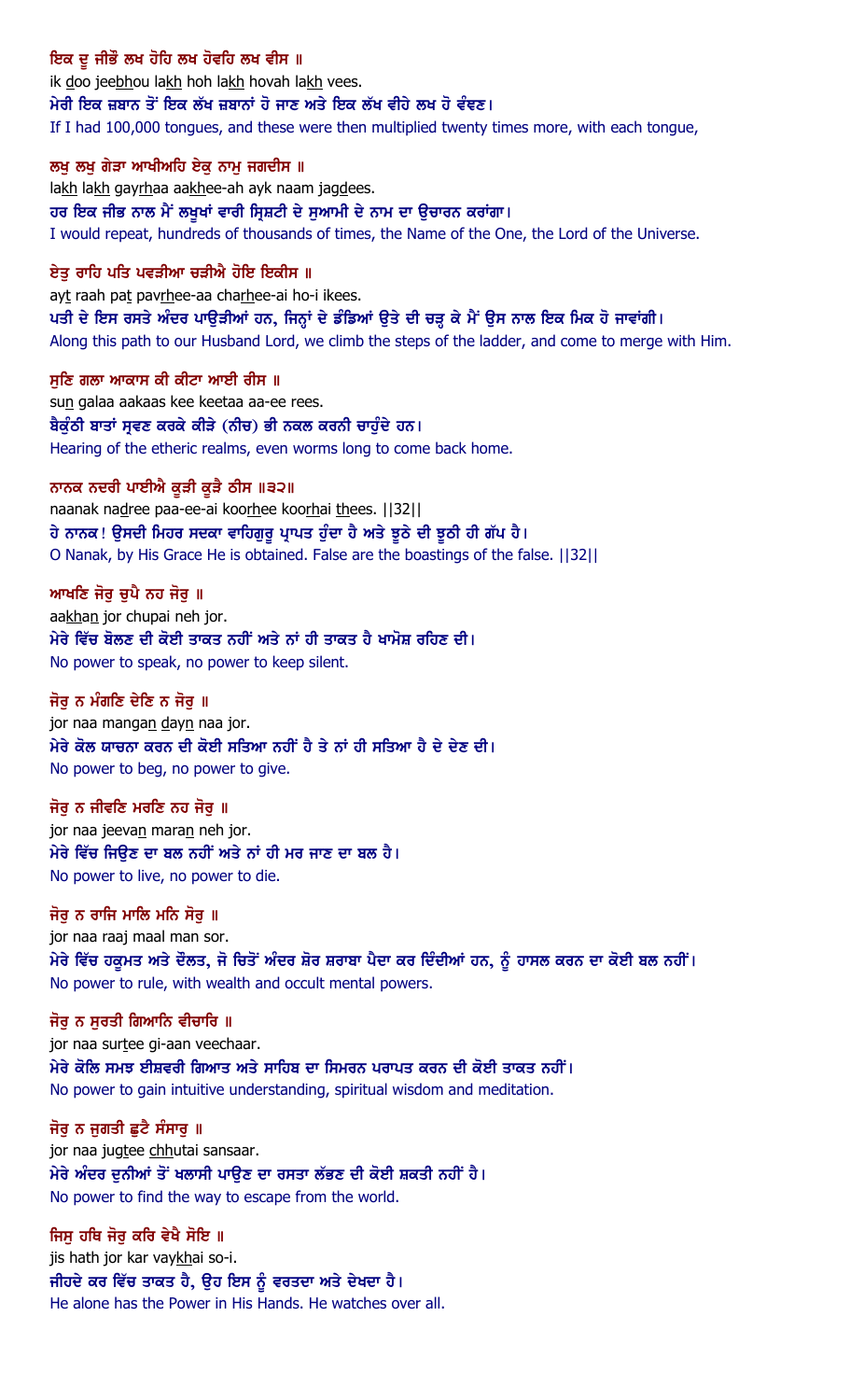### ਨਾਨਕ ਉਤਮੂ ਨੀਚੂ ਨ ਕੋਇ ॥੩੩॥

naanak utam neech naa ko-i. ||33|| <u>ਆਪਣੀ ਨਿਜ ਦੀ ਸਤਿਆ ਦੁਆਰਾ ਕੋਈ ਜਣਾ ਚੰਗਾ ਜਾਂ ਮੰਦਾ ਨਹੀਂ ਹੋ ਸਕਦਾ, ਹੇ ਨਾਨਕ !</u> O Nanak, no one is high or low. ||33||

#### ਰਾਤੀ ਰਤੀ ਥਿਤੀ ਵਾਰ ॥ ਪਵਣ ਪਾਣੀ ਅਗਨੀ ਪਾਤਾਲ ॥

raatee rutee thitee vaar. pavan paanee agnee paataal. ਵਾਹਿਗੁਰੂ ਨੇ ਰਾਤਾਂ, ਮੌਸਮ, ਚੰਦ ਦੇ ਦਿਨ, ਹਫਤੇ ਦੇ ਦਿਹਾੜੇ, ਹਵਾ, ਜਲ, ਅੱਗ ਤੇ ਪਇਆਲ ਪੈਦਾ ਕੀਤੇ। Nights, days, weeks and seasons; wind, water, fire and the nether regions

#### ਤਿਸ ਵਿਚਿ ਧਰਤੀ ਥਾਪਿ ਰਖੀ ਧਰਮ ਸਾਲ ॥

tis vich Dhartee thaap rakhee Dharam saal. ਇਨ੍ਹਾਂ ਦੇ ਵਿਚਕਾਰ ਉਸ ਨੇ ਜ਼ਮੀਨ, ਸਾਈਂ ਦੇ ਸਿਮਰਨ ਦੇ ਘਰ ਵਜੋ, ਅਸਥਾਪਨ ਕੀਤੀ। -in the midst of these, He established the earth as a home for Dharma.

#### ਤਿਸੁ ਵਿਚਿ ਜੀਅ ਜੁਗਤਿ ਕੇ ਰੰਗ ॥

tis vich jee-a jugat kay rang. ਉਸ ਅੰਦਰ ਉਸ ਨੇ ਕਈ ਤਰ੍ਹਾਂ ਅਤੇ ਰੰਗਤਾਂ ਦੇ ਜੀਵ ਟਿਕਾ ਦਿੱਤੇ। Upon it, He placed the various species of beings.

#### ਤਿਨ ਕੇ ਨਾਮ ਅਨੇਕ ਅਨੰਤ ॥

tin kay naam anayk anant. ਅਨੇਕਾਂ ਅਤੇ ਹਦਬੰਨਾ–ਰਹਿਤ ਹਨ ਉਨ੍ਹਾਂ ਦੇ ਨਾਮ। Their names are uncounted and endless.

#### ਕਰਮੀ ਕਰਮੀ ਹੋਇ ਵੀਚਾਰ ॥

karmee karmee ho-i veechaar. ਉਨ੍ਹਾਂ ਦੇ ਕੰਮਾਂ ਤੇ ਅਮਲਾ ਅਨੁਸਾਰ ਉਨ੍ਹਾਂ ਦਾ ਫੈਸਲਾ ਹੁੰਦਾ ਹੈ। By their deeds and their actions, they shall be judged.

ਸਚਾ ਆਪਿ ਸਚਾ ਦਰਬਾਰ ॥ sachaa aap sachaa darbaar. ਸੁਆਮੀ ਖੁਦ ਸੱਚਾ ਹੈ ਅਤੇ ਸੱਚੀ ਹੈ ਉਸ ਦੀ ਦਰਗਾਹ। God Himself is True, and True is His Court.

### ਤਿਥੈ ਸੋਹਨਿ ਪੰਚ ਪਰਵਾਣ ॥ ਨਦਰੀ ਕਰਮਿ ਪਵੈ ਨੀਸਾਣ ॥

tithai sohan panch parvaan. nadree karam pavai neesaan.

### ਉਥੇ ਕਬੂਲ ਪਏ ਹੋਏ ਸਾਧੂ ਸੁੰਦਰ ਲੱਗਦੇ ਹਨ ਅਤੇ ਉਨ੍ਹਾਂ ਉਤੇ ਮਿਹਰਬਾਨ ਮਾਲਕ ਦੀ ਮਿਹਰ ਦਾ ਚਿੰਨ੍ਹ ਪੈ ਜਾਂਦਾ ਹੈ।

There, in perfect grace and ease, sit the self-elect, the self-realized Saints. They receive the Mark of Grace from the Merciful Lord.

ਕਚ ਪਕਾਈ ਓਥੈ ਪਾਇ ॥ kach pakaa-ee o-thai paa-i. ਮੰਦੇ ਅਤੇ ਚੰਗੇ ਉਥੇ ਪਰਖੇ ਜਾਣਗੇ। The ripe and the unripe, the good and the bad, shall there be judged.

ਨਾਨਕ ਗਇਆ ਜਾਪੈ ਜਾਇ ॥੩੪॥

naanak ga-i-aa jaapai jaa-i. ||34|| ਹੇ ਨਾਨਕ ! ਉਸ ਜਗ੍ਹਾ ਉਤੇ ਪੁਜਣ ਤੇ ਇਹ ਮਲੁਮ ਹੋ ਜਾਏਗਾ। O Nanak, when you go home, you will see this. ||34||

#### ਧਰਮ ਖੰਡ ਕਾ ਏਹੋ ਧਰਮ ॥

Dharam khand kaa ayho Dharam. ਇਹ ੳਪਰੋਕਤ ਦਸਿਆ ਇਖਲਾਕੀ ਫਰਜ਼ ਸਚਾਈ ਦੇ ਮੰਡਲ ਦਾ ਹੈ। This is righteous living in the realm of Dharma.

ਗਿਆਨ ਖੰਡ ਕਾ ਆਖਹ ਕਰਮ ॥ gi-aan khand kaa aakhahu karam. ਹੁਣ ਮੈਂ ਗਿਆਤ ਦੇ ਮੰਡਲ ਦੇ ਅਮਲ ਬਿਆਨ ਕਰਦਾ ਹਾਂ। And now we speak of the realm of spiritual wisdom.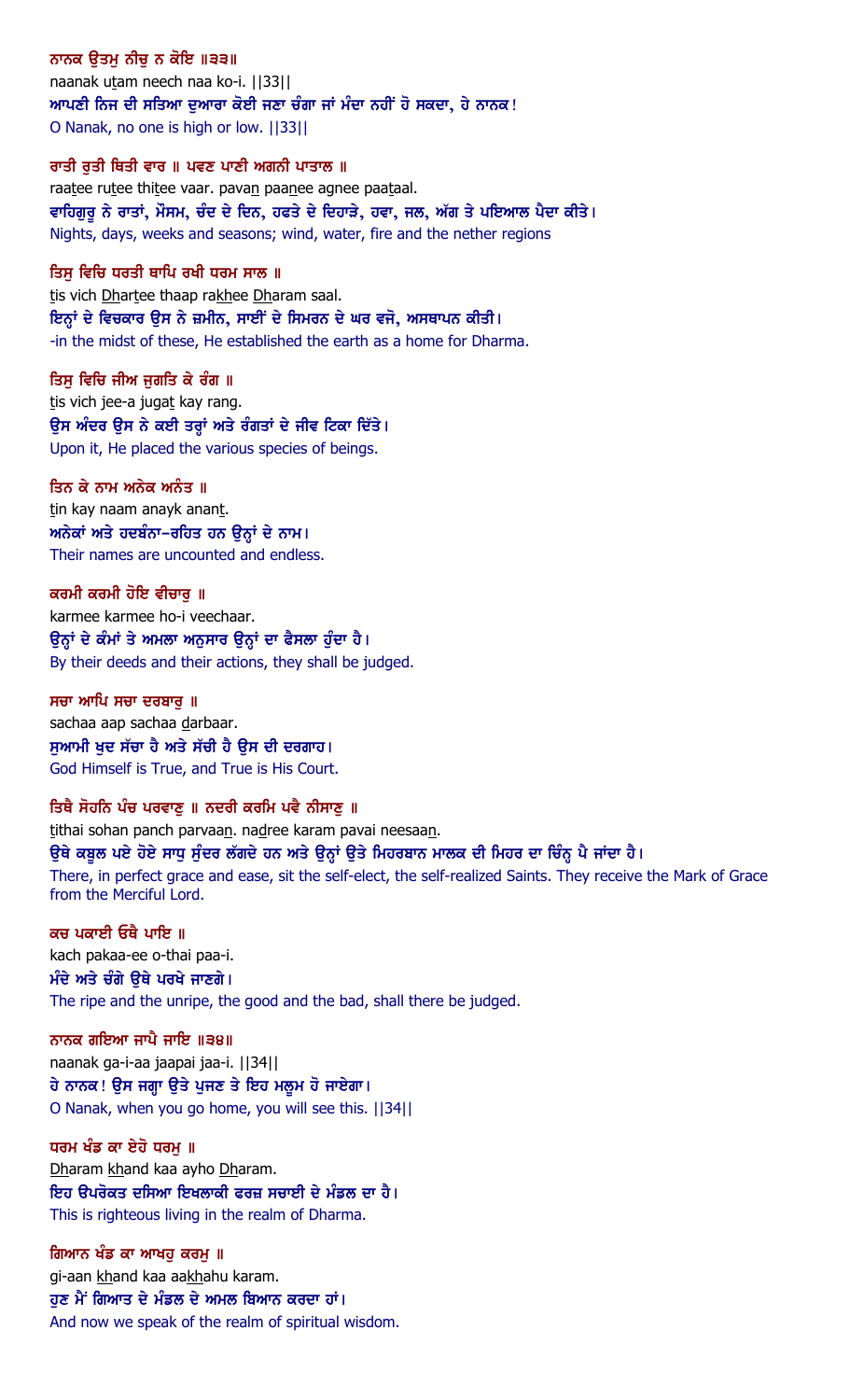## ਕੇਤੇ ਪਵਣ ਪਾਣੀ ਵੈਸੰਤਰ ਕੇਤੇ ਕਾਨ ਮਹੇਸ ॥

kaytay pavan paanee vaisantar kaytay kaan mahays. ਘਨੇਰੇ ਹਨ ਹਵਾਵਾਂ, ਜਲ, ਅਗਾਂ ਅਤੇ ਘਨੇਰੇ ਕ੍ਰਿਸ਼ਨ ਤੇ ਸ਼ਿਵਜੀ। So many winds, waters and fires; so many Krishnas and Shivas.

### ਕੇਤੇ ਬਰਮੇ ਘਾੜਤਿ ਘੜੀਅਹਿ ਰੂਪ ਰੰਗ ਕੇ ਵੇਸ ॥

kaytay barmay ghaarhat gharhee-ah roop rang kay vays. ਬਹੁਤੇ ਹਨ ਬਰ੍ਹਮੇ, ਜੋ ਸ਼ਕਲਾਂ ਸਾਜ ਰਹੇ ਹਨ ਅਤੇ ਘਨੇਰੀਆਂ ਸੁੰਦ੍ਰਤਾਈਆਂ, ਰੰਗਤਾ ਤੇ ਲਿਬਾਸ। So many Brahmas, fashioning forms of great beauty, adorned and dressed in many colors.

### ਕੇਤੀਆ ਕਰਮ ਭੂਮੀ ਮੇਰ ਕੇਤੇ ਕੇਤੇ ਧੂ ਉਪਦੇਸ ॥

kaytee-aa karam bhoomee mayr kaytay kaytay Dhoo updays. ਅਣਗਿਣਤ ਹਨ ਧਰਤੀਆਂ ਤੇ ਪਹਾੜ ਨੇਕ ਅਮਲ ਕਮਾਉਣ ਦੇ ਵਾਸਤੇ ਅਤੇ ਅਣਗਿਣਤ ੳਤੇ ਅਣਗਿਣਤ ਸਿੱਖਿਆ ਲੈਣ ਵਾਲੇ ਧਰੂ। So many worlds and lands for working out karma. So very many lessons to be learned!

### ਕੇਤੇ ਇੰਦ ਚੰਦ ਸੂਰ ਕੇਤੇ ਕੇਤੇ ਮੰਡਲ ਦੇਸ ॥

kaytay ind chand soor kaytay kaytay mandal days. ਅਣਗਿਣਤ ਹਨ ਇੰਦ੍ਰ, ਚੰਦਰਮੇਂ ਅਤੇ ਸੂਰਜ, ਅਣਗਿਣਤ ਆਲਮ ਅਤੇ ਅਣਗਿਣਤ ਮੁਲਕ। So many Indras, so many moons and suns, so many worlds and lands.

### ਕੇਤੇ ਸਿਧ ਬਧ ਨਾਥ ਕੇਤੇ ਕੇਤੇ ਦੇਵੀ ਵੇਸ ॥

kaytay siDh buDh naath kaytay kaytay dayvee vays. ਬੇਗਿਣਤ ਹਨ ਗੁਣੀ-ਜਨ, ਗੌਤਮ, ਵੱਡੇ ਯੋਗੀ ਅਤੇ ਬੇਗਿਣਤ ਉਤੇ ਬੇਗਿਣਤ ਭਵਾਨੀਆਂ ਦੇ ਸਰੂਪ। So many Siddhas and Buddhas, so many Yogic masters. So many goddesses of various kinds.

### ਕੇਤੇ ਦੇਵ ਦਾਨਵ ਮੁਨਿ ਕੇਤੇ ਕੇਤੇ ਰਤਨ ਸਮੁੰਦ ॥

kaytay dayv daanav mun kaytay kaytay ratan samund. ਕਿੰਨੇ ਕੁ ਦੇਵਤੇ, ਰਾਖਸ਼ ਤੇ ਚੁੱਪ ਕੀਤੇ ਰਿਸ਼ੀ ਅਤੇ ਕਿੰਨਿਆਂ ਉਤੇ ਕਿੰਨੇ ਹੀ ਸਮੁੰਦਰ ਅਤੇ ਜਵਾਹਿਰਾਤ। So many demi-gods and demons, so many silent sages. So many oceans of jewels.

### ਕੇਤੀਆ ਖਾਣੀ ਕੇਤੀਆ ਬਾਣੀ ਕੇਤੇ ਪਾਤ ਨਰਿੰਦ ॥

kaytee-aa khaanee kaytee-aa baanee kaytay paat narind. ਕਿੰਨੀਆਂ ਹੀ ਉਤਪਤੀ ਦੀਆਂ ਕਾਨਾਂ, ਕਿੰਨੀਆਂ ਹੀ ਬੋਲੀਆਂ ਅਤੇ ਕਿੰਨੇ ਕੁ ਰਾਜਿਆਂ ਜਾਂ ਮਨੁੱਖਾਂ ਦਿਆਂ ਮਾਲਕਾਂ ਦੇ ਖਾਨਦਾਨ। So many ways of life, so many languages. So many dynasties of rulers.

## ਕੇਤੀਆ ਸਰਤੀ ਸੇਵਕ ਕੇਤੇ ਨਾਨਕ ਅੰਤ ਨ ਅੰਤ ॥੩੫॥

kaytee-aa surtee sayvak kaytay naanak ant naa ant. | [35] | ਬੇਸ਼ੁਮਾਰ ਹਨ ਗਿਆਨਵਾਨ ਅਤੇ ਬੇਸ਼ੁਮਾਰ ਵਾਹਿਗੁਰੂ ਦੇ ਟਹਿਲੂਏ। ਹੇ ਨਾਨਕ! ਉਸ ਦੇ ਹੱਦ ਬੰਨੇ ਦਾ ਕੋਈ ਓੜਕ ਨਹੀਂ। So many intuitive people, so many selfless servants. O Nanak, His limit has no limit! ||35||

### ਗਿਆਨ ਖੰਡ ਮਹਿ ਗਿਆਨ ਪਰਚੰਡ ॥

gi-aan khand meh gi-aan parchand. ਗਿਆਤ ਦੇ ਮੰਡਲ ਅੰਦਰ ਬ੍ਰਹਮ ਵਿਚਾਰ ਬਹੁਤ ਹੀ ਪ੍ਰਕਾਸ਼ਵਾਨ ਹੁੰਦਾ ਹੈ। In the realm of wisdom, spiritual wisdom reigns supreme.

### ਤਿਥੈ ਨਾਦ ਬਿਨੋਦ ਕੋਡ ਅਨੰਦ ॥

tithai naad binod kod anand. ਉਥੇ ਇਲਾਹੀ ਕੀਰਤਨ ਗੁੰਜਦਾ ਹੈ, ਜਿਸ ਤੋਂ ਕਰੋੜਾਂ ਹੀ ਦਿਲ ਪਰਚਾਵੇ ਤੇ ਖੁਸ਼ੀਆਂ ਉਤਪੰਨ ਹੁੰਦੀਆਂ ਹਨ। The Sound-current of the Naad vibrates there, amidst the sounds and the sights of bliss.

### ਪੰਨਾ  $\mathbf t$

ਸਰਮ ਖੰਡ ਕੀ ਬਾਣੀ ਰੂਪੁ ॥ saram khand kee baanee roop. ਰੁਹਾਨੀ ਉਦਮ ਦੇ ਮੰਡਲ ਦੀ ਬੋਲੀ ਸੁੰਦ੍ਰਤਾ ਹੈ। In the realm of humility, the Word is Beauty.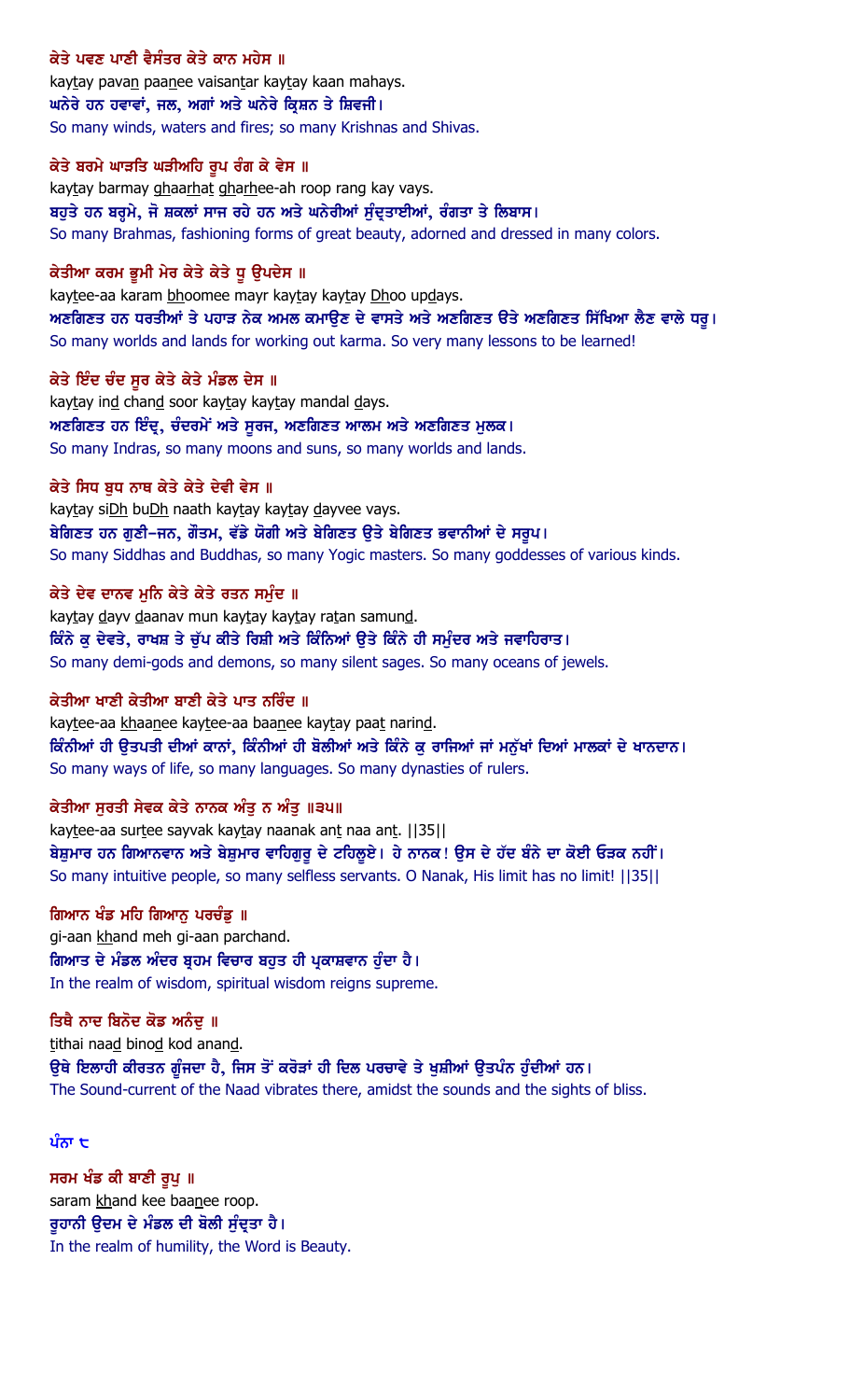ਤਿਥੈ ਘਾੜਤਿ ਘੜੀਐ ਬਹੁਤੂ ਅਨੁਪੁ ॥ tithai ghaarhat gharhee-ai bahut anoop. ਉਥੇ ਪ੍ਰੇਮ ਲਾਸਾਨੀ ਬਣਾਵਟ ਬਣਾਈ ਜਾਂਦੀ ਹੈ। Forms of incomparable beauty are fashioned there.

ਤਾ ਕੀਆ ਗਲਾ ਕਥੀਆ ਨਾ ਜਾਹਿ ॥ taa kee-aa galaa kathee-aa naa jaah. ਉਸ ਥਾਂ ਦੀਆਂ ਕਾਰਵਾਈਆਂ ਬਿਆਨ ਨਹੀਂ ਕੀਤੀਆਂ ਜਾ ਸਕਦੀਆਂ। These things cannot be described.

ਜੇ ਕੋ ਕਹੈ ਪਿਛੈ ਪਛਤਾਇ ॥ jay ko kahai pichhai pachhu-taa-i. ਜੇਕਰ ਕੋਈ ਜਣਾ ਬਿਆਨ ਕਰਨ ਦੀ ਕੋਸ਼ਿਸ਼ ਕਰੇ, ਉਹ ਮਗਰੋ ਪਸ਼ਚਾਤਾਪ ਕਰੇਗਾ। One who tries to speak of these shall regret the attempt.

ਤਿਥੈ ਘੜੀਐ ਸੂਰਤਿ ਮਤਿ ਮਨਿ ਬੁਧਿ ॥ tithai gharhee-ai surat mat man buDh. ਉਥੇ ਅੰਤ੍ਰੀਵੀ ਗਿਆਤ, ਅਕਲ, ਆਤਮਾ ਅਤੇ ਸਮਝ ਸੋਚ ਨਵੇਂ ਸਿਰਿਓ ਢਾਲੇ ਜਾਂਦੇ ਹਨ। The intuitive consciousness, intellect and understanding of the mind are shaped there.

ਤਿਥੈ ਘੜੀਐ ਸੁਰਾ ਸਿਧਾ ਕੀ ਸੁਧਿ ॥੩੬॥ tithai gharhee-ai suraa siDhaa kee suDh. | | 36 | | ਉਥੇ ਪਵਿੱਤ੍ਰ ਪੁਰਸ਼ਾਂ ਅਤੇ ਕਰਾਮਾਤੀ ਬੰਦਿਆਂ ਦੀ ਖਸਲਤ (ਨਵੇਂ ਸਿਰੀਓ) ਢਾਲੀ ਜਾਂਦੀ ਹੈ। The consciousness of the spiritual warriors and the Siddhas, the beings of spiritual perfection, are shaped there. ||36||

ਕਰਮ ਖੰਡ ਕੀ ਬਾਣੀ ਜੋਰੁ ॥ karam khand kee baanee jor. ਬਖਸ਼ਿਸ਼ ਦੇ ਮੰਡਲ ਦੇ ਬੰਦੇ ਦੀ ਬੋਲੀ ਵਿੱਚ ਰੁਹਾਨੀ ਬਲ ਹੁੰਦਾ ਹੈ। In the realm of karma, the Word is Power.

ਤਿਥੈ ਹੋਰੂ ਨ ਕੋਈ ਹੋਰੂ ॥ ਤਿਥੈ ਜੋਧ ਮਹਾਬਲ ਸੂਰ ॥ tithai hor naa ko-ee hor. tithai joDh mahaabal soor. ਹੇਠਾ ਦੱਸਿਆਂ ਹੋਇਆ ਦੇ ਬਾਝੋਂ ਹੋਰ ਕੋਈ ਉਸ ਮੰਡਲ ਅੰਦਰ ਨਹੀਂ ਵੱਸਦਾ। ਪ੍ਰਮ ਬਲਵਾਨ ਜੋਧੇ ਅਤੇ ਸੁਰਮੇ ਉਥੇ ਨਿਵਾਸ ਰੱਖਦੇ ਹਨ। No one else dwells there, except the warriors of great power, the spiritual heroes.

ਤਿਨ ਮਹਿ ਰਾਮ ਰਹਿਆ ਭਰਪੁਰ ॥ tin mah raam rahi-aa bharpoor. ਉਨ੍ਹਾਂ ਅੰਦਰ ਵਿਆਪਕ ਪ੍ਰਭੂ ਦਾ ਜੋਰ ਪਰੀਪੂਰਨ ਹੋਇਆ ਰਹਿੰਦਾ ਹੈ। They are totally fulfilled, imbued with the Lord's Essence.

ਤਿਥੈ ਸੀਤੋ ਸੀਤਾ ਮਹਿਮਾ ਮਾਹਿ ॥ tithai seeto seetaa mahimaa maah. ਜੋ ਸੁਆਮੀ ਦੀ ਸਿਫ਼ਤ ਸ਼ਲਾਘਾ ਅੰਦਰ ਮੁਕੰਮਲ ਤੌਰ ਤੇ ਸਿਉਂਤੇ ਹੋਏ ਹਨ, ਉਹ ਉਥੇ ਰਹਿੰਦੇ ਹਨ। Myriads of Sitas are there, cool and calm in their majestic glory.

ਤਾ ਕੇ ਰੂਪ ਨ ਕਥਨੇ ਜਾਹਿ ॥ taa kay roop naa kathnay jaah. ਉਨ੍ਹਾਂ ਦੀ ਸੁੰਦਰਤਾ ਵਰਨਣ ਨਹੀਂ ਕੀਤੀ ਜਾ ਸਕਦੀ। Their beauty cannot be described.

ਨਾ ਓਹਿ ਮਰਹਿ ਨ ਠਾਗੇ ਜਾਹਿ ॥ ਜਿਨ ਕੈ ਰਾਮ ਵਸੈ ਮਨ ਮਾਹਿ ॥ naa o-hi mareh naa thaagay jaah. jin kai raam vasai man maah. ਜਿਨ੍ਹਾਂ ਦੇ ਦਿਲਾਂ ਅੰਦਰ ਵਾਹਿਗੁਰੂ ਨਿਵਾਸ ਰੱਖਦਾ ਹੈ, ਉਹ ਨਾਂ ਮਰਦੇ ਹਨ ਤੇ ਨਾਂ ਹੀ ਛਲੇ ਜਾਂਦੇ ਹਨ। Neither death nor deception comes to those, within whose minds the Lord abides.

ਤਿਥੈ ਭਗਤ ਵਸਹਿ ਕੇ ਲੋਅ ॥ tithai bhagat vaseh kay lo-a. ਅਨੇਕਾਂ ਪੁਰੀਆਂ ਦੇ ਸਾਧੁ ਉਥੇ ਰਹਿੰਦੇ ਹਨ। The devotees of many worlds dwell there.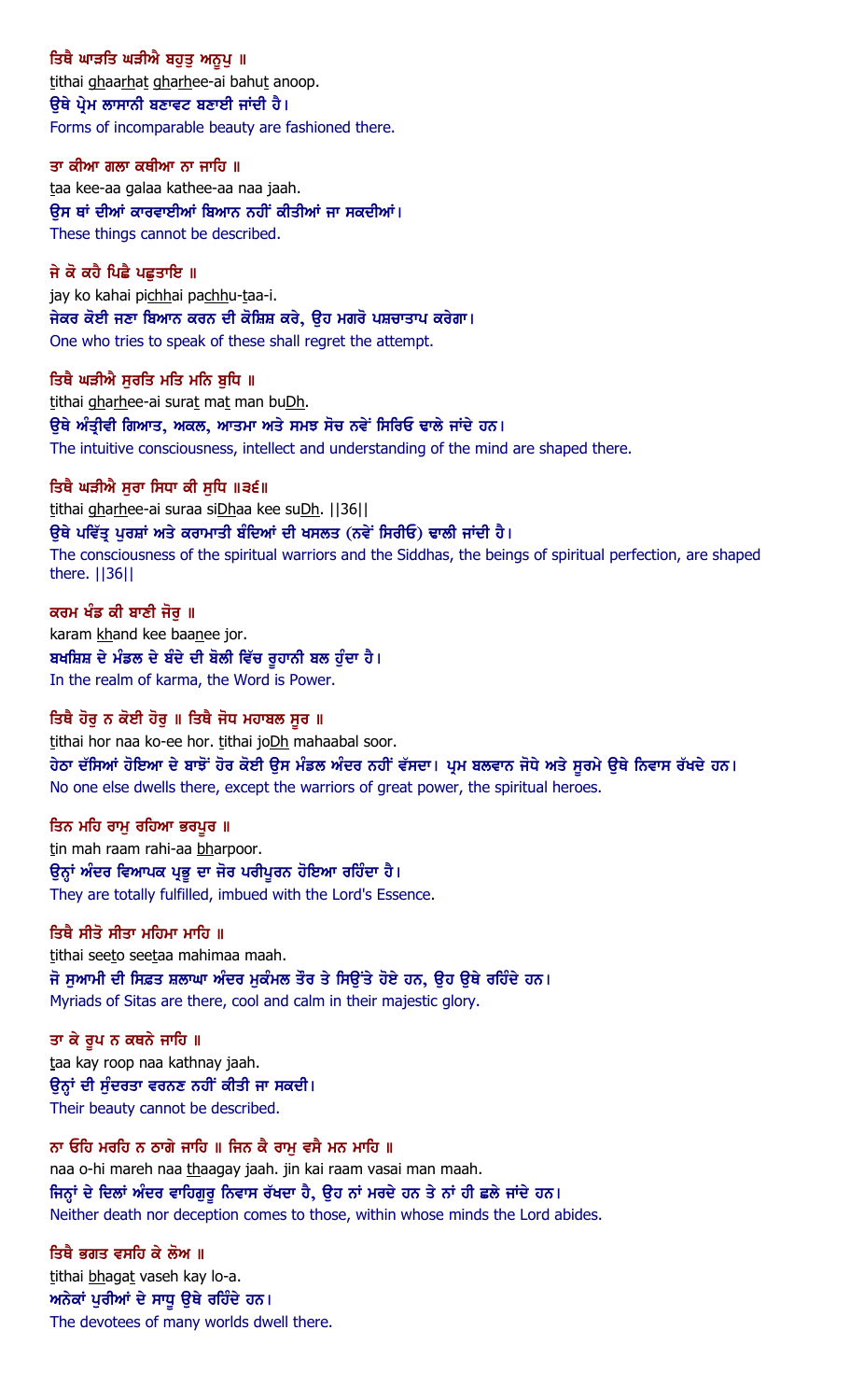ਕਰਹਿ ਅਨੰਦ ਸਚਾ ਮਨਿ ਸੋਇ ॥ kareh anand sachaa man so-i. ਉਹ ਮੌਜਾਂ ਮਾਣਦੇ ਹਨ। ਉਹ ਸੱਚਾ ਸੁਆਮੀ ਉਨ੍ਹਾਂ ਦੇ ਦਿਲਾਂ ਅੰਦਰ ਹੈ। They celebrate; their minds are imbued with the True Lord.

ਸਚ ਖੰਡਿ ਵਸੈ ਨਿਰੰਕਾਰ ॥ sach khand vasai nirankaar. ਸੱਚਾਈ ਦੇ ਮੰਡਲ ਵਿੱਚ ਸ਼ਕਲ ਸੁਰਤ–ਰਹਿਤ ਸੁਆਮੀ ਨਿਵਾਸ ਰੱਖਦਾ ਹੈ। In the realm of Truth, the Formless Lord abides.

#### ਕਰਿ ਕਰਿ ਵੇਖੈ ਨਦਰਿ ਨਿਹਾਲ ॥

kar kar vaykhai nadar nihaal.

ਰਚਨਾ ਨੂੰ ਰਚ ਕੇ ਵਾਹਿਗੁਰੂ ਉਸਨੂੰ ਤੱਕਦਾ ਹੈ ਜਦ ਉਹ ਜੀਵਾ ਉਤੇ ਆਪਣੀ ਦਿਆ–ਦ੍ਰਿਸ਼ਟੀ ਧਾਰਦਾ ਹੈ, ਉਹ ਉਨ੍ਹਾਂ ਨੂੰ ਖ਼ੁਸ਼ ਪ੍ਰਸੰਨ ਕਰ ਦਿੰਦਾ ਹੈ। Having created the creation, He watches over it. By His Glance of Grace, He bestows happiness.

#### ਤਿਥੈ ਖੰਡ ਮੰਡਲ ਵਰਭੰਡ ॥ ਜੇ ਕੋ ਕਥੈ ਤ ਅੰਤ ਨ ਅੰਤ ॥

tithai khand mandal varbhand. jay ko kathai taa ant naa ant. ਉਸ ਮੰਡਲ ਵਿੱਚ ਮਹਾਂਦੀਪ, ਸੰਸਾਰ ਅਤੇ ਸੁਰਜ ਬੰਧਾਨ ਹਨ। ਜੇਕਰ ਕੋਈ ਜਣਾ ਉਨ੍ਹਾ ਨੂੰ ਬਿਆਨ ਕਰਨ ਦੀ ਕੋਸ਼ਿਸ਼ ਕਰੇ, ਤਾਂ ਜਾਣ ਲਓ ਕਿ ਉਨ੍ਹਾਂ ਦਾ ਕੋਈ ਓੜਕ ਜਾਂ ਹਦ–ਬੰਨਾਂ ਨਹੀਂ। There are planets, solar systems and galaxies. If one speaks of them, there is no limit, no end.

ਤਿਥੈ ਲੋਅ ਲੋਅ ਆਕਾਰ ॥

tithai lo-a lo-a aakaar. ੳਥੇ ਆਲਮਾ ੳਤੇ ਆਲਮ, ਅਤੇ ਮਖਲਕਾਤਾਂ ਤੇ ਮਖਲਕਾਤਾਂ ਹਨ। There are worlds upon worlds of His Creation.

### ਜਿਵ ਜਿਵ ਹੁਕਮੂ ਤਿਵੈ ਤਿਵ ਕਾਰ ॥

jiv jiv hukam tivai tiv kaar. ਜਿਸ ਤਰ੍ਹਾਂ ਦਾ ਮਾਲਕ ਦਾ ਫੁਰਮਾਨ ਹੈ, ਉਸੇ ਤਰ੍ਹਾਂ ਦੇ ਹਨ ਉਨ੍ਹਾਂ ਦੇ ਕਾਰ ਵਿਹਾਰ। As He commands, so they exist.

### ਵੇਖੈ ਵਿਗਸੈ ਕਰਿ ਵੀਚਾਰੂ ॥

vaykhai vigsai kar veechaar. ਸੁਆਮੀ ਆਪਣੀ ਰਚਨਾ ਨੂੰ ਦੇਖਦਾ ਹੈ ਤੇ ਇਸ ਦਾ ਧਿਆਨ ਧਰ ਕੇ ਖੁਸ਼ ਹੁੰਦਾ ਹੈ। He watches over all, and contemplating the creation, He rejoices.

### ਨਾਨਕ ਕਥਨਾ ਕਰੜਾ ਸਾਰੁ ॥੩੭॥

naanak kathnaa karrhaa saar. | 37 | | ਹੇ ਨਾਨਕ ! ਸੱਚਾਈ ਦੇ ਮੰਡਲ ਨੂੰ ਬਿਆਨ ਕਰਨਾ ਲੋਹੇ ਵਰਗਾ ਸਖਤ ਹੈ। O Nanak, to describe this is as hard as steel! ||37||

ਜਤੂ ਪਾਹਾਰਾ ਧੀਰਜੂ ਸੁਨਿਆਰੂ ॥ ਅਹਰਣਿ ਮਤਿ ਵੇਦੂ ਹਥੀਆਰੂ ॥ ਭਉ ਖਲਾ ਅਗਨਿ ਤਪ ਤਾਉ ॥ ਭਾਂਡਾ ਭਾਉ ਅੰਮ੍ਰਿਤੂ ਤਿਤੂ ਢਾਲਿ ॥ ja<u>t</u> paahaaraa <u>Dh</u>eeraj suni-aar. ah-ra<u>n</u> ma<u>t</u> vay<u>d</u> hathee-aar. <u>bh</u>-a-o <u>kh</u>alaa agan <u>t</u>ap <u>t</u>aa-o. <u>bh</u>aa<sup>n</sup>daa <u>bh</u>aa-o amrit tit dhaal.

ਬੁਹਿਮਚਰਜ ਨੂੰ ਆਪਣੀ ਭਠੀ, ਸਬਰ ਨੂੰ ਆਪਣਾ ਸੁਨਿਆਰਾ, ਸਮਝ ਨੂੰ ਆਪਣੀ ਆਰਣ, ਬ੍ਰਹਮ ਗਿਆਨ ਨੂੰ ਆਪਣੇ ਸੰਦ, ਰੱਬ ਦੇ ਡਰ ਨੂੰ ਆਪਣੀਆਂ ਧੋਂਕਣੀਆਂ, ਤਪੱਸਿਆ ਕਰਨ ਨੂੰ ਆਪਣੀ ਅੱਗ ਅਤੇ ਪ੍ਰਭੂ ਦੇ ਪਿਆਰ ਨੂੰ ਅਪਣਾ ਬਰਤਨ ਬਣਾ, ਜਿਸ ਅੰਦਰੋਂ ਰੱਬ ਦੇ ਨਾਮ ਦਾ ਸੁਧਾ ਰਸ ਚੋ।

Let self-control be the furnace, and patience the goldsmith. Let understanding be the anvil, and spiritual wisdom the tools. With the Fear of God as the bellows, fan the flames of tapa, the body's inner heat. In the crucible of love, melt the Nectar of the Name,

### ਘੜੀਐ ਸਬਦੂ ਸਚੀ ਟਕਸਾਲ ॥

gharhee-ai sabad sachee taksaal. ਇਸ ਤਰ੍ਹਾਂ ਸੱਚੀ ਸਿਕਸ਼ਾਲਾ ਅੰਦਰ ਰੱਬੀ ਕਲਾਮ ਰਚੀ ਜਾਂਦੀ ਹੈ। and mint the True Coin of the Shabad, the Word of God.

ਜਿਨ ਕਉ ਨਦਰਿ ਕਰਮੂ ਤਿਨ ਕਾਰ ॥ jin k-a-o nadar karam tin kaar. ਇਹ ਉਨ੍ਹਾਂ ਦਾ ਨਿੱਤਕ੍ਰਮ ਹੈ ਜਿਨ੍ਹਾਂ ਉਤੇ ਵਾਹਿਗੁਰੂ ਆਪਣੀ ਦਇਆ ਦ੍ਰਿਸ਼ਟੀ ਕਰਦਾ ਹੈ। Such is the karma of those upon whom He has cast His Glance of Grace.